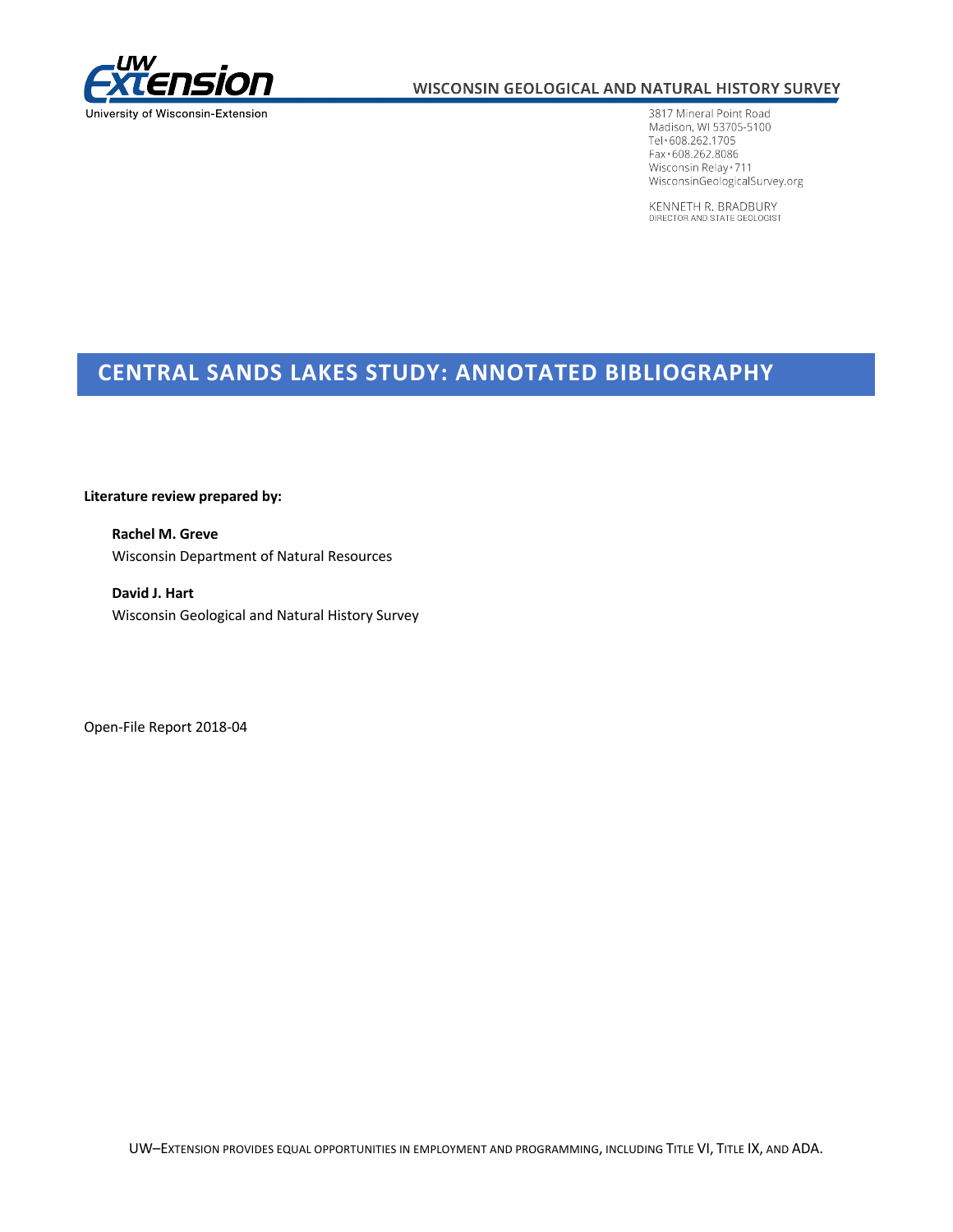### **CENTRAL SANDS LAKES STUDY: ANNOTATED BIBLIOGRAPHY**

 The Wisconsin Department of Natural Resources (WDNR) was directed in 2017 Wisconsin Act 10 to conduct a study of Long, Plainfield, and Pleasant Lakes, all located in the Central Sands region of Wisconsin. The study was to determine whether or not there were significant impacts to the lakes from groundwater withdrawals in the Central Sands region. A groundwater flow model and field study were both required to make that determination. The WDNR partnered with the Wisconsin Geological and Natural History Survey (WGNHS), the U.S. Geological Survey, and the University of Wisconsin–Stevens Point in this 4-year study to be completed in 2021.

As one of the first steps in this effort, the WDNR and WGNHS compiled this annotated bibliography so that the knowledge and results from previous studies in the Central Sands could be incorporated into this study and to prevent duplication of existing work. In addition to studies specific to the Central Sands, this bibliography also includes studies and references to provide background. These references include discussion of the geology of tunnel channel and valley formation and methodologies for determining recharge and lake water budgets. This bibliography provides an overview of available research related to the hydrogeologic setting and water budget components of the Central Sands Lakes Study (CSLS). 

For ease of use, the articles have been grouped by topic (listed below). Some articles might belong in more than one topic but only a single topic was chosen for each article. We also created a list of recommended background articles that we feel are essential reading for this study of the lakes in the Central Sands. The six recommended articles can be found in the body of the bibliography.

 The format of this bibliography comprises a citation, keywords, description or abstract of the article, and sometimes a note. The citation includes the authors, title, publication year, and journal or publication name. The not included in the abstract or description. Nearly all the articles in this bibliography are peer reviewed or are graduate theses reviewed by a graduate committee. The few articles that have not undergone a formal review have been identified as such in their citation. notes provide additional insights into the article or how the article is related to other works, insights that were

# TOPICS

| Lake water budgets, groundwater-surface water interactions 19 |  |
|---------------------------------------------------------------|--|
|                                                               |  |
|                                                               |  |
|                                                               |  |
|                                                               |  |
|                                                               |  |
|                                                               |  |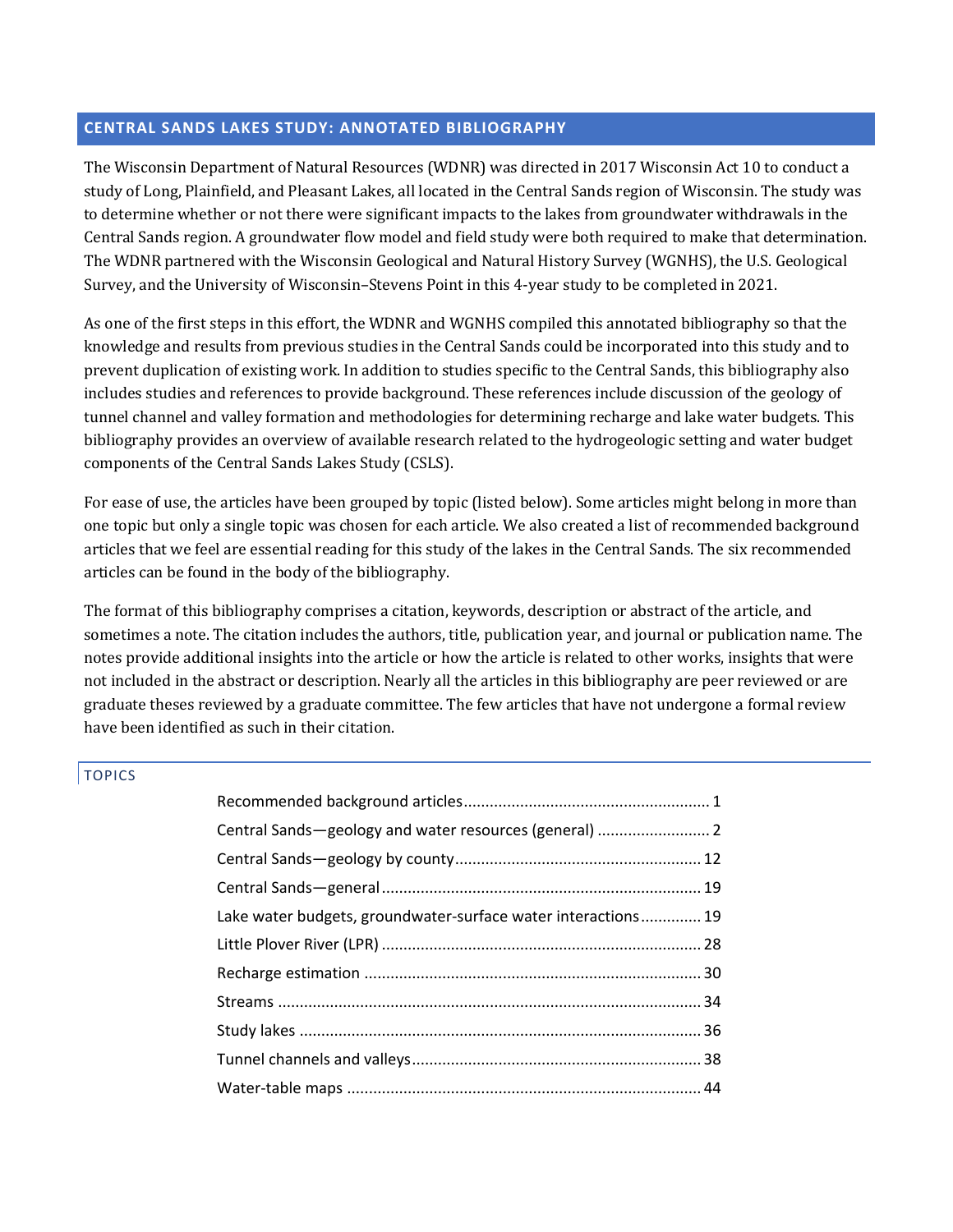#### <span id="page-2-0"></span>RECOMMENDED BACKGROUND ARTICLES

(Complete references provided in respective sections of report.)

#### CENTRAL SANDS GEOLOGY & WATER RESOURCES (GENERAL)

[Weeks and Stangland \(1971\)](#page-12-0) - Broad study of Central Sands hydrogeology, water budget components, and groundwater-stream interactions.

**Kraft and Mechenich (2010) – Statistical and groundwater modeling assessment of groundwater withdrawal**  impacts on Central Sands water levels and surface waters.

#### TUNNEL CHANNELS AND VALLEYS

**Clayton and others (1999)** - Overview of tunnel channel formation in Wisconsin.

 **Kehew and Kozlowski (2007)** – Overview of differing views of tunnel channel formation; modern-day expression of different tunnel channel types (Michigan).

#### LAKE WATER BUDGETS, GROUNDWATER–SURFACE-WATER INTERACTION

Rosenberry and LeBaugh (2008) - (Ch. 1) Concepts in groundwater-surface-water interactions and overview of  field methods (with additional detail in chapters 2 and 4).

**Winter (1995)** – Concepts in lake hydrological processes, review of water budget components.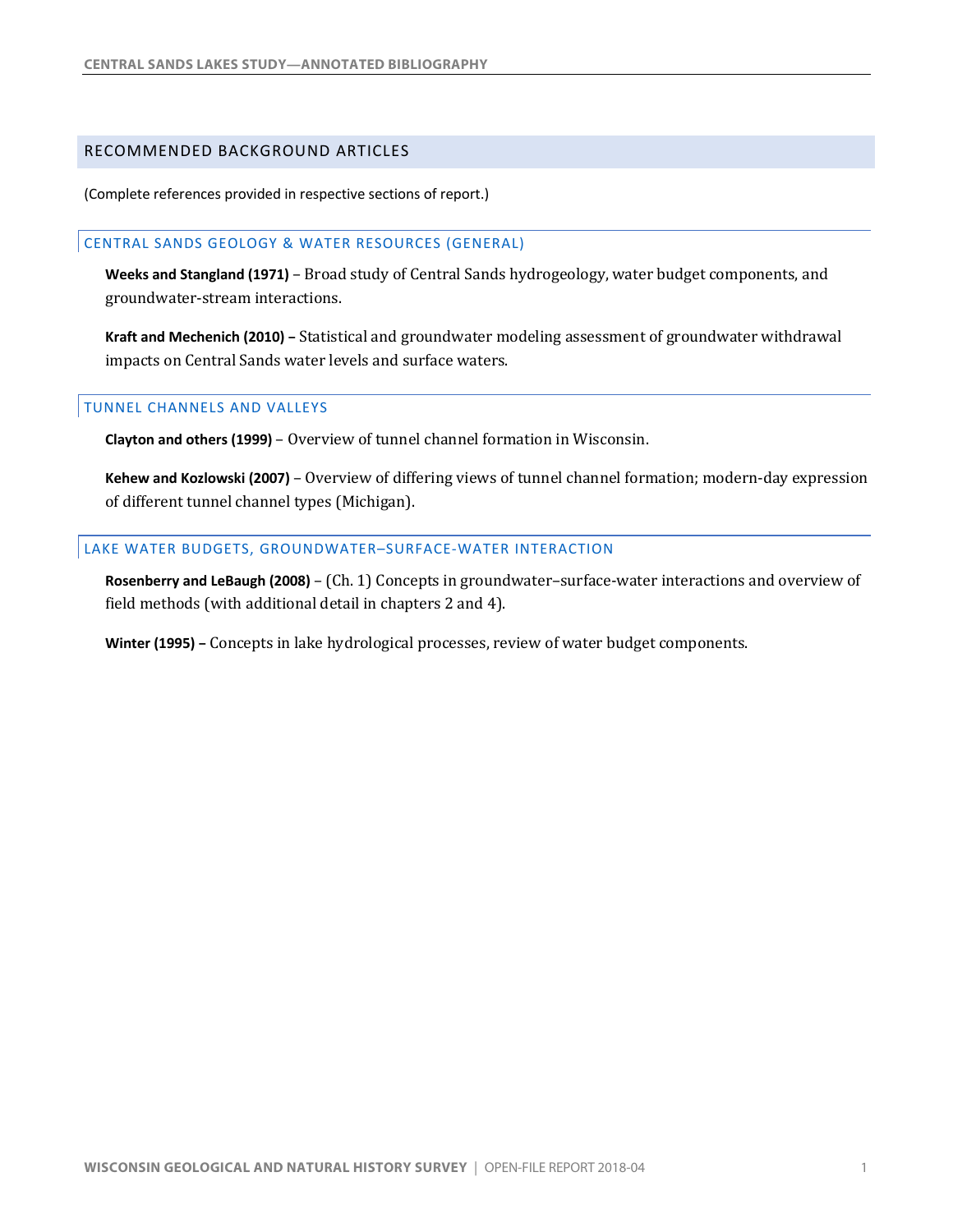### <span id="page-3-0"></span>CENTRAL SANDS—GEOLOGY AND WATER RESOURCES (GENERAL)

 **part of Wisconsin's Northern Highlands,** *in* **Kehew, A.E., and Curry, B.B., eds., Quaternary glaciation of the Great Lakes Region: Process, landforms, sediments, and chronology: Geological Society of America Special Paper 530, Attig, J.W., and Rawling, J.E., III, 2017, Influence of persistent buried ice on late glacial landscape development in p. 103–114, doi:10.1130/2017.2530(05). [PEER REVIEWED]** 

**Keywords:** Hummocky terraine, collapsed sediment, pitted outwash

Abstract: Landscape features that formed when buried ice melted and overlying sediment collapsed are abundant and widespread in the part of Wisconsin's Northern Highland region glaciated by the Wisconsin Valley Lobe and the western part of the Langlade Lobe. Stagnation and burial of ice of the Wisconsin Valley Lobe are documented by broad tracts of hummocky moraine topography that record the position of the maximum extent of the lobe, and by extensive pitted and collapsed heads-of-outwash and outwash plains deposited during recession. Recession of the Wisconsin Valley Lobe was characterized by episodes of stagnation interspersed with episodes of readvance, documented by small west-east-trending heads-ofoutwash. Advances of the western margin of the Langlade Lobe deposited large northwest-southeasttrending heads of outwash characterized by extensive areas of pitted and collapsed outwash plains with obscure but recognizable ice-contact faces. Following recession of the Wisconsin Valley and Langlade Lobes, the Ontonagon Lobe advanced out of the Superior Basin and over sediment containing abundant buried ice. Permafrost and debris cover combined to delay the melting of buried ice and the formation of the postglacial landscape. Regional correlation of ice-margin positions, combined with geomorphic and stratigraphic relationships, indicates that ice buried in north-central Wisconsin persisted in some places for up to 5000 years or more following the recession of active ice.

**Note:** Cutler and others (2002) and Hooke and Jennings (2002), among others, have shown that permafrost conditions existing in central Wisconsin at the end of the last ice age were similar to those described in this paper. The Plainfield Tunnel Channel (including Plainfield and Long Lakes) as well as the hummocky topography of Pleasant Lake and its environs are likely the result of sediment collapse following the melt of buried ice.

 **Bradbury, K.R. and Muldoon, M.A., 1990, Hydraulic conductivity determinations in unlithified glacial and fluvial materials, in Nielsen, D.M., and Johnson, A.I., eds., Ground water and vadose zone monitoring: Philadelphia, American Society for Testing and Materials, ASTM STP 1053, p. 138–151. [PEER REVIEWED]** 

**Keywords:** Aquifer properties, Central Sands, hydraulic conductivity, glacial sediments

Aquifer tests that assess larger aquifer volumes typically yield higher hydraulic conductivity values than those testing lower aquifer volumes. These scaling differences may result from aquifer heterogeneity, which is present in almost all real-world settings. This paper examines the scale effects of (1) small-scale tests (laboratory), (2) site-specific tests (specific-capacity and single-well pumping tests), (3) local tests (multiwell pumping tests), and (4) regional tests (numerical models, regional aquifer analysis) for four sites in Wisconsin. Two areas, Crandon and Buena Vista, have coarse-grained fluvial sediments, while the eastern Wisconsin and western Marathon County sites are heterogeneous tills. K increased with increasing test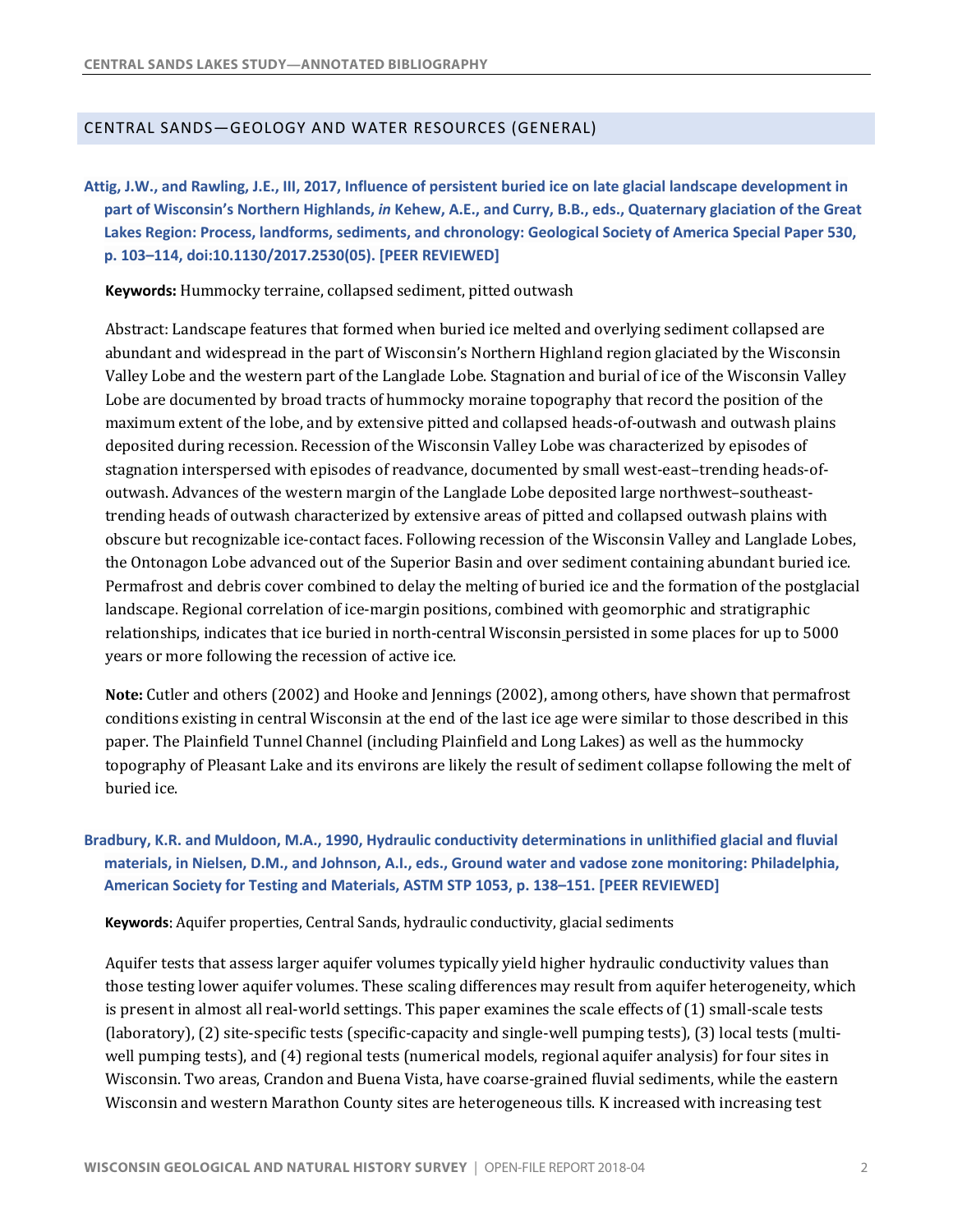volume at all sites. The smallest increase was in the Buena Vista area, which has the most homogenous sediments among the assessed areas. Mean K for all methods at Buena Vista were within 1 order of magnitude ( $10^{-4}$  m/s). The difference between laboratory and field tests in heterogeneous tills was on the order of 2-3.5 orders of magnitude. Comparisons of different grain-size methods for determining K showed large variability, indicating that these should be used with caution.

# **Bradbury, K.R. and Rothschild, E.R., 1985, A computerized technique for estimating the hydraulic conductivity of aquifers from specific capacity data: Ground Water, v. 23, no. 2, p. 240–246. [PEER REVIEWED]**

 **Keywords:** Aquifer properties, Central Sands, hydraulic conductivity

Overview of the TGUESS program for using specific capacity data to estimate transmissivity and ultimately hydraulic conductivity. The program includes corrections for partial penetration and well losses. TGUESS results were compared with pumping test results in the Central Sands region (unconfined sand and gravel) and in a small area of Door County (confined fractured dolomite). K values derived from specific capacities were within an order of magnitude of pumping test results, with slightly poorer agreement in the fractured dolomite than in the sand aquifer.

Note: Because the goal of well drillers is to obtain high yields, specific-capacity tests may yield results representing the most transmissive parts of the aquifer, rather than the aquifer as a whole. This bias may manifest itself in parts of the Central Sands where the New Rome or other fine-grained units are present. Much of the Central Sands is homogeneous enough that specific capacity is probably representative of bulk aquifer properties.

# **Brownell, J.R., 1986, Stratigraphy of unlithified deposits in the central sand plain of Wisconsin: University of Wisconsin, Madison, M.S. thesis, 172 p. [REVIEWED BY GRADUATE COMMITTEE]**

**Keywords:** New Rome Member, Adams County, Central Sands, glacial geology

The unique contribution of Brownell's study of Central Sands sediments is his examination and description of the New Rome Member of the Big Flats Formation. Sediments from 111 hollow-stem-auger borings were examined, along with some driller logs (boring descriptions and locations are listed in appendix 1 and 2). The New Rome Member is a fine-grained lacustrine unit that is present in much of Adams and Juneau Counties, although driller logs do not always note it due to drilling method and sampling limitations. It is underlain and overlain by outwash/eolian sands of the Big Flats Formation. The New Rome Member is composed of bluishgray silts and reddish-brown clays, in places laminated. It is generally calcareous, but in some borings is leached and massive in the upper parts, indicating possible subaerial exposure following deposition. The deposition of the New Rome Member is interpreted to be through density currents emanating from the Green unit 6 m below the New Rome, possibly related to an earlier incarnation of Lake Wisconsin. The report includes cross sections and maps of the various units described in the report (plate  $1$ ). Bay Lobe into Glacial Lake Wisconsin. In southern Adams County, borings encountered a second fine-grained

Grain size analysis results are reported for samples of the New Rome Member and of the various sandy units described in this study. The hydraulic conductivity of the sands was estimated to be on the order of  $10^{-2}$ cm/s, based on grain-size analysis.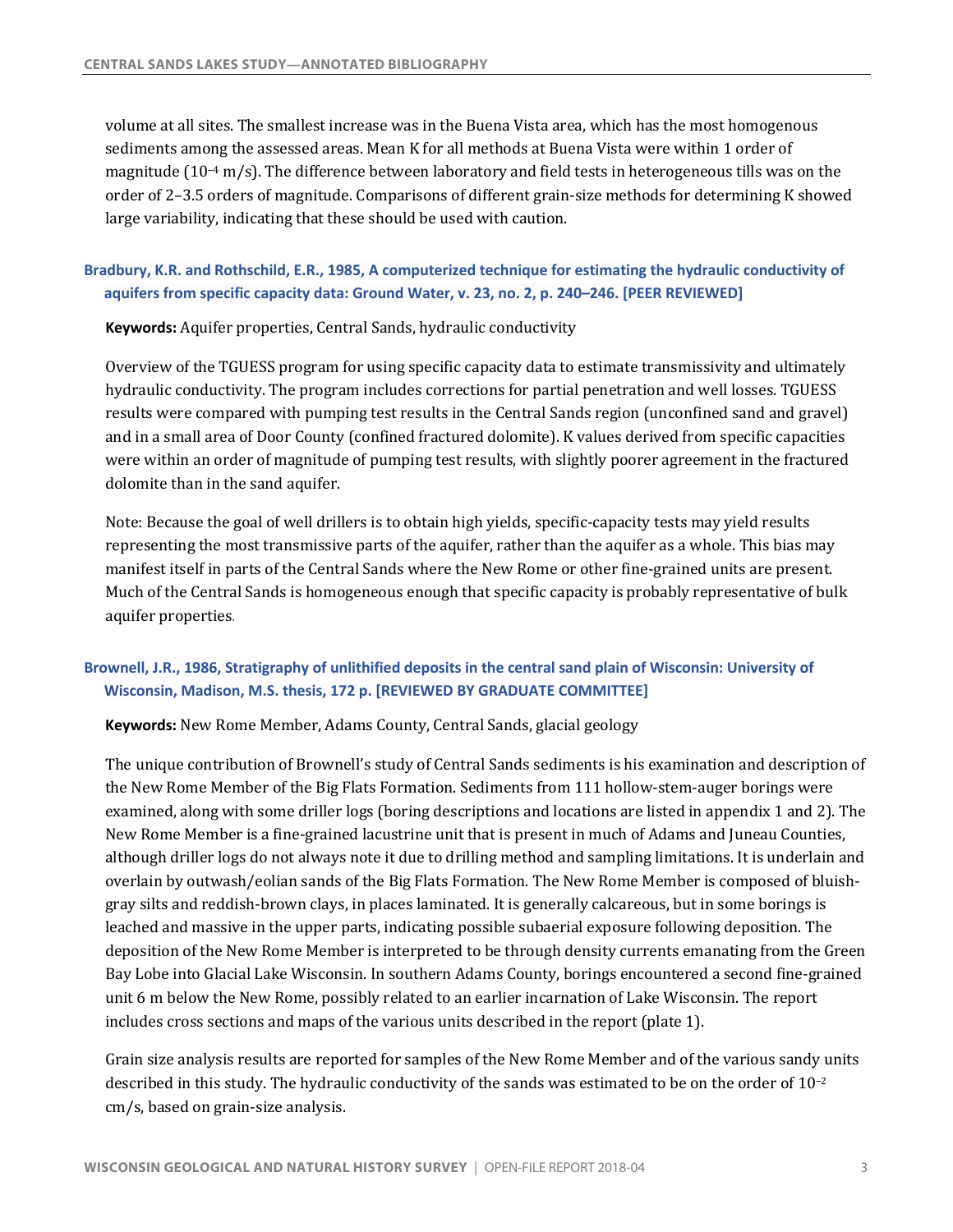### **Clayton, L. and Attig, J.W., 1989, Glacial Lake Wisconsin: Geological Society of America Memoir 173, 80 p. [PEER REVIEWED]**

### **Keywords:** Central Sands, glacial geology

Glacial Lake Wisconsin was a large ice-dammed lake present in the Central Sands area during the last glaciation. The presence of the lake has been recognized for over 100 years. Clayton and Attig map the extent and basins of Lake Wisconsin at various points in its history. Determination of the lake's extent is complicated by varying degrees of crustal tilting to the northeast during the glacial period and poor preservation of relic shorelines except in the south. For much of its history, Lake Wisconsin drained to the northwest. The lake appears to have drained several times catastrophically as the ice margin moved to expose outlets in the south. Catastrophic drainage helped to incise the gorges of the Wisconsin Dells and Mirror Lake, among others.

Offshore sediments are mapped in figure 35. Because they occur kilometers from the glacial margin, the sediments appear to have been transported by density currents. Offshore sediments are mainly sand. About a tenth of offshore sediments are fine/silty, including the widespread New Rome Member of the Big Flats Formation. Multiple fine layers occur in some areas, including central Adams County.

# **Devaul, R.W., and Green, J.H., 1971, Water resources of Wisconsin—central Wisconsin River basin: U.S. Geological Survey Hydrologic Atlas 367, 4 plates. [PEER REVIEWED]**

 **Keywords**: Wisconsin River Basin, Central Sands

Brief discussions and regional summary figures/tables for the following topics.

- Plate1: Water budget (monthly precipitation, monthly evapotranspiration), generalized bedrock and surficial geology maps
- Plate 2: Monthly discharge and flow duration curves for selected streams (only the Little Plover River is in the Central Sands Lake Study area), water quality
- Plate 3: Regional water table map, aquifer parameter tables, monitoring well hydrographs, potential well yield map
- Plate 4: 1967 water use (map, table, discussion), irrigation suitability map

# **Dutton, C.E. and Bradley, R.E., 1970, Lithologic, geophysical and mineral commodity maps of Precambrian rocks in Wisconsin: U.S. Geological Survey Miscellaneous Geologic Investigations Map I-631, 15 p., 6 plates. [PEER REVIEWED]**

#### **Keywords:** Bedrock geology, Precambrian, maps

Six plates mapping Precambrian bedrock throughout northern Wisconsin: area mapped includes the northern part of the Central Sands region. Plate 3 maps areas where sandstone is absent near the Wisconsin River and elsewhere.

• Plate 1: Map of northern Wisconsin showing lithologic data of Precambrian rocks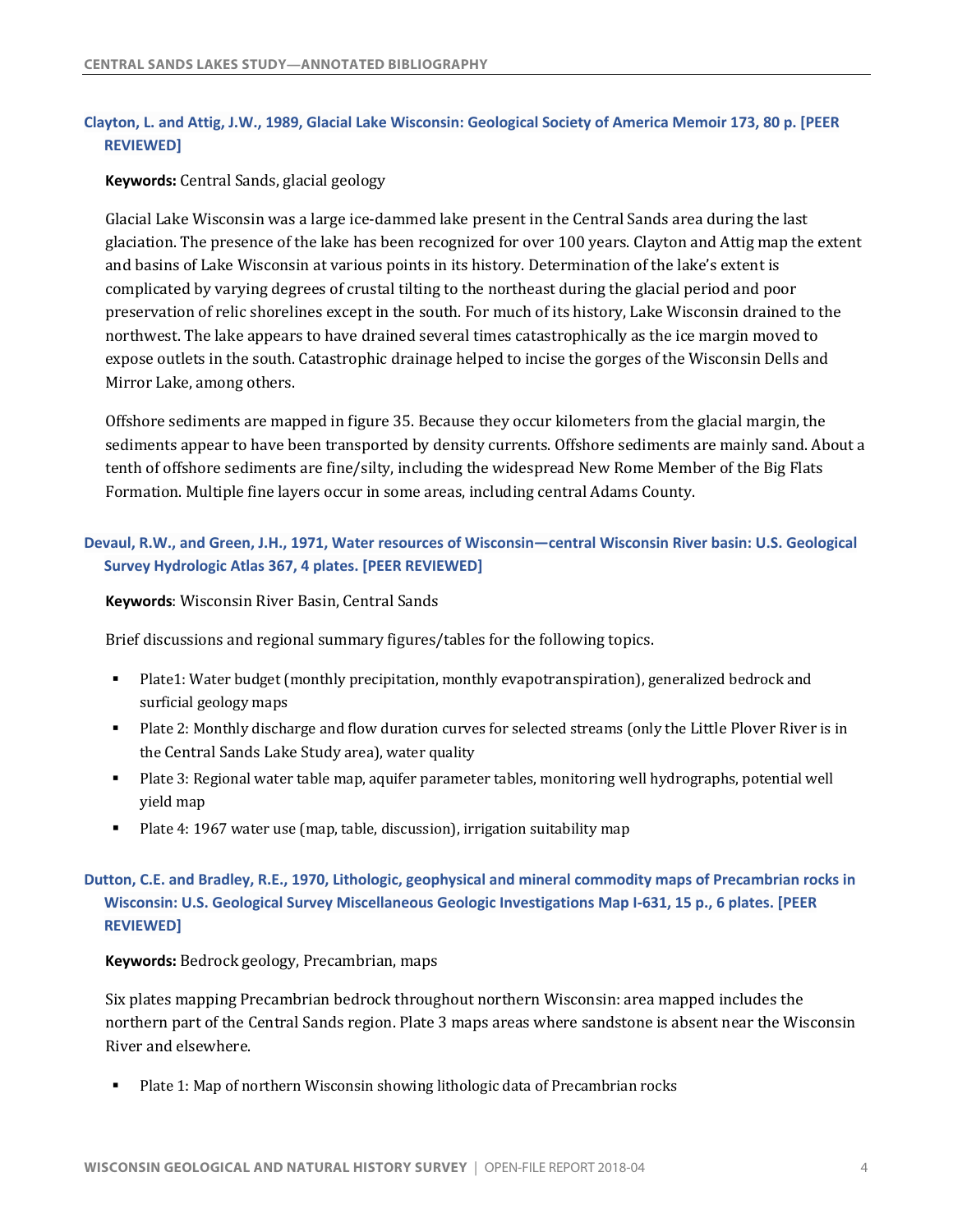- Plate 2: Map of northern Wisconsin showing magnetic and Bouguer gravity contours
- Plate 3: Map of northern Wisconsin showing areal geology of Precambrian rocks
- Plate 4: Lithologic descriptions and Sequence of Precambrian rocks of northern Wisconsin
- Plate 5: Map of southern Wisconsin showing lithologic data, areal geology of Precambrian rocks, and magnetic and gravity contours
- Plate 6: Map of northern Wisconsin and part of Michigan showing mineral commodity localities (Wisconsin only) and metamorphic zones

# **Haucke, J., 2010, Precipitation and pumping effects on groundwater levels in central Wisconsin: College of Natural Resources, University of Wisconsin–Stevens Point, M.S. thesis, 103 p. [REVIEWED BY GRADUATE COMMITTEE]**

 **Keywords**: Central Sands, precipitation, statistical analysis, high capacity wells

Statistical analyses were used to separate precipitation effects from other (pumping) effects on monitoring well water levels in the Central Sands. Analysis identified an increase in precipitation in the southern part of the study area since the early 1970s (average 2.7 mm), but no increase in the north. Statistical analysis of water levels at four long-term monitoring wells indicated changing trends (water level decline) starting in 1972, 1992, and 1999 in wells located in areas with high-density irrigation. Declines of up to 1.28 m are described. No mechanism for the simultaneous change in water levels at the disparate well locations is proposed.

**Notes**: This thesis attributes any groundwater level declines not explained by annual precipitation to groundwater  $p$ umping effects. Other work by Watras and others (2014) has identified a 12-year regional and annual precipitation may also influence groundwater (and lake) levels in the Central Sands. Cumulative deviation of precipitation from a running mean may also be an important predictor of water level variability in many places (R. Smail, personal communication). scale decline in lake levels beginning in 1998. This suggests that other factors besides groundwater pumping

# **Hindall, S.M. 1978. Effects of irrigation on water quality in the sand plain of Central Wisconsin: Wisconsin Geological and Natural History Survey Information Circular 36, 50 p., [https://wgnhs.uwex.edu/pubs/ic36/](https://wgnhs.uwex.edu/pubs/ic36). [PEER REVIEWED]**

**Keywords:** Central Sands, water quality, high capacity wells

Studies surface water and groundwater quality in the Central Sands and assesses potential connections to irrigated agriculture. Water quality was generally good, but sampling indicated that agriculture had caused localized water quality changes. Sampling was focused in two intensively farmed areas near the headwaters of Twomile and Tenmile Creeks and a non-farmed area in the headwaters of Sevenmile Creek. The sites are located in the outwash plain west of the terminal moraine; the main soil type at each site is Plainfield Sand. A thin layer of organic soils was found at the Kellner site in the Sevenmile headwaters; no fine-grained or organic sediments were found in the other two areas. The paper describes ranges of saturated thickness (p. 5) and water table fluctuation (p. 7, 9, 10) for each study area. The paper provides a brief history of irrigation practices in the Central Sands as of the 1970s and provides estimates for irrigated acreage in Adams, Portage, Waushara, and Wood Counties (table 1).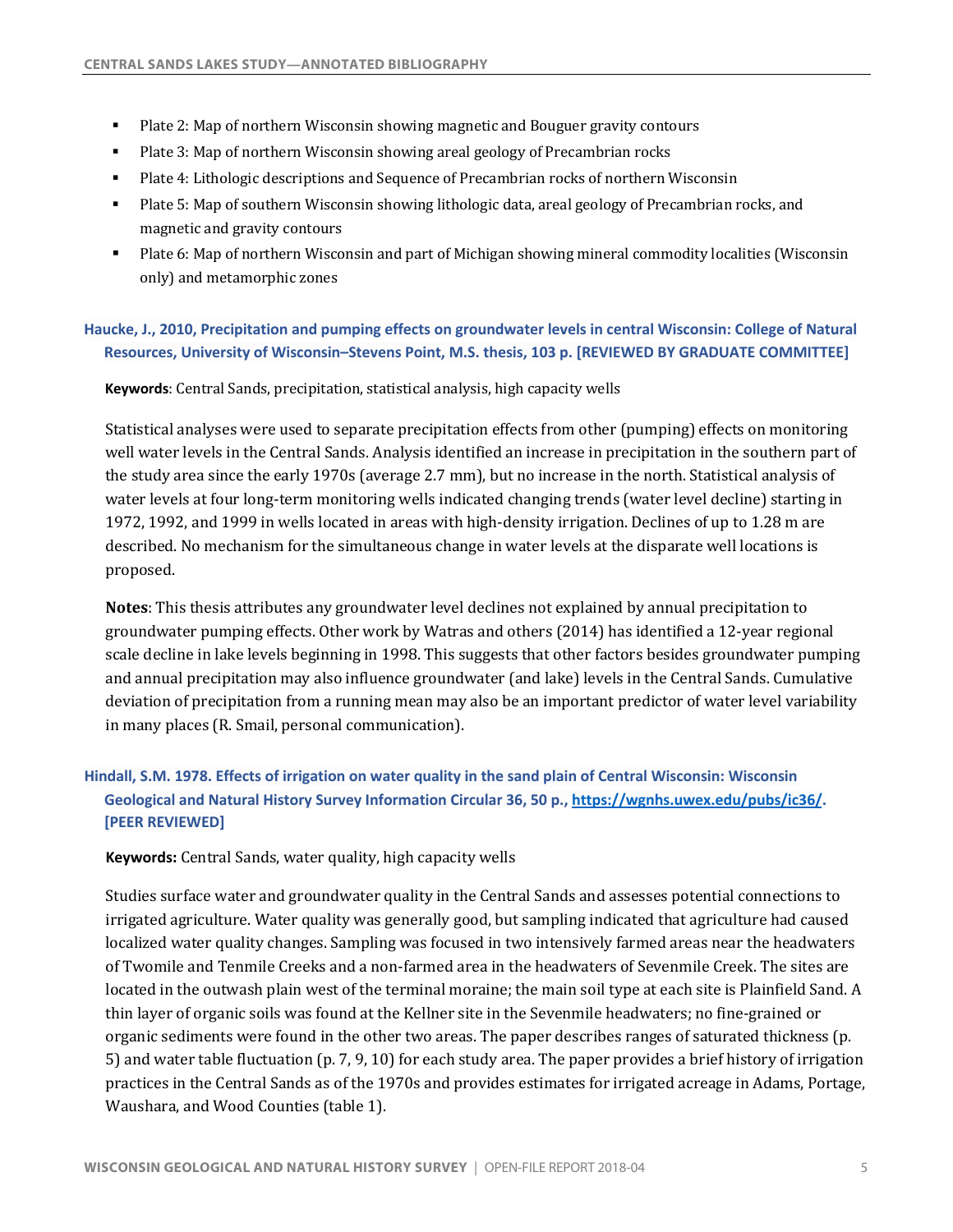# <span id="page-7-0"></span> **Kniffin, M., Potter, K., Bussan, A.J., Colquhoun, J., and Bradbury, K., 2014, Sustaining Central Sands water resources: state of the science 2014: University of Wisconsin–Extension publication G4058, 100 p. [PEER REVIEWED]**

**Keywords:** Central Sands, lake levels, stream flow, high capacity wells

Review paper providing an overview of past work related to groundwater quantity in the Central Sands. The report includes brief summaries of the area's land use history and ecology, including conversion from native and gravel aquifer (tables 2, 3, 5). Past work evaluating potential impacts of groundwater pumping and climatic factors on surface water resources is discussed in some detail, as is work evaluating management strategies for water resource management. landcovers to agriculture and wide-scale drainage ditching. Aquifer properties are summarized for the sand evapotranspiration for various landcover types. Concluding sections summarize various potential

### **Kraft, G.J., Clancy, K., and Mechenich, D.J., 2012, Irrigation effects in the northern lake states: Wisconsin Central Sands revisited: Ground Water, v. 50, no. 2, p. 308–18. [PEER REVIEWED]**

**Keywords**: Central Sands, groundwater model, lake levels, stream flow, recharge, high capacity wells

Provides an overview of past work on groundwater-surface water interactions in the Central Sands and recent work by the University of Wisconsin-Stevens Point to demonstrate pumping-related impacts using statistical methods and numerical groundwater modeling. Historical context is provided (Weeks and others, 1965; Weeks and Stangland, 1971). Paper topics include discussion of various estimates of the amount of increased evapotranspiration/recharge reduction related to conversion to irrigated agriculture, linear regression methods used to calculate changing water level trends in wells and lakes, and modeled water level declines in lakes and stream baseflow reductions. Reductions are interpreted as deriving from increased high-density irrigation pumping from 1960s to present. Discussion also includes the difficulty of accurately estimating recharge reduction for varying vegetation types.

 **Kraft, G.J. and Mechenich, D.J., 2010, Groundwater pumping effects on groundwater levels, lake levels, and streamflows in the Wisconsin Central Sands: A report to the Wisconsin Department of Natural Resources: Center for Watershed Science and Education, College of Natural Resources, University of Wisconsin–Stevens Point, 66 p. [Report to WDNR—NOT PEER REVIEWED]** 

Keywords: Central Sands, groundwater model, lake levels, stream flow, recharge, high capacity wells

This report outlines statistical calculations and groundwater modeling of flow depletion and water level declines in the high-density irrigation area of the Central Sands. Kraft and Mechenich use statistically determined depletion amounts for wells and lakes to arrive at a modeled recharge reduction of 1.9 inches on irrigated land. The groundwater model predicts water table declines of several feet and headwater stream depletions up to 44 percent. [Although, in some cases, the Central Sands model was not able to represent observed stream headwater wet-up locations or flows.] In addition to its modeling component, the report also summarizes collected precipitation data, and available lake level, groundwater level, and stream discharge data.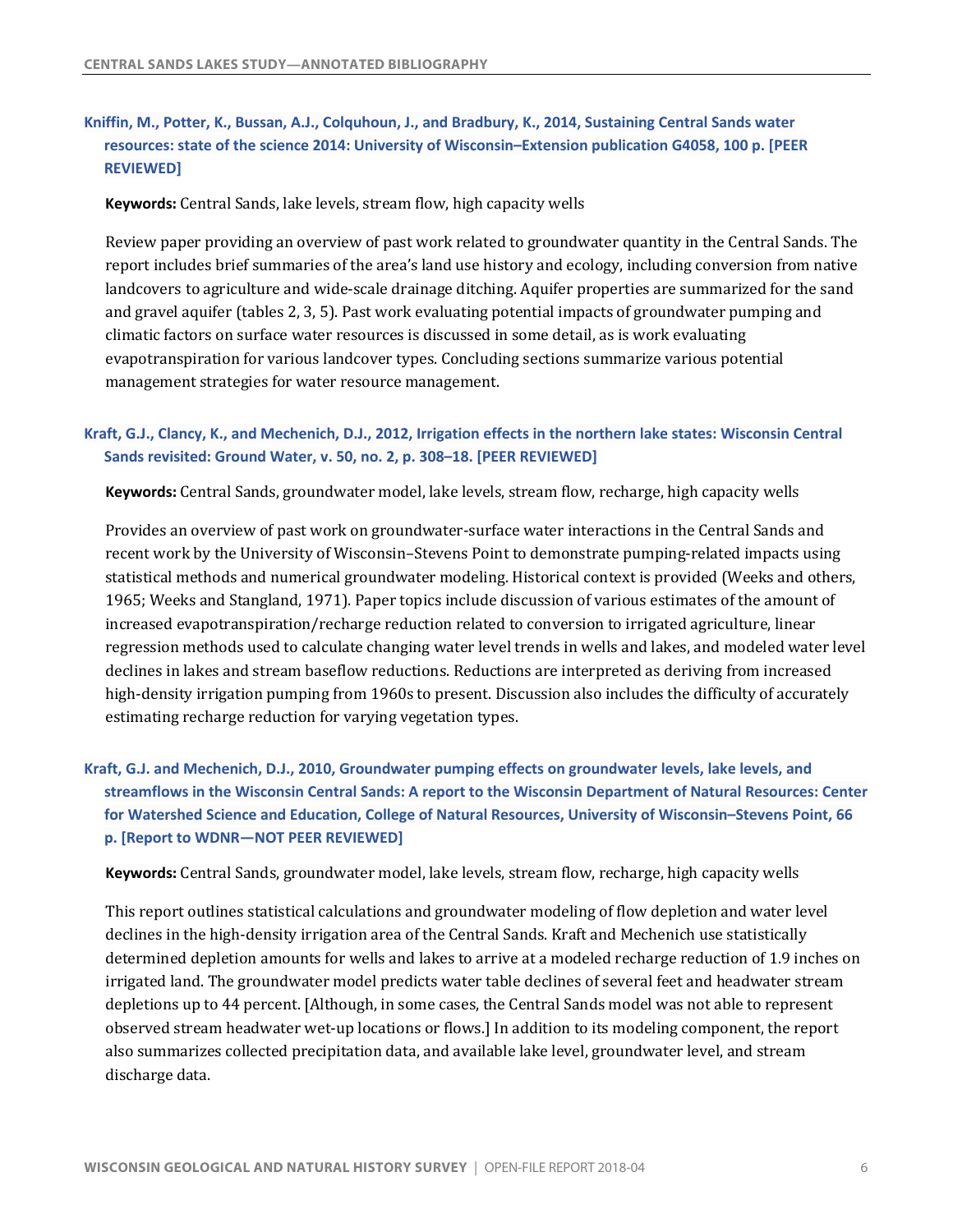Note: Ch. VI briefly describes the construction of the Central Sands groundwater model, including layering and parameterization. This report also contains a note on p. 46 regarding the unreliability of historical lake levels at Long Lake-Oasis prior to 1972.

 **Kraft, G.J., Mechenich, D.J., and Haucke, J., 2012, Information support for groundwater management in the Wisconsin Central Sands, 2009–2011: A report to the Wisconsin Department of Natural Resources: Center for Watershed Science and Education, College of Natural Resources, University of Wisconsin–Stevens Point, 93 p. [Report to WDNR—NOT PEER REVIEWED]** 

**Keywords**: Central Sands, groundwater model, lake levels, stream flow, high capacity wells

This report describes streamflow monitoring efforts in the Central Sands through 2011, provides irrigation rate estimates for 2008–2010, and interprets collected precipitation, stream flow and groundwater elevation data by comparing results from areas of dense groundwater withdrawals to areas with few withdrawals. Kraft and others report groundwater declines related to groundwater pumping. A large part of the report also describes an extension of the Central Sands regional groundwater model to include areas to the northeast of the original model (appendix B).

 **Kraft, G.J., Mechenich, D.J., and Haucke, J., 2014, Information support for groundwater management in the Wisconsin Central Sands, 2011–2013: A report to the Wisconsin Department of Natural Resources: Center for Watershed Science and Education, College of Natural Resources, University of Wisconsin–Stevens Point, 60 p. plus appendices. [Report to WDNR—NOT PEER REVIEWED]** 

**Keywords**: Central Sands, groundwater model, lake levels, stream flow, high capacity wells

This report describes streamflow monitoring efforts in the Central Sands through 2013, provides irrigation rate estimates for 52 well/field combinations for 2011–2012, and interprets collected precipitation, stream flow and groundwater elevation data by comparing results from areas of dense groundwater withdrawals to areas with few withdrawals. The report estimates groundwater declines and stream depletion related to groundwater pumping for 2009–2012, concluding that water levels in monitoring wells in areas with high levels of groundwater withdrawal were lower than they would have been in the absence of pumping. Lake levels and stream flows declined during the 2012–2013 drought.

The Central Sands regional groundwater model was used to estimate potential future lake level declines and stream depletion related to hypothetical future expansion of irrigated agriculture into the Tomorrow/Waupaca headwater area. The model estimated several feet of lake drawdown and drying of stream headwaters under a built-out scenario for this area with 2-4 inch recharge reduction.

 **Kraft, G.J., Mechenich, D.J., and Haucke, J., 2016, Information support for groundwater management in the Wisconsin Central Sands, 2013–2015: A report to the Wisconsin Department of Natural Resources: Center for Watershed Science and Education, College of Natural Resources, University of Wisconsin–Stevens Point, 64 p. plus appendix. [Report to WDNR—NOT PEER REVIEWED]** 

**Keywords**: Central Sands, groundwater model, lake levels, stream flow, high capacity wells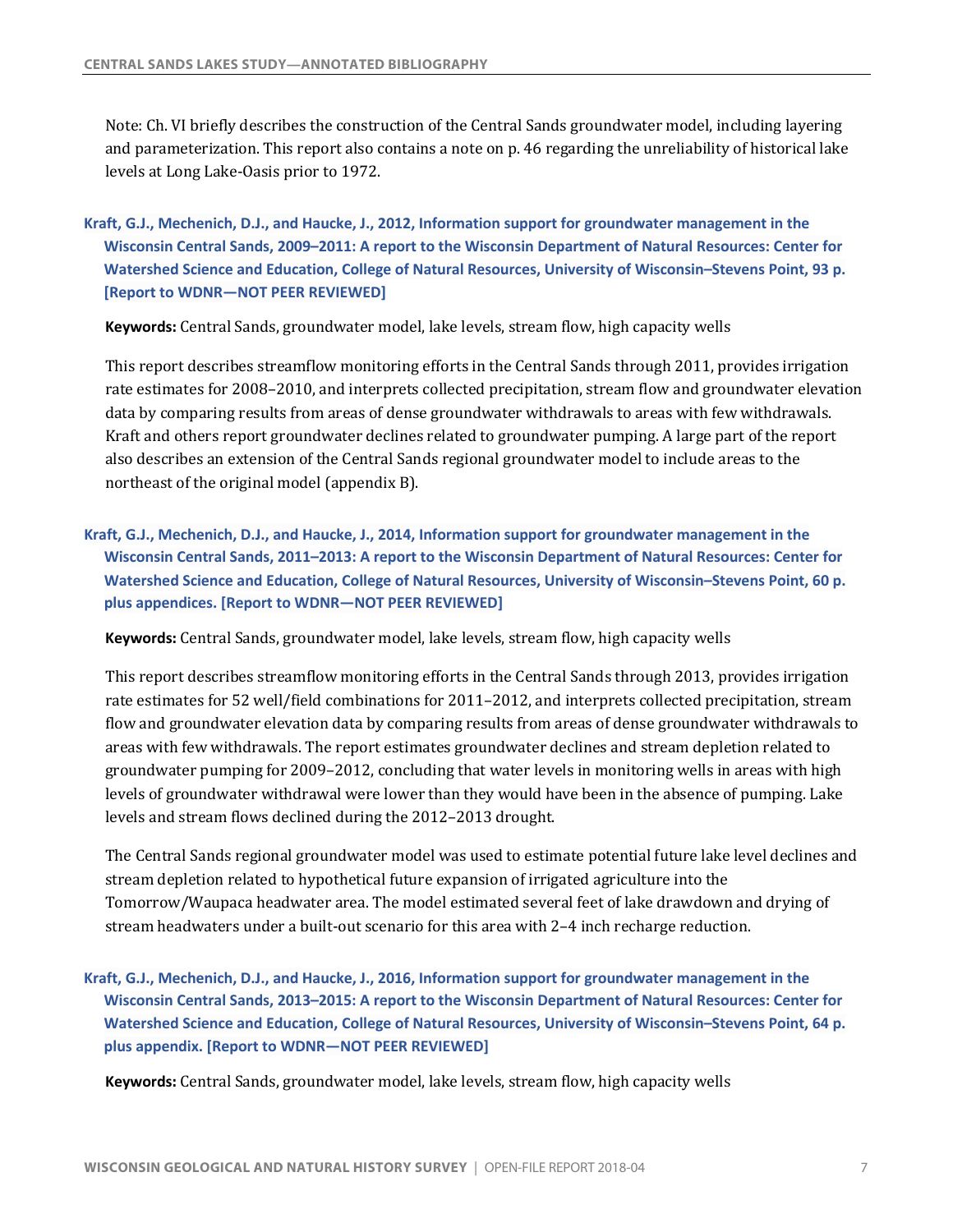This report describes streamflow monitoring efforts in the Central Sands through 2015, provides irrigation rate estimates for 2013–2014, and interprets collected precipitation, stream flow and groundwater elevation data by comparing results from areas of dense groundwater withdrawals to areas with few withdrawals. The report also statistically calculates groundwater declines related to groundwater pumping for 2014-2015, concluding that the observed levels were lower than they would have been in the absence of groundwater withdrawals. Observed stream flows and lake levels increased due to higher than average precipitation.

**Note**: During the 2013–2015 period, UW–Stevens Point conducted a real-time kinematic (RTK) elevation survey on streams (water surface elevation) in the Central Sands. Data were to be provided to WDNR as an electronic file. Elevation data and the most updated streamflow measurements will be useful for model construction and creation of flux targets.

# **Kraft, G.J., Stites, W., Mechenich, D., and Balma, J., 1995, Port Edwards groundwater priority watershed: Groundwater resource and agricultural practice evaluation: Central Wisconsin Groundwater Center Cooperative Extension Service, University of Wisconsin–Stevens Point, 265 p. [NOT PEER REVIEWED]**

 **Keywords:** Central Sands, stratigraphy, aquifer properties, water quality

This study examined the hydrogeology and water quality of the Port Edwards area west of the Wisconsin River. The water quality study is beyond the scope of this summary, which will focus on the study's characterization of the aquifer. Hydraulic conductivity values are compiled in table 3.1. K values derived from pumping tests on wells pumping  $3800$  L/min or greater averaged  $8.6 \times 10^{-4}$  m/s. As in other studies, calculated K values were higher for tests representing larger aquifer volumes than from smaller tests. Specific-capacity-derived K values were not found to relate to screen depth.

sands. The upper silt unit (New Rome) was typically 2–4 feet thick and occurred at an elevation of between 940 and 970 feet above mean sea level. A second, more discontinuous, silt unit was identified in some borings 20 or more feet below the New Rome. Brownell (1986) noted similar lower silt unit(s) in southern Adams County. Grain size analyses were conducted on borings throughout the study area. Vertical gradient observed during this study were typically small (<0.04 and occurred across silt units). A vertical gradient of 0.1 occurred in one location above and below the New Rome member. An anisotropy ratio of 2 was used for the model constructed as part of this study. Borings conducted for the Port Edwards study identified two distinct silty layers interbedded with the glacial

 Note: The Port Edwards study area is outside of the CSLS model domain. However, it is in the same hydrogeologic setting as the CSLS area and includes compilation of aquifer properties from throughout the Central Sands region.

 **Mechenich, D.J., Kraft, G.J., and Clancy, K., 2009, Groundwater flow model for the Wisconsin Central Sands: Center for Watershed Science and Education, College of Natural Resources, University of Wisconsin–Stevens Point, Technical Memorandum #11, 31 p. [PEER REVIEWED]** 

**Keywords**: Central Sands, groundwater model, lake levels, stream flow, high capacity wells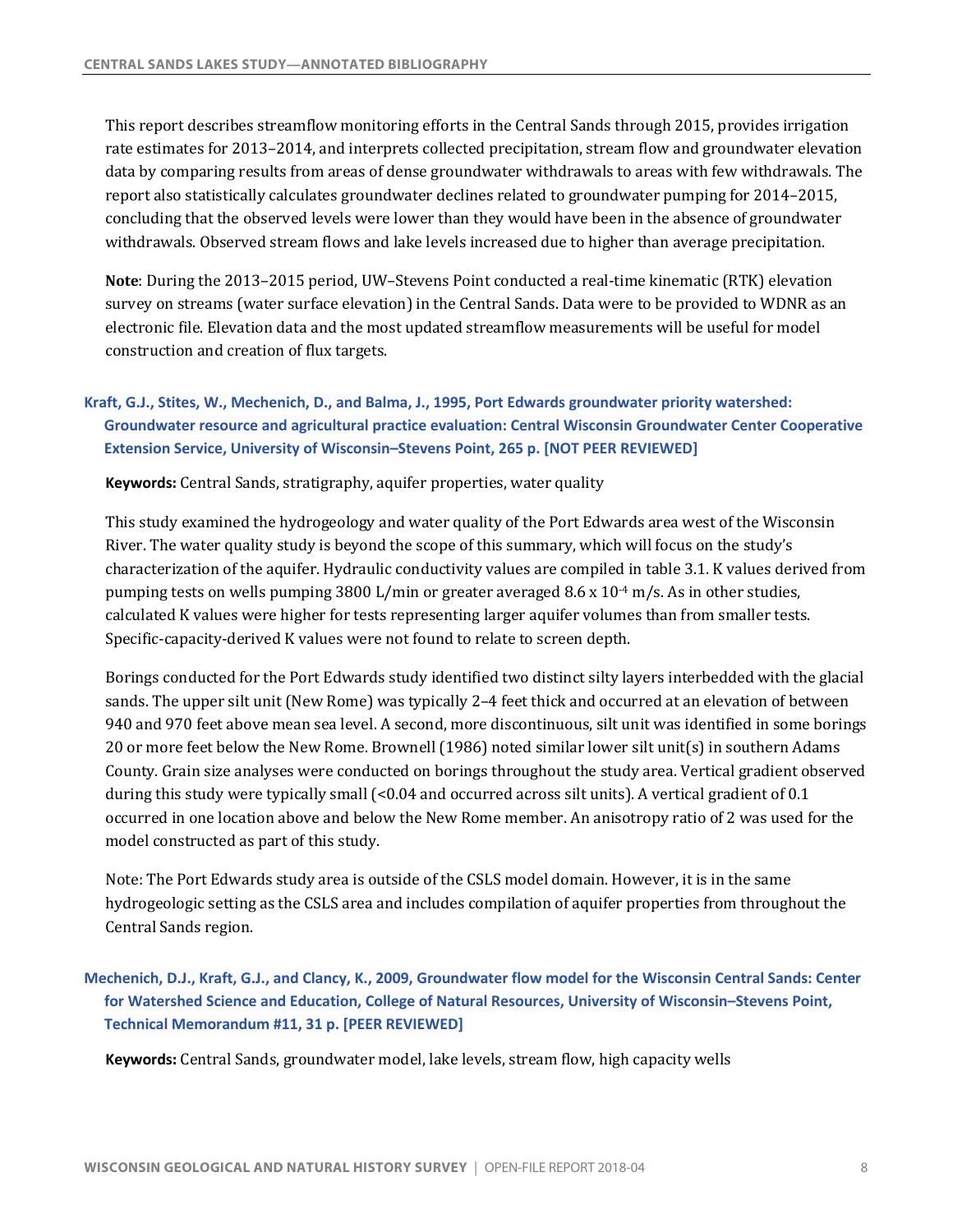This report summarizes results for four versions of UW–Stevens Point's regional groundwater model. Model setup is described in some detail. Irrigation impacts to water table/lake levels and stream flows were calculated at steady state using recharge reduction as a proxy for groundwater removal from high capacity wells. Results showed up to 2.5 feet of water table decline and up to 25 percent flow reduction per inch of net recharge reduction on irrigated lands.

**Notes:** The UW-Stevens Point Central Sands model results indicate that lake level and stream flow reductions due to groundwater pumping in the Central Sands are likely to be significant. The model will form a useful comparison for hydrogeologic layering and aquifer properties during the creation of the CSLS groundwater model. Datasets used to create model layers may be mined. The Central Sands model has several features that limit its usefulness as a decision-making tool for the impact of well withdrawals on surface waters, the primary issue being that the model design uses recharge reduction as a proxy for high capacity well pumping. Other drawbacks are that model results are reported here in steady state (transient version of this model does exist) and lakes are modeled as outcroppings of the water table. In order to answer groundwater-surface water management question that focus on lake levels, the CSLS model will be designed to explicitly model lakes and pumping wells. Transient pumping impacts will be assessed.

### **Olcott, P.G., 1968, Water resources of Wisconsin, Fox-Wolf River basin: U.S. Geological Survey Hydrologic Atlas 321, 4 plates. [PEER REVIEWED]**

#### **Keywords:** Fox-Wolf Basin, Central Sands

Brief discussions and regional summary figures/tables for each topic.

- Plate1: Generalized bedrock, glacial geology, and soil maps, water budget components (precipitation, evapotranspiration, storage, runoff) with typical wet/average/dry ranges
- Plate 2: Potential well yields (glacial and bedrock aquifers), water quality maps/tables, generalized water table map
- Plate 3: Streamflow and lake level data, stream hydrographs, low flow and flood flow statistics, flow yield, surface water quality
- Plate 4: Water use maps/tables, summary table of characteristics of four geohydrologic provinces: the Northern Highland Kettle Hole Lake, Western Outwash Plain and Moraine, Central Lake Plane and moraine (thick drift), and Eastern Lake Plain and Moraine (thin drift)

# **Rawling, J.E., III, Hanson, P.R., Young, A.R., and Attig, J.W., 2008, Late Pleistocene dune construction in the Central**  Sand Plain of Wisconsin, USA: Geomorphology, v. 100, no. 3–4, p. 494–505. [PEER REVIEWED]

#### **Keywords:** Central Sands, Pleistocene geology

The timing of dune formation in the Central Sand plain is defined using optical dating methods. High-relief and low-relief dunes are common in the sand plain east of the Wisconsin River. The dunes formed following the drainage of glacial Lake Wisconsin (about 16,000–17,000 years ago) and are underlain by horizontally bedded lake sediments (sample analyzed for this study consisted of fine sands, silts, and silty clays). Dunes are generally situated above the water table. Sediment sources and reasons for dune formation are not well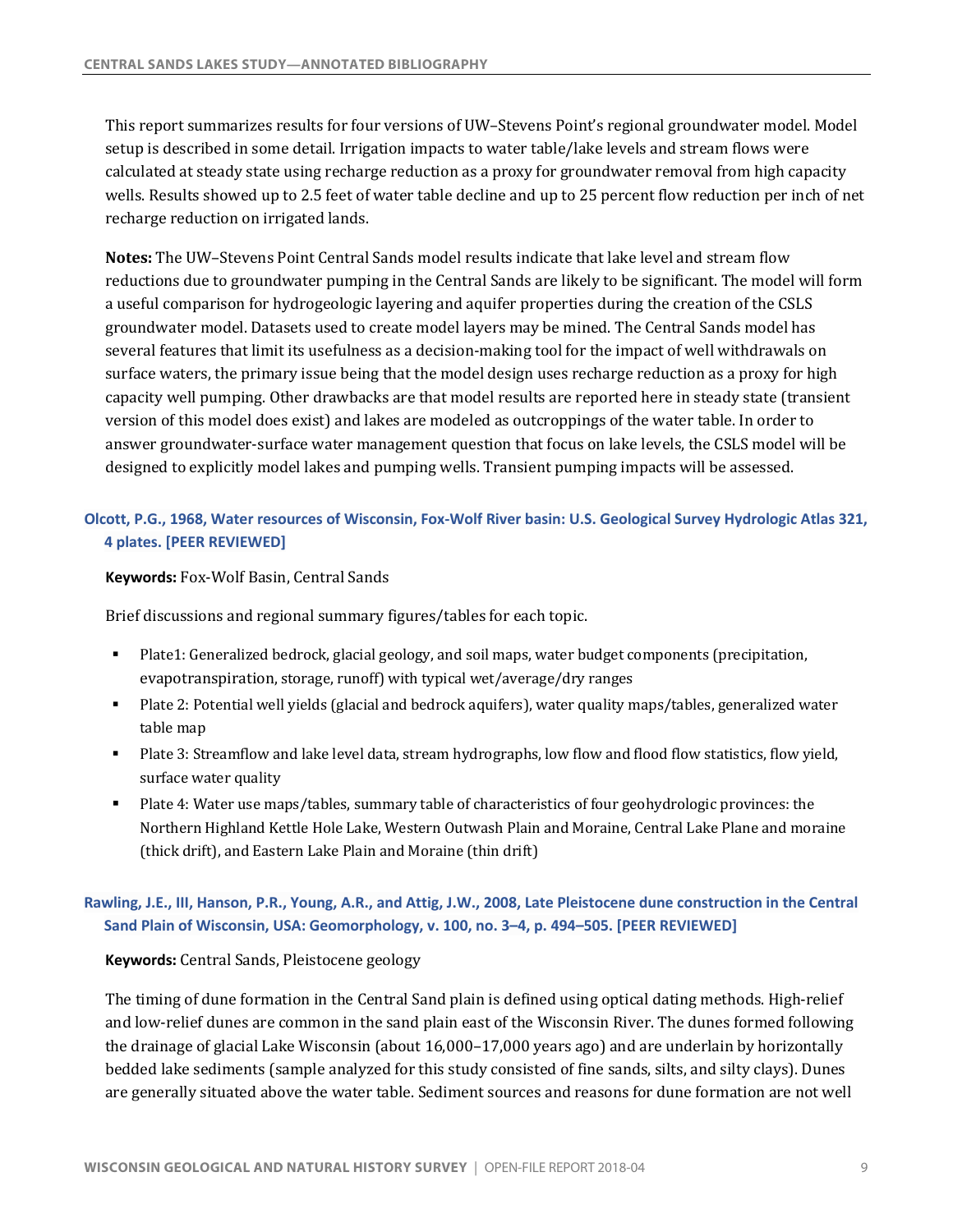understood, but age dating and soil boring data indicate that dune formation ceased at about 10,000 years ago, with little or no reactivation of the dunes in more recent history (dating of samples  $\lt 2$  m deep, lack of paleosols).

## **Schulze-Makuch, D., Carlson, D.A., Cherkauer, D.S. and Malik, P., 1999, Scale dependency of hydraulic conductivity in heterogeneous media: Ground Water, v. 37, no. 6, p. 904–919. [PEER REVIEWED]**

 **Keywords:** Aquifer parameters, hydraulic conductivity, glacial sediments

Aquifer tests that assess different aquifer volumes have been shown to yield different hydraulic conductivity values. As larger volumes of the aquifer are tested, hydraulic conductivity results tend to increase until a representative volume is reached, after which hydraulic conductivity values remain stable at increasing test volumes. Below this upper bound, numerical relationships between the volume of aquifer tested and the resulting K values was developed for media with porous flow, fracture/conduit flow, and multiple flow types. A homogeneous unit (the St. Peter Sandstone) was also examined and showed little to no scale dependency in hydraulic conductivity values. In heterogeneous porous media (including glacial outwash), "K increases by half an order of magnitude with each order of magnitude increase in scale of measurement" and the upper bound of scale effects (representative volume) occurs at the scale of a small- large field test. Fractured and mixed-type media typically had representative areas on a larger field scale. Conduit-flow systems require a regional-scale upper bound; an upper bound may not exist for some well-developed karst systems.

Note: Results of this study indicate that specific capacity tests should give K values roughly equivalent to bulk aquifer properties.

# **Syverson, K.M., and Colgan, P.M., 2004, The Quaternary of Wisconsin: a review of stratigraphy and glaciation history,** *in* **Ehlers, J., and Gibbard, P.L., eds., Quaternary glaciations—extent and chronology: Part II: North America: Developments in Quaternary Sciences series, v. 2, Pt. B, p. 295–311. [PEER REVIEWED]**

 **Keywords:** Glacial geology, Pleistocene geology, Central Sands

The chapter provides an overview of the glacial history, units, and landforms of Wisconsin, but this summary focuses on features of the CSLS area. Evidence of one or more pre-Wisconsinan glaciation event can be found in west central and southeast Wisconsin, including the Arnott Moraine in Portage County. The Driftless Area in southwestern Wisconsin does not appear to have been glaciated; it is characterized by well-developed incised stream networks and relatively steep bedrock topography. Glacial sediments in the CSLS area are part of the Holy Hill Formation. The prominent end moraines in the study area indicate the late glacial maximum ice position. Glacial landforms behind the moraine(s) include tunnel channels and hummocky collapse features.

Note: The western portion of the study area is part of the Driftless Area and may exhibit similar bedrock topography, although the bedrock surface is buried by sediments from glacial Lake Wisconsin and outwash sediments.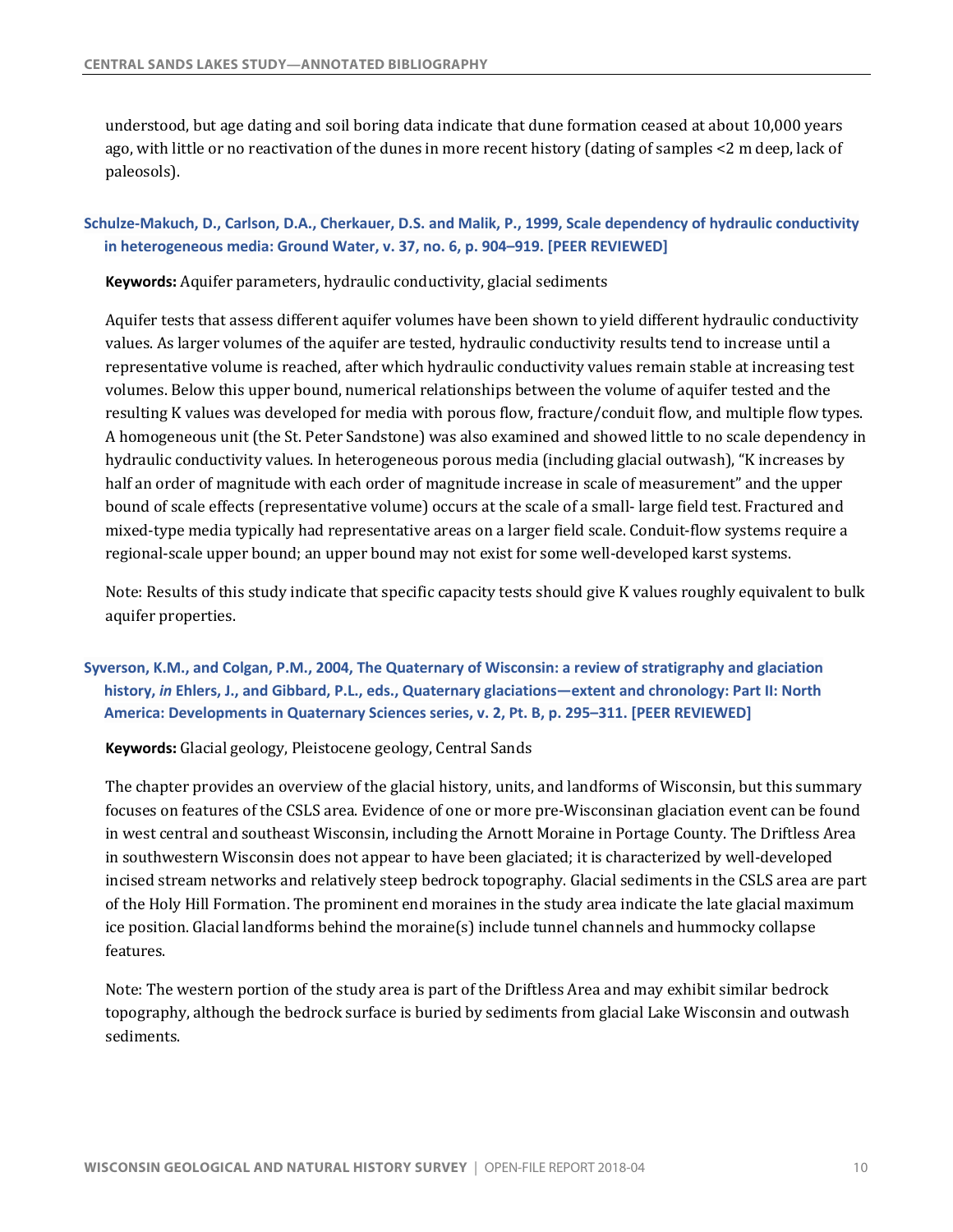# <span id="page-12-0"></span> **Weeks, E.P. and Stangland, H.G., 1971, Effects of irrigation on streamflow in the Central Sand Plain of Wisconsin: U.S. Geological Survey Open-File Report 70-362, 113 p. [PEER REVIEWED]**

Keywords: Central Sands, geology, aquifer properties, streams, evapotranspiration, recharge, high capacity wells

In-depth study of hydrology in the Central Sands as relates to potential stream depletion by large-scale conversion to irrigated agriculture. Report includes maps and discussion of bedrock surfaces (including the sandstone/Precambrian contact and major buried bedrock valleys), thickness of the sand and gravel aquifer, and regional water table. Aquifer characteristics are estimated from the results of eight pumping tests in various parts of the Central Sands (K =  $130-500$  ft/d, typical Sy = 0.2). Glacial sediments are mainly permeable sands (including Lake Wisconsin sediments, outwash, pitted outwash and moraines). Lake clays (New Rome) are also discussed. The paper provides an overview of land use and water use in the region up to 1967 and speculates on future development.

Weeks and Stangland evaluated the hydrologic system for several gaged streams in the Central Sands using water budget and water balance methods. The water budget method provides a composite picture of water movement for the entire watershed (evapotranspiration +  $\Delta$  soil moisture = precipitation – runoff –  $\Delta$  groundwater storage –  $\Delta$  surface water storage –  $\Delta$  storage as snow). The water balance method calculates recharge and soil moisture changes based on calculation of actual evapotranspiration (ET) per landcover type. In several small gaged stream catchments, annual ET rates for various landcover types were assessed: bare ground, phreatophytic vegetation, forested, grassland, unirrigated cropland, irrigated beans, irrigated potatoes, and irrigated corn. The broad categories include landcovers with different ET profiles. For example, "forest" includes native deciduous and coniferous forests and pine plantations. "Grassland" includes prairie, grain crops, bluegrass, etc. The ET results are therefore applicable to large areas only. Changes in soil moisture storage were measured under irrigated and natural landcovers. Monthly and annual ET were calculated using water budget and water balance methods for five streams and related to potential stream depletion and water table changes.

Groundwater inputs and flow variability in streams were evaluated. Streams gained the most flow in headwaters and the incised reaches near the Wisconsin River. Potential streamflow reductions due to irrigated agriculture were assessed in Big Roche a Cri and upper Tenmile Creek assuming conversion from grassland or forest to irrigation, with predicted reductions of 25–30 percent assuming long-term continuation of estimated 1968 irrigation levels. Greater impacts would occur with changes from grassland to irrigated agriculture than from forest to irrigated agriculture. Habitat impacts could relate to changes in stream depth or temperature. Water table decline of 3 feet at the groundwater divide was predicted for sustained 1968 irrigation levels (5 feet if irrigation were doubled). Qualitative and quantitative estimates were made of the potential impacts from conversion to irrigated agriculture from various natural land covers in the marsh and forested reaches of Central Sands streams.

### **Weeks, E.P., 1969, Determining the ratio of horizontal to vertical permeability by aquifer-test analysis: Water Resources Research, v. 5, no. 1, p. 196–214. [PEER REVIEWED]**

 **Keywords:** Central Sands, aquifer properties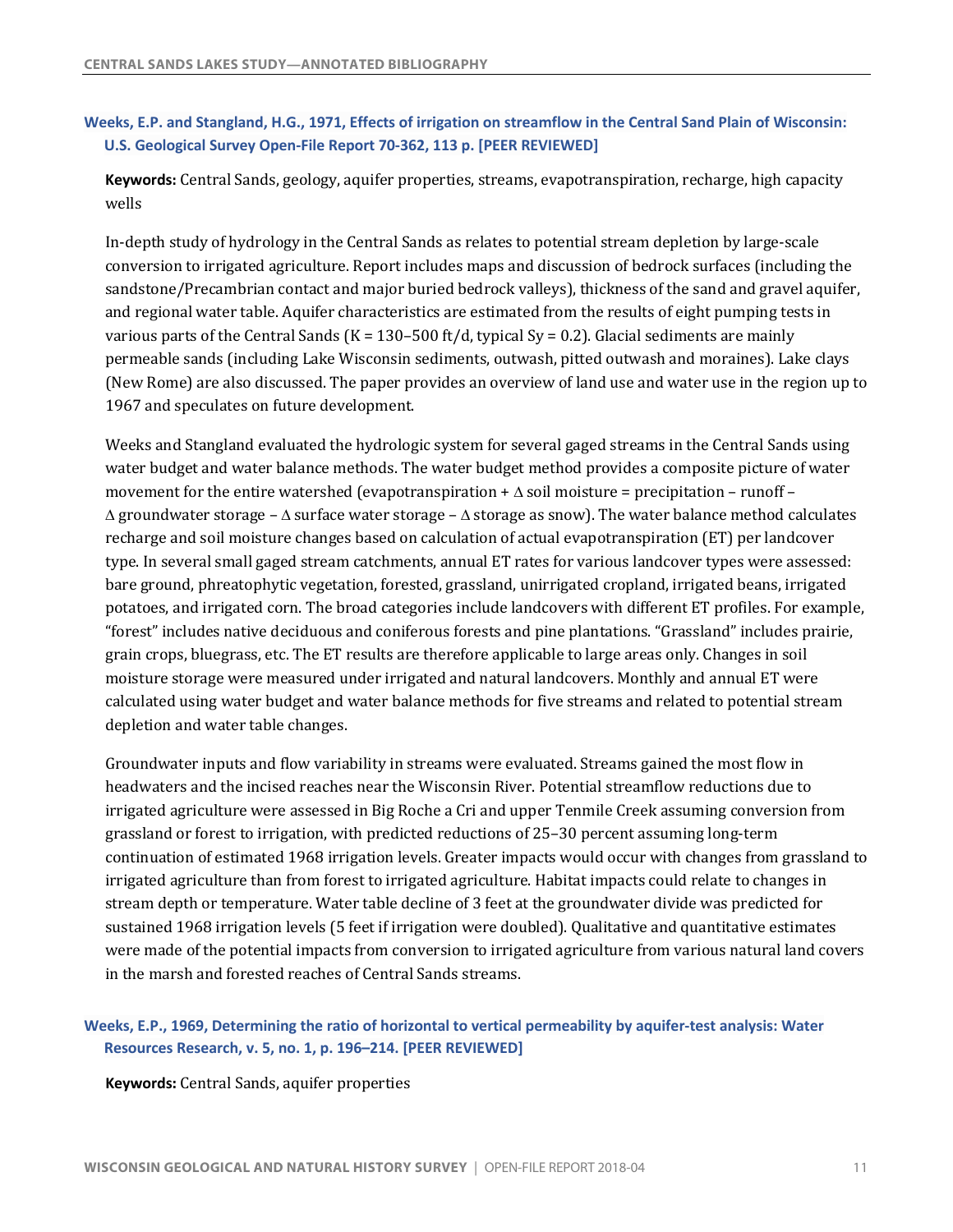<span id="page-13-0"></span>Weeks conducted pumping tests for five partially penetrating wells with observation wells to determine the vertical anisotropy of the sand and gravel aquifer. Additional aquifer parameters (specific yield and transmissivity) were also reported. Results are shown below and have been used for subsequent work in the Central Sands such as Bradbury and others (1992).

| Well            | $K_H: K_V$             | T (ft <sup>2</sup> /d) | Sy           | b(ft) |
|-----------------|------------------------|------------------------|--------------|-------|
| Hancock         | 4.1                    | 22,000                 | $0.17 - 0.2$ | 120   |
| Bancroft Pt-513 | $\overline{2}$         | 11,000                 |              | 80    |
| Bancroft Pt-544 | 7                      | 23,000                 |              | 70    |
| Mosinee         | 2                      | 21,000                 |              | 85    |
| Plover          | $16 - 25$<br>(avg. 20) | 19,000                 |              | 80    |

#### **Aquifer test results**

### **Zheng, C., Bradbury, K.R., and Anderson, M.P., 1988, Role of interceptor ditches in limiting the spread of contaminants in groundwater: Ground Water, v. 26, no. 6, p. 734–742. [PEER REVIEWED]**

 **Keywords:** Central Sands, ditches, groundwater model

A 2-D, steady state numerical model was used to investigate a drainage ditch (Ditch 4) in the Buena Vista area of the Central Sands. In this area, 65-150 feet of sand is underlain by impermeable Precambrian bedrock. Model results were compared to head and seepage meter readings for late May 1984 and to head readings for July and August of the same year. A recharge distribution was calibrated to the May measurements. Results showed that the ditch's effectiveness in acting as a hydraulic barrier varies seasonally. In May (high water table), the drainage ditch captured water from most or all of the aquifer thickness, effectively forming a flow barrier. Under lower water table conditions (July and August), the ditch did not capture water from the entire aquifer. In August, the ditch captured only about a third of the aquifer thickness and had significant underflow.

#### CENTRAL SANDS—GEOLOGY BY COUNTY

#### ADAMS

 **Clayton, L. 1987, Pleistocene geology of Adams County, Wisconsin: Wisconsin Geological and Natural History Survey Information Circular 59, 14 p., includes map, cross sections, GIS files, [https://wgnhs.uwex.edu/pubs/000309/](https://wgnhs.uwex.edu/pubs/000309). [PEER REVIEWED]** 

 **Keywords:** Adams County, Central Sands, glacial geology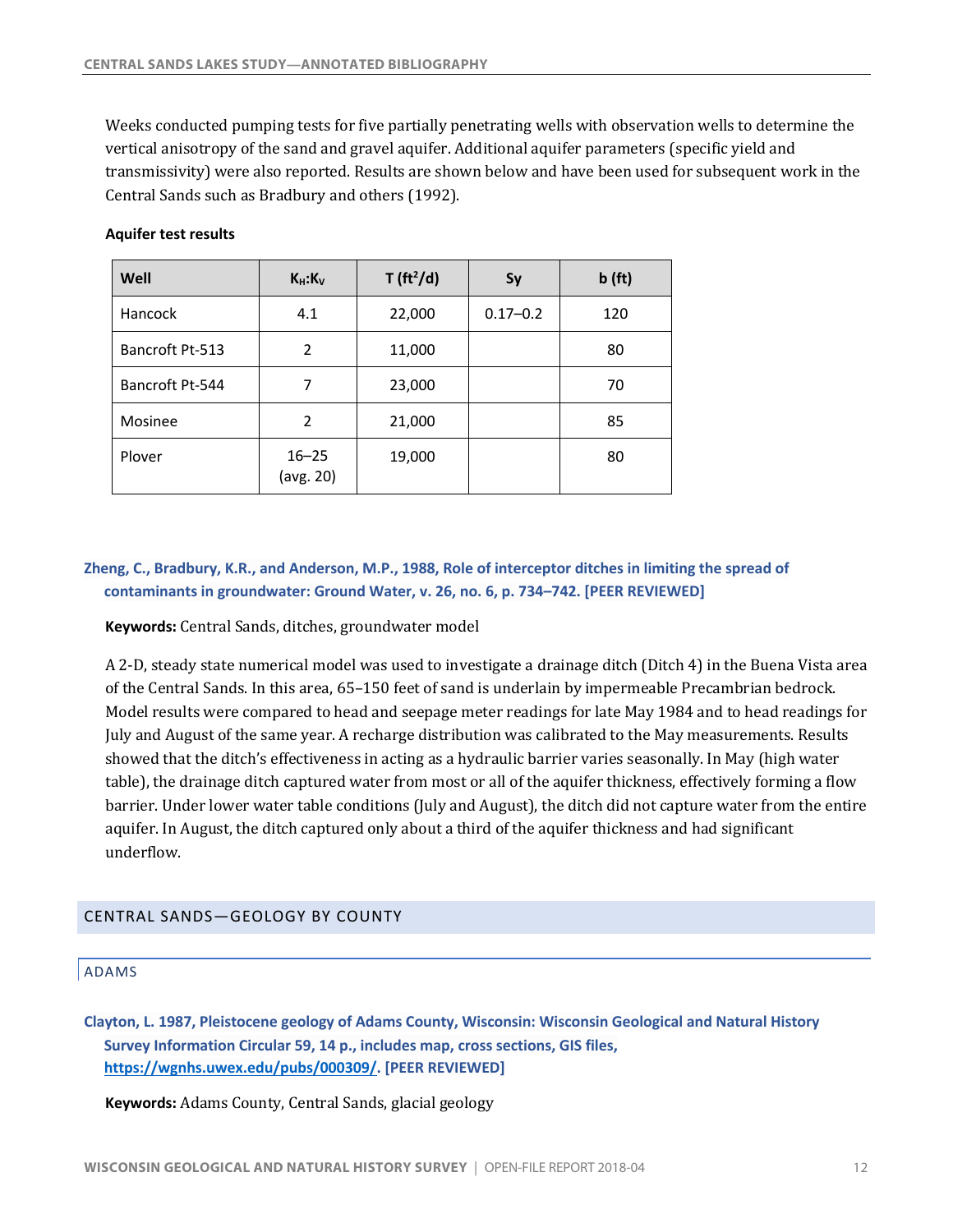Pleistocene sediments in Adams County are underlain by crystalline Precambrian bedrock and Cambrian sandstone. The sandstone surface is irregular, and sandstone crops out in steep-sided hills throughout the county west of the Johnstown Moraine.

Pleistocene materials are generally sandy. Glacial sediments were deposited as till in the Johnstown Moraine, glacial stream sediments (pitted and uncollapsed outwash plain), and offshore lake sediments in glacial Lake Wisconsin, including the Lewiston arm of the lake east of the terminal moraine. Sand was sourced from Cambrian sandstones to the east. Fine-grained lake deposits of the New Rome Member of the Big Flats Formation are present in much of the western part of the county—this formation is relatively continuous and occurs above and below sandy units. The paper provides a chronology for the formation and drainage of glacial Lake Wisconsin and creation of the Wisconsin River. Pleistocene glacial features in Adams County include collapse trenches formed by the melting of ice along the edge of Lake Wisconsin, and ice-wedge polygons indicative of permafrost conditions, visible on air photos.

In the western part of the county, glacial sands are overlain by windblown sand which in places forms large dunes. The thickest of these windblown deposits are found to the northwest.

# **Hart, D.J., 2015, Using the New Rome Formation as a geologic weighing lysimeter for water management in Wisconsin's sand plain: Final Report for WDNR Project Number 14-HDG-03, 18 p. [NOT PEER REVIEWED]**

 **Keywords:** New Rome, Central Sands, aquifer properties, geophysics, pumping test

A site in central Adams County was instrumented to determine aquifer properties of the New Rome Formation (NRF). The NRF is a laterally continuous, fine-grained unit that has been interpreted as deep- water sediment associated with glacial Lake Wisconsin. The study site included both irrigated field and grassland and was within about 1,000 ft of Klein Creek. Geoprobe boring and GPR were used to identify subsurface stratigraphy, including vertical variation within the NRF and clinoforms in the overlying sandy sediments. The clinoforms were interpreted as a recessional/transgressive sequence. The NRF was 10-12.5 ft thick at the site, with a sharp lower contact and gradational upper contact with the surrounding sands. Piezometers were installed at the field and grassland sites and screened above, within, and below the NRF. Water levels from above and below the NRF indicated that it was acting as an aquitard. Vertical gradients conditions. Pumping test results in the shallow aquifer elicited a drawdown response in the NRF monitoring well. Irrigation pumping was not observed to influence water levels in the shallow piezometer or in Klein NRF at the site was also tested to determine whether it could be used as a weighing lysimeter, but stresses dissipated too quickly for this to be feasible. The ability of the NRF to act as an aquitard appears to be variable, and there may also be significant lateral groundwater movement. A lower-bound vertical hydraulic conductivity of 2.6 x  $10^{-4}$  ft/d was determined for the lower, massive, clay using laboratory methods. varied across the study site. Pumping test results from the deep piezometer also indicated confined Creek—no drawdown due to pumping and no increase in water level due to applied irrigation water. The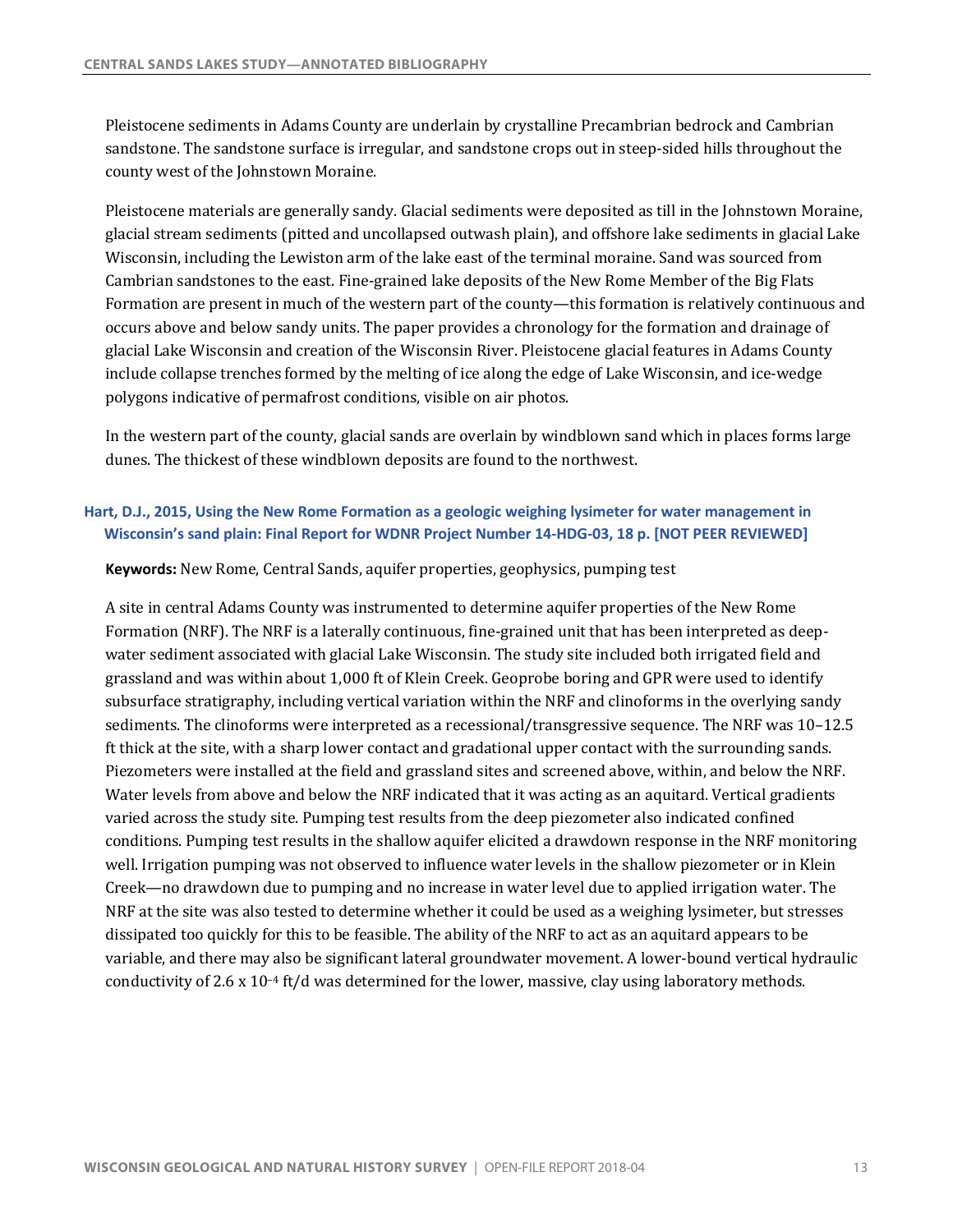### MARQUETTE

### **Ekern, G. I. and Thwaites, F.T., 1930, The Glover Bluff structure: a disturbed area in the Paleozoics of Wisconsin: Transactions of the Wisconsin Academy of Science, Arts and Letters, v. 25, p. 89–97. [PEER REVIEWED]**

**Keywords:** Impact structure, meteorite impact, bedrock

This paper describes Glover Bluff, a highly deformed Ordovician dolomite outlier in northwestern Marquette County. The bluff was formerly an active quarry; folded/faulted bedding is exposed. Rock exposed on the bluff's three hills consist of the upper part of the Tunnel City (Franconia/Mazomanie), the Jordan sandstone, and Prairie du Chien (lower Magnesian). Geologic contacts at Glover Bluff are about 200 feet down-dropped compared to contact elevations at Bald Bluff, approximately 2 miles to the west, which is also capped by Ordovician dolomite. The paper also identifies contact elevations between the Trempealeau and Tunnel City groups at several other nearby locations. Geology and structures observed on each of the three hills are described.

Note: The Glover Bluff structure is located approximately 1 mile southeast of Pleasant Lake. Subsequent to the Ekern and Thwaites paper, the origin of the structure was attributed to a meteor impact following the discovery of shatter cones (Read, 1983) and breccia at the site. However, the structure's origin is not entirely certain, and non-impact provenance has also been proposed for the structure.

#### PORTAGE

# **Clayton, L., 1986, Pleistocene geology of Portage County, Wisconsin: Wisconsin Geological and Natural History Survey Information Circular 56, 19 p., 2 plates, GIS files, <https://wgnhs.uwex.edu/pubs/000306>/. [PEER REVIEWED]**

 **Keywords:** Portage County, Central Sands, glacial geology

 Abstract: "Portage County…is underlain by Precambrian igneous and metamorphic rock, Cambrian sandstone, and a variety of Pleistocene materials. The eastern and southwestern part of the county is underlain by 0 to more than 70 m of till, stream sediment, and lake sediment deposited during the Arnott and Members of the Horicon Formation. In the northwestern part of the county, the Precambrian is overlain by a few meters of hillslope deposits derived from residuum, which formed at least partly during the Pleistocene." Wisconsin Glaciations during the late Pleistocene; this material is included in the Keene and Mapleview

 **Greenberg, J.K., Brown, B.A., 1986, Bedrock geology of Portage County, Wisconsin: Wisconsin Geological and Natural History Survey Information Circular 53, 1 plate, GIS files, [https://wgnhs.uwex.edu/pubs/000303/](https://wgnhs.uwex.edu/pubs/000303). [PEER REVIEWED]** 

**Keywords:** Portage County, Central Sands, bedrock geology, maps, GIS files

Consists of a bedrock geology map of Portage County and related GIS files.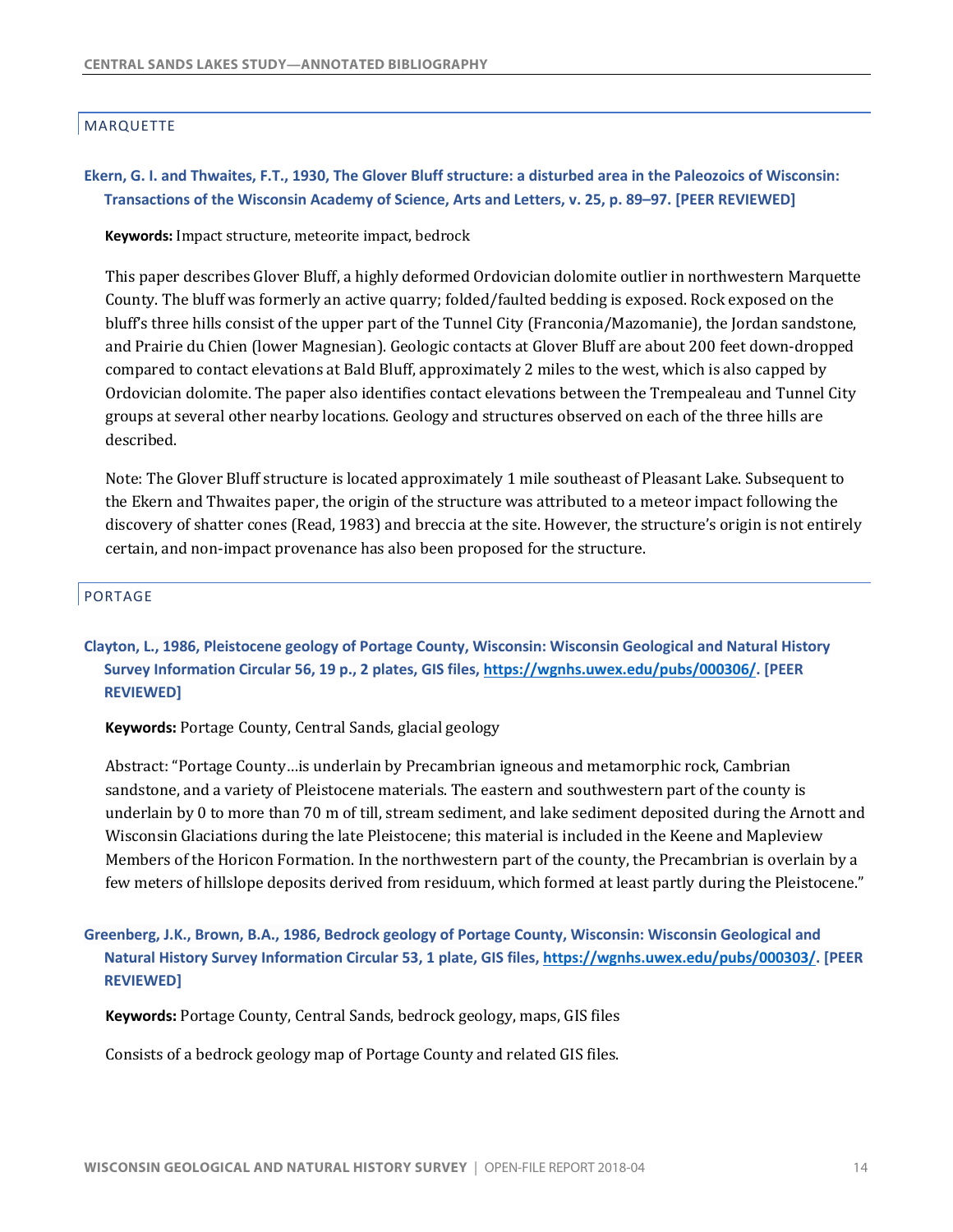# **Holt, C.L.R., 1965, Geology and water resources of Portage County, Wisconsin: U.S. Geological Survey Water Supply Paper 1796, 77 p., 2 plates. [PEER REVIEWED]**

**Keywords**: Portage County, Central Sand, water quantity, water quality, glacial geology

Portage County is divided into three provinces: sand plain, drift, and drift-crystalline rock. The CSLS area includes the first two of these provinces, which are characterized by sandy outwash, tills, and post-glacial alluvium, together with some wetland areas. The county averages 31 inches of precipitation, about 21 inches minimal (0.5–1.5 inches). Table 1 provides a county-wide water budget. As of 1960, irrigated agriculture was beginning to expand (irrigated acres increased from 2,800 acres to 6,900 acres between 1954 and 1960). Figure 4 shows a nice graph of potential evapotranspiration and precipitation through a typical year, explaining the timing of recharge. There is a clear description of season-by-season groundwater/surface water interactions on p. 12–13. Land surface west of the moraine slopes  $3-15$  ft/mi toward the Wisconsin River. As of 1960, drainage ditches had reduced the wetland area in Portage County from 20 percent to 7 percent. Plate 1 maps Portage County bedrock geology (crystalline in the northwest overlain by sandstone in the southeast). Sandstone mounds protrude through the glacial sands in places, some apparently shaped by glacial ice. Mosquito Mound, for example, is elongated, with gentle slope on the east and steep face on the west. There is also a buried sandstone ridge near the Little Plover River, which influences groundwater flow. Glacial tills are very sandy and can be difficult to distinguish from outwash sediments; thickness in the sand plain averages~100 ft (<10–250 ft); in the drift province sediment thicknesses are <10 to 350 ft. The Arnott moraine has a somewhat different makeup and is the product of a pre-Wisconsinan glaciation event. The Outer and Second (Hancock and Almond) moraines contain many kettle lakes and other collapse features. Specific yield values from pump tests range from  $0.15-0.31$  (average  $\sim 0.2$ ). Soil moisture capacity in Plainfield/Coloma is small at 8–13 percent. Table 3 lists aquifer properties (b, T, s, etc.) from four pumping tests. Specific capacities measured in the sand plain were higher than in the drift area, although both are quite high. Lake levels in seepage lakes dropped 2–6 ft during a 1956–1959 drought. Lake fluctuations are not attributed to groundwater pumping at the time of this report. of evapotranspiration, and about 10.6 inches of groundwater recharge annually. Surface water runoff is

### WAUPACA

# **Berkstresser, C.F., 1964, Ground-water resources of Waupaca County, Wisconsin: U.S. Geological Survey Water Supply Paper 1669-U, 38 p, 4 plates. [PEER REVIEWED]**

#### **Keywords**: Waupaca County, water resources, water quality

The part of Waupaca County southwest of the Waupaca River is within the CSLS area. Surficial deposits in this part of the county are mainly outwash (maximum thickness: 132 ft) and hummocky till, with some modern alluvial areas/wetlands. These are underlain by impermeable Precambrian rock in the north, Cambrian sandstone in the southeast. As of 1959, average annual precipitation in the county was 29.5 inches. As with other Central Sands counties, recharge mainly occurs at spring snowmelt, with a smaller recharge event in fall. Aquifer properties reported for a pumping test in Sec. 9, T21N, R11E were: Sy = 0.2, T = 13,400 ft<sup>2</sup>/d, K = 1300 ft/d.

• Plate 1: Well and spring locations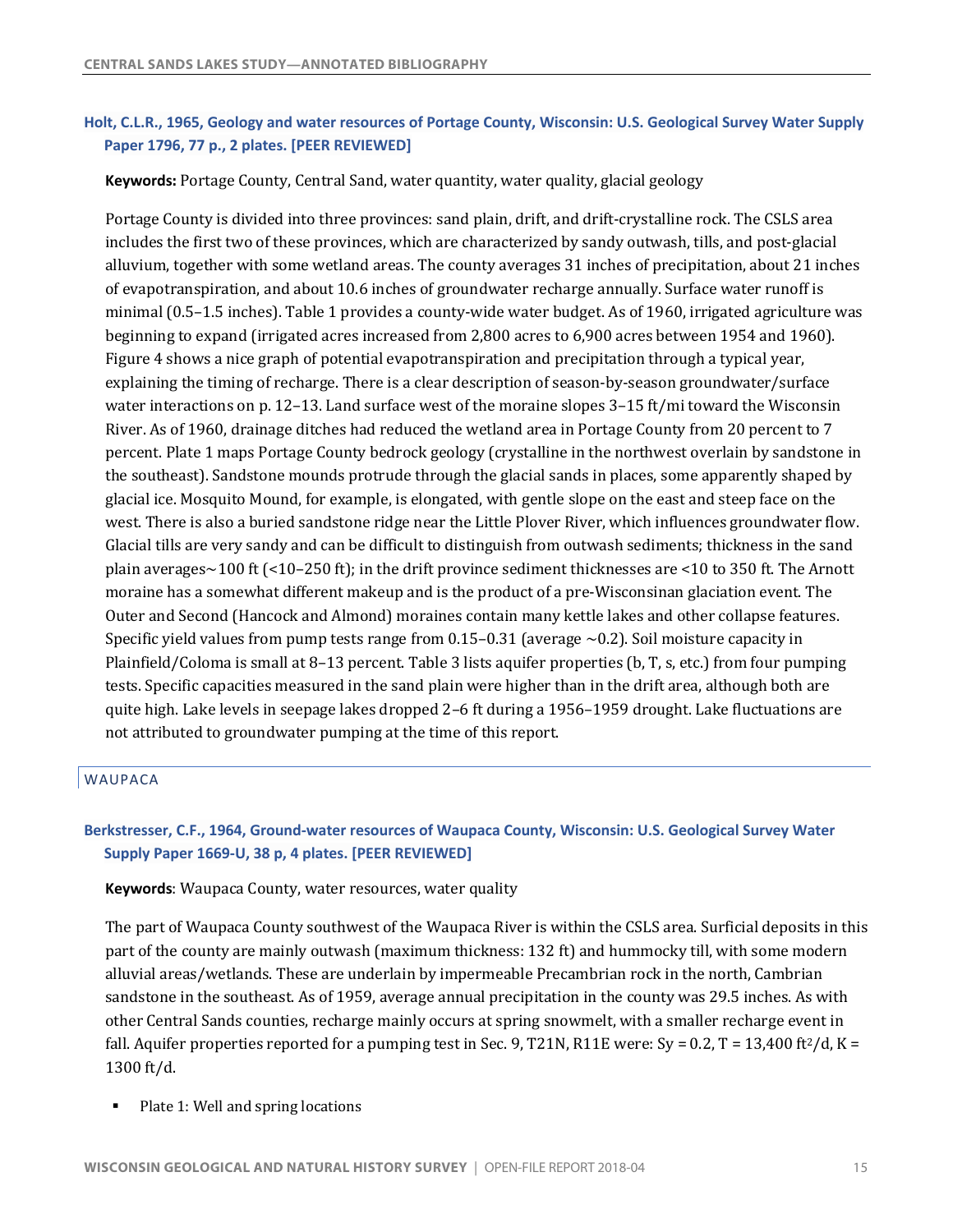- Plate 2: Bedrock surface and general bedrock geology [limited accuracy]
- Plate 3: Surficial geology
- Plate 4: 1958–59 water table map

 **Mode, W.N., Hooyer, T.S., Attig, J.W., and Clayton, L., 2015, Preliminary Quaternary geology of Waupaca County, Wisconsin: Wisconsin Geological and Natural History Survey Open File Report 2015-03, 1 plate, GIS files, [https://wgnhs.uwex.edu/pubs/000937/](https://wgnhs.uwex.edu/pubs/000937). [NOT PEER REVIEWED]** 

 **Keywords:** Waupaca County, glacial geology, Quaternary, maps, GIS files

Consists of a map of Quaternary geology map of Waupaca County and related GIS files

#### WAUSHARA

 **Conlon, T.D., 1996, Hydrogeology of the sand and gravel aquifer in the vicinity of the Wild Rose State Fish Hatchery, North-Central Waushara County, Wisconsin: U.S. Geological Survey Water-Resources Investigations Report 96- 4213, 9 p. plus appendix. [PEER REVIEWED]** 

**Keywords:** Waushara County, springs, aquifer properties

This study estimated properties of the sand and gravel aquifer and springs at the Wild Rose State Fish Hatchery. The site is a groundwater discharge area with multiple springs and flowing sand points/wells. Depth to bedrock was estimated using data from three seismic refraction surveys and 14 USGS soil borings. The borings are described in appendix A. The site is underlain by thin to absent sandstone over granite bedrock—estimated elevations are shown in figure 2, estimated sand and gravel thickness is shown in figure 3. An average K value of 18 ft/d was estimated from two slug tests. Annual water level fluctuations in a well at the site were <0.5 ft. in 1995. Based on Homstrom and others (1995), springs and flowing wells at the site were estimated to flow at 3 million gallons/day, with a contributing area extending west to the topographic divide (surface water divide is not coincident with the groundwater divide). The paper also speculates that the Pine River may provide some water to the springs based on its proximity and on relative water elevations.

### **Summers, W.K., 1965, Geology and ground-water resources of Waushara County, Wisconsin: U.S. Geological Survey Water Supply Paper 1809-B, 32 p., 3 plates. [PEER REVIEWED]**

Keywords: Waushara County, Central Sands, bedrock geology, glacial geology, water resources, high capacity wells, recharge, water quality

 Waushara County is subdivided into six regions: (1) western outwash plain, (2) outer and second moraine, (3) pitted outwash plain (between the Hancock and Almond Moraines), (4) well-drained hills and kettles (east of Almond Moraine), (5) drumlins, moraines, sand plains, bedrock mounds, and marshes (east/central Waushara), and (6) glacial lake plain (east). The sediments of each region and their water-bearing capacities are described. Impermeable crystalline bedrock (Precambrian) underlies the entire county, mainly at depths around 400 ft. The Precambrian outcrops near Redgranite. The Precambrian surface slopes southeast at  $\sim$  20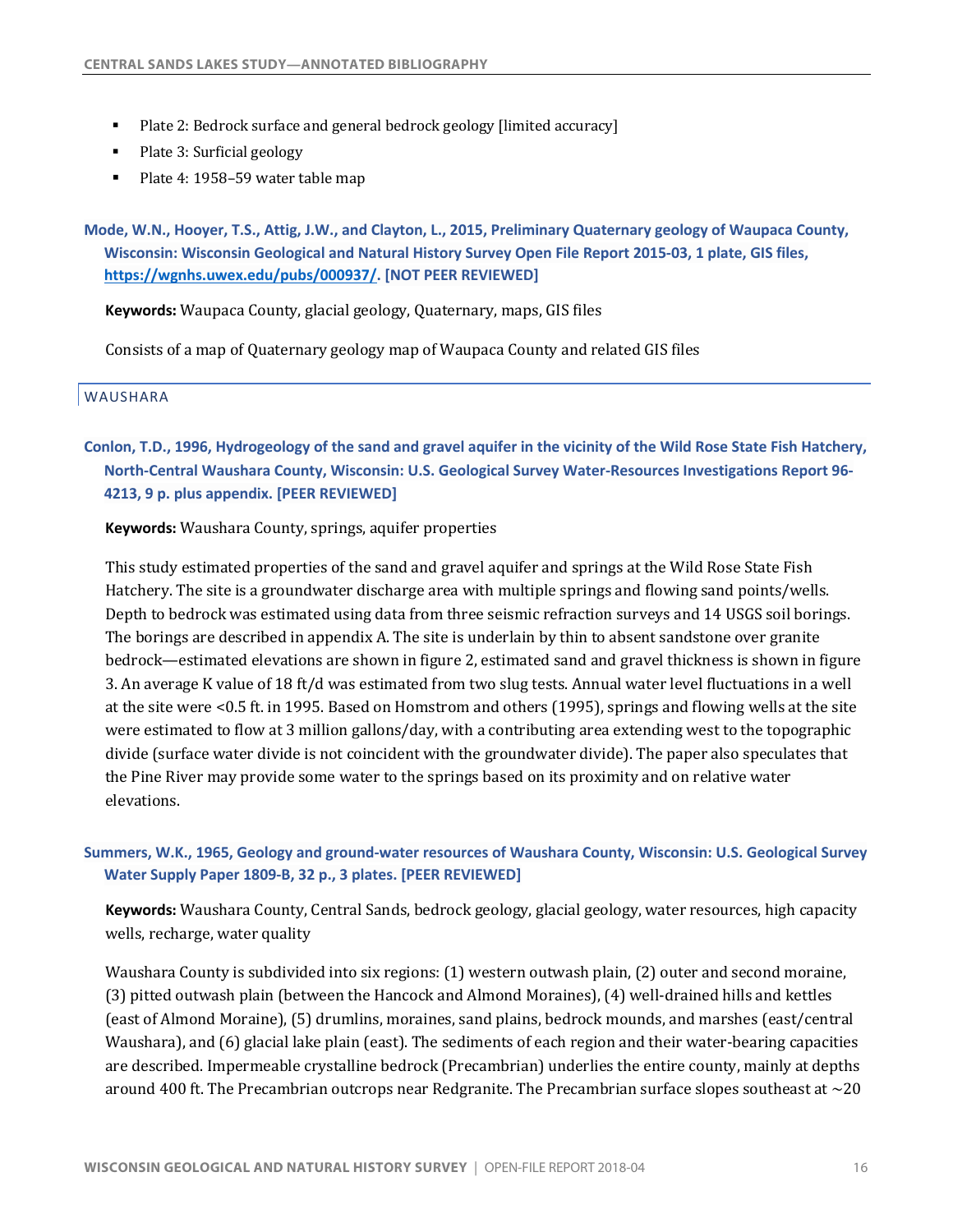ft/mi [Note: very few wells encounter Precambrian rock]. Sandstone overlies Precambrian bedrock; the maximum observed thickness of sandstone was 280 ft, and the unit generally thickens to the south. Well yields in sandstone may be high, especially where overlain by sand and gravel. The upper bedrock surface generally slopes southeast at  $\sim$ 10-15 ft/mi.

Based on baseflow for the Fox and Waupaca Rivers, annual recharge for Waushara County is estimated to be  $9-10$  in/yr in the west, 6–7 in/yr in the east. Flowing wells (eastern Waushara), stream flow, springs, and water levels in wells are discussed. The section on springs includes specific flows for Mecan and Mill Pond discharge to streams increases; and conversely, if recharge is below normal, discharge to streams decreases, and the balance is maintained." (i.e., the main impact of changing recharge amounts is on stream flows). Water quality is also assessed, and the quality was generally good, except for hardness and high iron in some springs (p. B17). Fluctuations in the water table are minimized because "if recharge is above normal, areas.

**Note:** Report has three plates: a July 1957 water table map, a bedrock surface map, and a surficial geology map.

#### WOOD

# **Batten, W.G., 1989, Hydrogeology of Wood County, Wisconsin: U.S. Geological Survey Information Circular 603, 31 p. + maps [Plate 1, water table map]. [PEER REVIEWED]**

 **Keywords:** Wood County, Central Sands, aquifer properties, glacial geology, bedrock geology, water table map

Wood County is divided into three physiographic areas: rolling uplands in the northern two-thirds of the county, marshy areas with poorly drained soils west of the Wisconsin River, and sand plains in the southeast, including the Wisconsin River floodplain (CSLS area). The majority of the county is underlain by lowpermeability Precambrian rocks. Cambrian sandstone is also present in about half the county, including most of the sand plain area (fig. 4); sandstone is typically 20–40 ft thick (maximum thickness 180 ft). The bedrock surface slopes gently to the southeast. The sand and gravel aquifer consists of lacustrine sands of glacial Lake Wisconsin, 40 ft thick near the Wisconsin River and 60–80 ft thick at the eastern border of the county (fig. 6). The sands contain a layer of clayey silt 5–10 ft thick at a depth of 10–20 ft (New Rome, see note). The hydraulic conductivity of the sand and gravel aquifer ranges from  $155$ –280 ft/d, with an average of 210 ft/d. Average rainfall is 31 in/yr. Recharge estimates include Weeks and Stangland (1971), 11–12 in/yr and Holt  $(1965)$ , 6.8 in  $(dry year)$  – 10.3 in (wet year). Few irrigation wells were active in Wood County in 1985. Twenty wells pumped an estimated 1.08 million gallons per day. Water quality was generally good, other than elevated hardness, iron, and manganese in some areas. Only 3 percent of 124 samples had nitrate concentrations above the drinking water standard.

 **Note:** WDNR investigations related to the Golden Sands Dairy environmental impact study suggest that the New Rome Member is likely discontinuous in Wood County and more continuous in Adams County.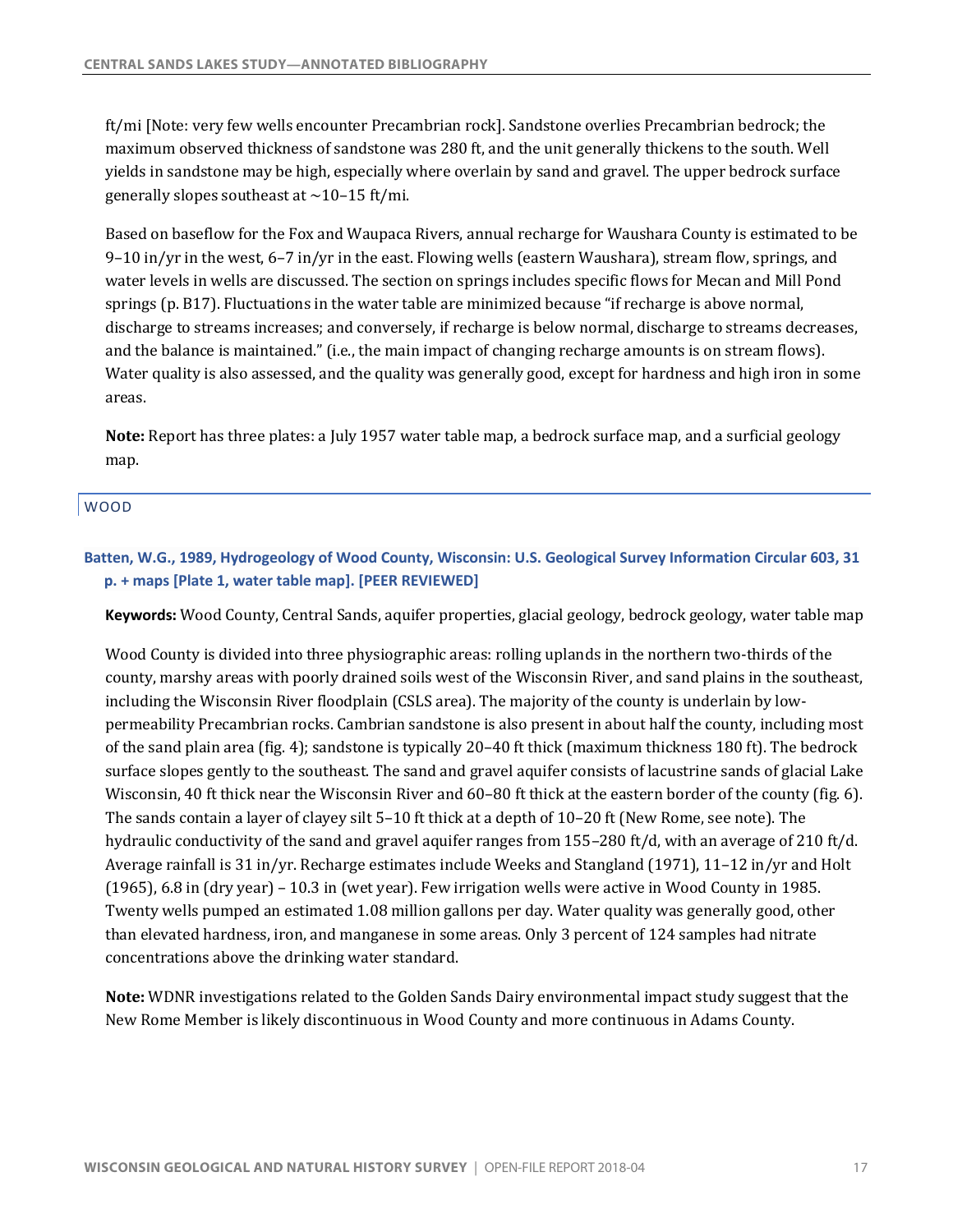### **Brown, B.A., Greenberg, J.K., 1986, Bedrock geology of Wood County: Wisconsin Geological and Natural History Survey Information Circular 54, 1 plate, [https://wgnhs.uwex.edu/pubs/000304/](https://wgnhs.uwex.edu/pubs/000304). [PEER REVIEWED]**

**Keywords:** Wood County, Central Sands, bedrock geology, maps, GIS files

Consists of a bedrock map of Wood County and related GIS files.

 **Clayton, L, 1991, Pleistocene geology of Wood County, Wisconsin: Wisconsin Geological and Natural History Survey Information Circular 68, 18 p., 2 plates (map and cross sections), GIS files, [https://wgnhs.uwex.edu/pubs/000318/](https://wgnhs.uwex.edu/pubs/000318). [PEER REVIEWED]** 

 **Keywords:** Wood County, Central Sands, Pleistocene geology, glacial geology, maps, GIS files

Pleistocene deposits in Wood County are derived from several glacial episodes and post-glacial sources. The northern part of the county has glacial materials from at least three separate pre-Wisconsinan glacial advances. The Marshfield moraine in the northwest part of the county formed during one of these glaciations. Sediments in the northern part of the county are characterized by poorly sorted hillslope sediments derived from underlying bedrock; in the east, these generally overlie crystalline Precambrian rock.

Sediments in the southern part of Wood County, including the part within the CSLS area, are typically sandy offshore deposits from meltwater streams associated with the Green Bay Lobe in Portage, Marathon, and Langlade Counties, and with Glacial Lake Wisconsin. The fine-grained New Rome Member is mapped as generally continuous in much of the lake plain. It has a typical thickness of 1 m but over 3 m in some places. Sand of the Love Terrace is found adjacent to the Wisconsin River. These sands were deposited after the draining of Lake Wisconsin; they occur above the level of the modern floodplain but are downcut several meters below the adjacent glacial sands. In many places, offshore deposits and river terrace sediments are covered with 0.5 m or more of windblown sand. Sand dune orientation indicates a wind direction from the west-northwest.

Note: Based on a review of geologic and well driller logs (Golden Sands Dairy review), the New Rome Member appears to be sporadically present but generally thin and discontinuous in Wood County.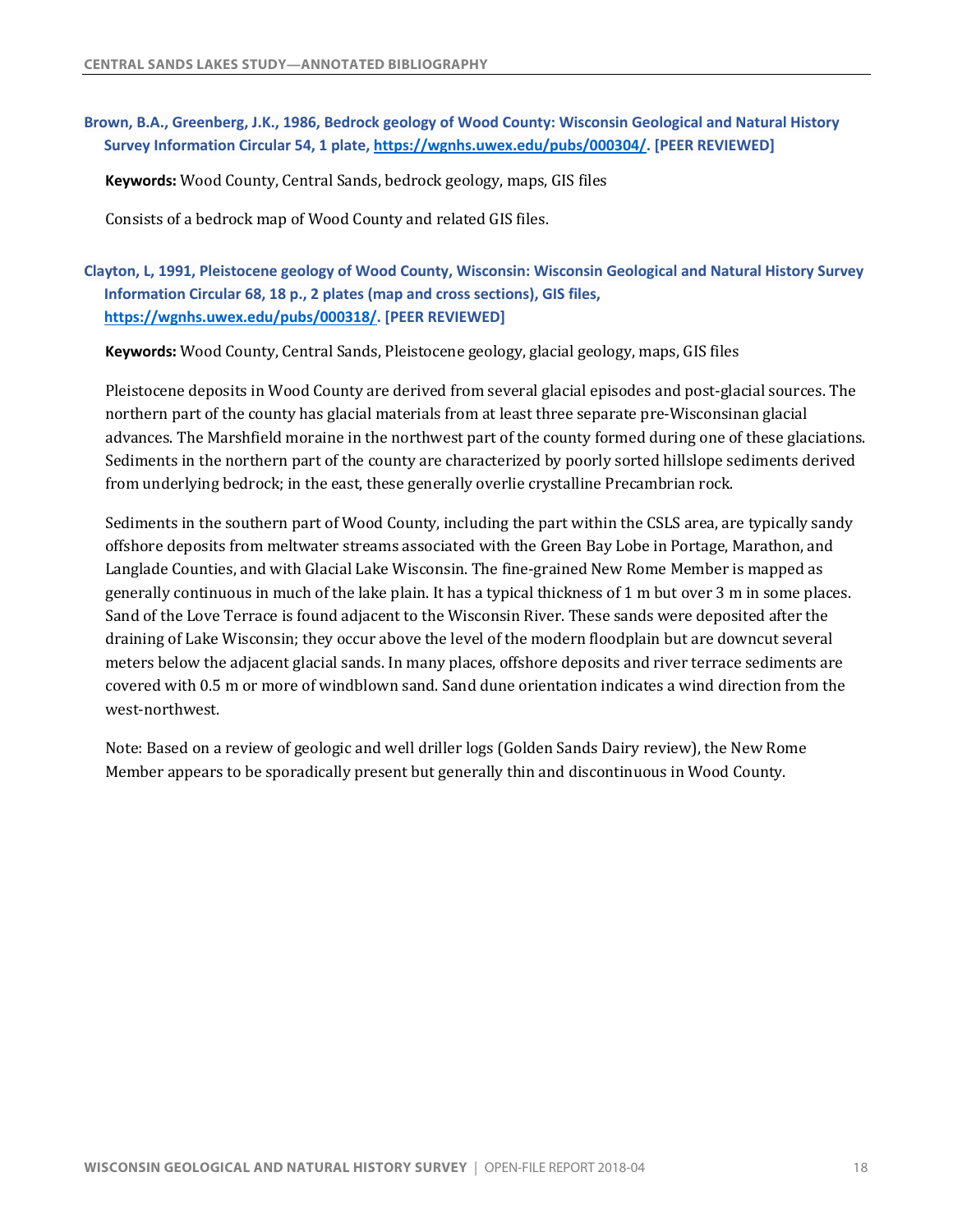#### <span id="page-20-0"></span>CENTRAL SANDS—GENERAL

- **Project Groundwater Quantity Work Group, 7 p. [NOT PEER REVIEWED] Bradbury, K.R., Kraft, G.J., Drought, J., Fienen, M.N., Hunt, R.J. and Hart, D.J., 2017, Groundwater quantity fundamentals in Wisconsin's Central Sands regions: Report prepared for the Wisconsin Food, Land, and Water**
- **Bussan, A.J., Kraft, G., Isherwood, J., eds., 2011, Walking on water: Essays for the Central Sands: University of Wisconsin–Extension Publication A3961, 58 p. [NOT PEER REVIEWED]**
- **Kraft, G.J., Kucharik, C.J., and Greb, S.R., 2011, Climate change influences on Wisconsin Central Sands hydrology report: Wisconsin Initiative on Climate Change Impacts, 20 p., <https://www.wicci.wisc.edu/report/Central>- Sands-Hydrology.pdf. [NOT PEER REVIEWED] and aquatic ecosystems—Central Sands Hydrology Working Group Report to the WICCI adaptive assessment**
- **Miller, N. 2012, Vanishing waters?: Grow—Wisconsin's Magazine for the Life Sciences, vol. 5, issue 2, p. 20–27. [NOT PEER REVIEWED]**

#### LAKE WATER BUDGETS, GROUNDWATER-SURFACE WATER INTERACTIONS

### **Anderson, M.P., and Pint, C.D., 2002, Groundwater-lake interaction: response to climate change, Vilas County, Wisconsin: Final report to the Water Resources Institute, University of Wisconsin, 16 p. [NOT PEER REVIEWED]**

**Keywords:** Lakes, groundwater models, surface water-groundwater interactions

Regional-scale steady state and transient groundwater models were created for the Trout Lake Basin in northern Wisconsin. The model was used to delineate lake capture areas and assess the effects of wet vs. dry MODFLOW using the LAK3 package. Flowpaths were delineated, with travel time of 20-200 years for different lakes in the system. Underflow was common, highlighting the importance of conducting simulations in three dimensions. Lake levels in seepage lakes were sensitive to changes in recharge in the "dry" and "wet" scenarios, with the lake nearest the groundwater divide showing the greatest effects. Capture zone sizes decreased under "wet" conditions, while groundwater discharge rates increased. climate conditions on groundwater-lake interactions. The lakes within the model were simulated in

### **Farnsworth, R.K., Thompson, E.S., and Peck, E.L., 1982, Evaporation atlas for the contiguous 48 United States: National Oceanic and Atmospheric Administration Technical Report NWS 33, 24 p. [PEER REVIEWED]**

#### **Keywords: Evaporation**

The atlas provides pan evaporation rates and free water surface conversion rates for the entire United States. Free water surface evaporation is not equivalent to lake evaporation because it does not account for heat storage. However, the values given are used in many papers as a point for comparison to more detailed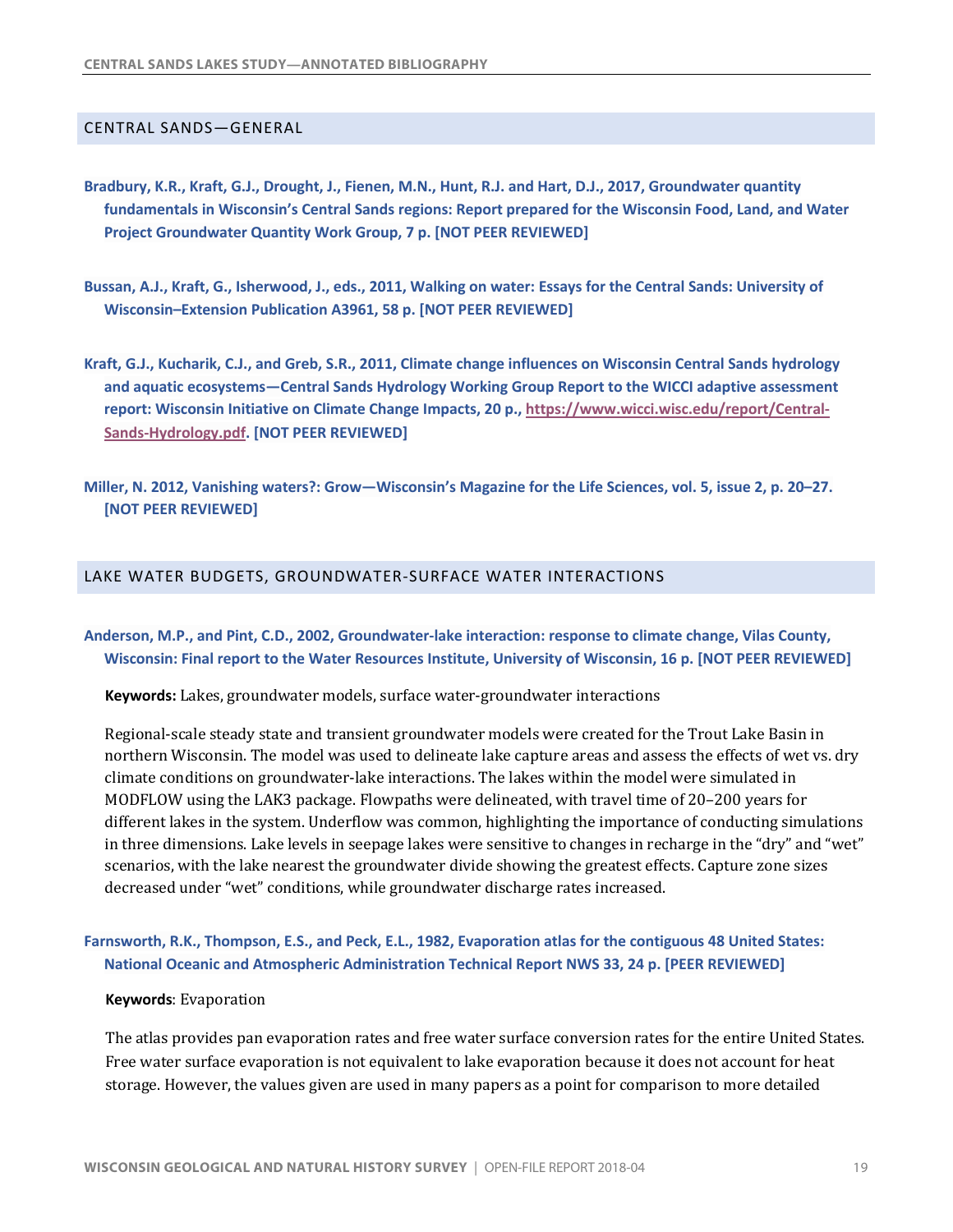evaporation studies. For a shallow lake like Plainfield, free water surface evaporation may provide a decent estimate of evaporation.

# **Finch, J., and Calver, A., 2008, Methods for the quantification of evaporation from lakes: Report to the World Meteorological Organization's Commission for Hydrology, 41 p., [http://nora.nerc.ac.uk/id/eprint/14359/1/wmoevap\\_271008.pdf](http://nora.nerc.ac.uk/id/eprint/14359/1/wmoevap_271008.pdf). [PEER REVIEWED]**

 **Keywords**: Lake water balance, methods, evaporation

Provides an overview of methods used to estimate evaporation from lakes. Evaporation amounts depend on  $(1)$  the available energy from net radiation at the water body surface and heat stored in the water and  $(2)$  the ease of vapor diffusion to from the lake to the atmosphere. In temperate climates like Wisconsin, there is a seasonal offset between the period of greatest energy input (summer solstice) and period of greatest evaporation (late fall). The offset is due to heat storage in the water body and increases with increases water body depth. Shallow waters, <0.5 m deep, experience virtually no offset, while deeper water bodies may experience maximum evaporation 4 months after the solstice. Lake stratification is also a complicating factor for lake evaporation models.

Summaries are provided for several different evaporation estimation methods: pan evaporation, mass Monteith), equilibrium temperature method, and empirical approaches. Each section includes the data needs for the method, together with underlying assumptions, degree of accuracy, and drawbacks. The energy balance method is generally considered the most accurate of the methods listed, but has high data needs and is expensive. Combination equations such as Penman-Monteith have good accuracy, rely on meteorological data that are more readily measured, and can be modified to account for water body heat storage. Accounting for seasonal lake stratification remains a challenge. balance, energy budget, bulk transfer, physically based combination equations (Priestley-Taylor, Penman-

# **Hennings, R.G., 1978, The hydrogeology of a sand plain seepage lake, Portage County, Wisconsin: University of Wisconsin, M.S. thesis, 70 p. [REVIEWED BY GRADUATE COMMITTEE]**

 **Keywords:** Central Sands, lake water budget, hydrogeology, water quality

This thesis studies the hydrogeology and nutrient loading of Pickerel Lake in southeastern Portage County. Pickerel Lake is a 45-acre seepage lake in the pitted outwash plain between the Elderon and Second (Almond) moraines. Pickerel Lake has a maximum depth of 15 ft and lakebed sediment thickness of up to 55 ft. Lakebed sediment is >12 ft thick everywhere outside of the shore zone. Boring logs record mainly medium-coarse sand. Clays and silts are present in some, but not all, logs. Subsurface temperature and lakebed/onshore piezometers were used to characterize groundwater inflow and outflow. Vertical and horizontal flow nets were constructed, together with a lake water budget. Hennings calculated a lake volume replacement rate of 1.2 years, with groundwater flows making up over three quarters of the lake's water budget. Generalized K values were used for calculations. Hennings recommended piezometer placement through lakebed sediments in order to better estimate that thickness of the aquifer that is in communication with the lake.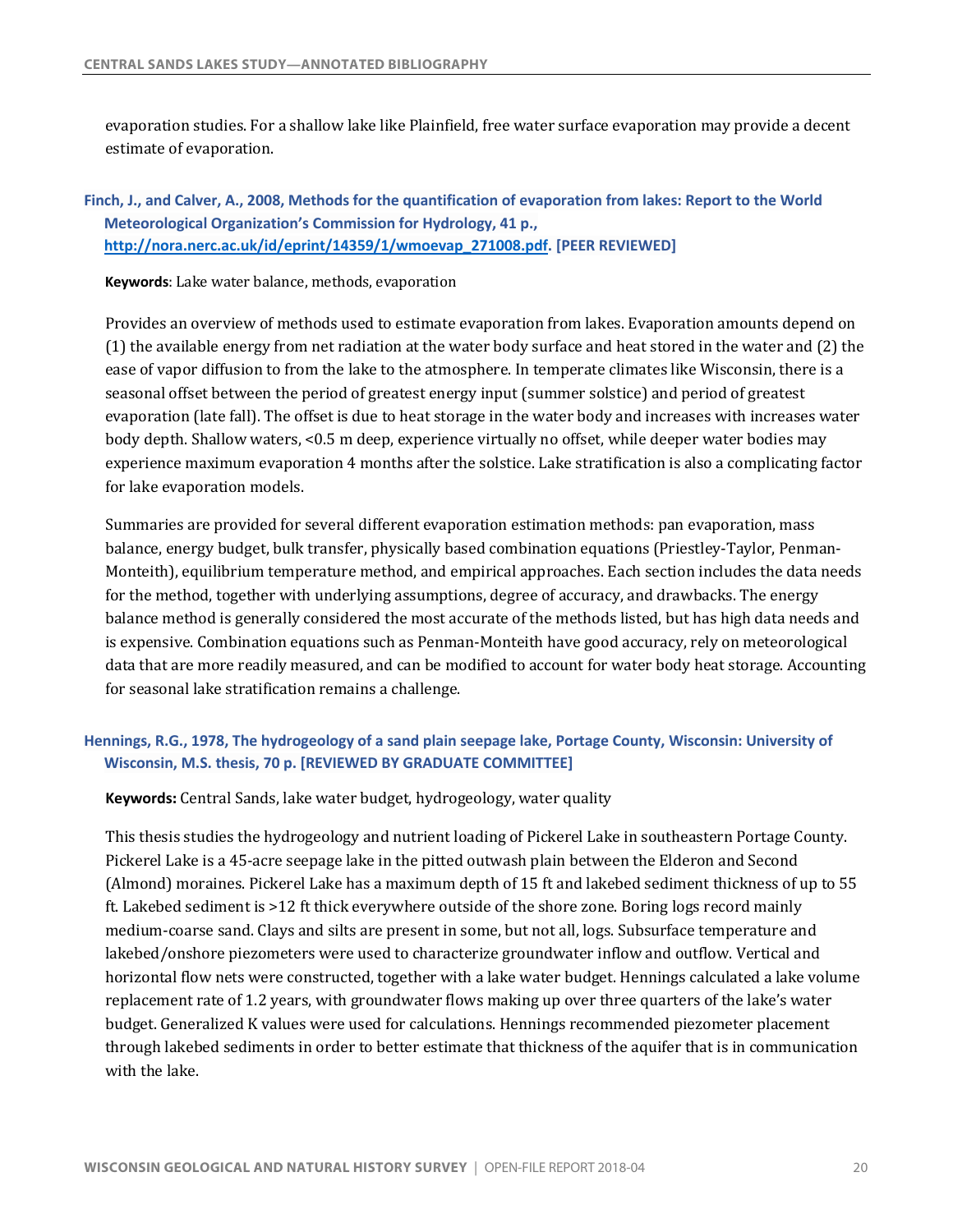A second section of the thesis includes a nutrient budget for phosphorus. This concluded that Pickerel Lake is naturally eutrophic, with some anthropogenic contribution from nonpoint sources.

Note: Like Long and Plainfield Lakes, Pickerel Lake is located within a tunnel channel.

### **Hunt, R.J., Haitjema, H.H., Krohelski, J.T., and Feinstein, D.T., 2003, Simulating ground water-lake interaction: approaches and insights: Ground Water, v. 41, no. 2, p. 227–237. [PEER REVIEWED]**

 **Keywords:** Lakes, groundwater models, MODFLOW, LAK package

Lakes may be represented in MODFLOW as areas of specified head, as high-K zones, or using the LAK package. The LAK package allows the most detailed representation of a lake, but in some cases, simpler outlets (still true?) and gave similar results to the LAK package in the test case. 2-D analytical tools help conceptualize lake/groundwater interaction. A lake's vertical capture zone depends on its length relative to the aquifer thickness (small lakes capture about half the aquifer thickness, large lakes capture the entire thickness); horizontal capture zones are about twice the lake's width. (These generalizations may not hold true depending on the precipitation/evaporation ratio and the presence of surface water inlets/outlets.) Two-dimensional groundwater models may be appropriate if the lake is larger than the characteristic length (L), where L=5 $*(k_h/k_v)^{0.5*}$  aquifer thickness, and where there are no surface water features at a distance less than L. Model grid spacing was shown to be important to surface inflow/outflow results (less so for groundwater/lake interaction). Ideal grid spacing is between 0.1 $\lambda$  and  $\lambda$ , where  $\lambda = (Tc)^{0.5}$ ; T is transmissivity and c is the resistance to flow between the lake and aquifer (thickness of resistance layer / K<sub>v</sub>). representations are appropriate. High-K lakes may be used for seepage lakes with no surface inflows or

## **Karnauskas, R.J., 1977, The hydrogeology of the Nepco Lake watershed in central Wisconsin with a discussion of management implications: University of Wisconsin, M.S. thesis, 248 p. [REVIEWED BY GRADUATE COMMITTEE]**

 **Keywords:** Central Sands, Nepco Lake, water budgets, water quality, hydrogeology

Thesis describes the hydrogeology and water quality of the Nepco Lake watershed in Wood and Portage Counties (water quality is outside the scope of this review). Upper bedrock is crystalline to the west, sandstone to the east. Bedrock is overlain by sandy moraine and outwash sediments. Specific capacities of sandstone wells are three times lower than wells penetrating the outwash. Near Nepco Lake, deeper wells encounter a reddish-brown silty sand with different hydraulic properties and water quality from the characteristics of the outwash as determined from 8 aquifer tests. Near Wisconsin Rapids, K averaged 1540 gallons/day/ft<sup>2</sup>, and the average coefficient of storage was 0.23. Laboratory values for specific yield were overlying clean sands. Reddish-brown clay loam overlies crystalline bedrock. Table 5 summarizes hydraulic [0.21–0.31](https://0.21�0.31).

The Nepco Lake watershed was characterized using 146 monitoring wells, including 18 piezometer nests. Water levels in drainage ditches were within 0.05 ft of the water table elevation and were also used as monitoring points. Aquifer storage changes were calculated based on water levels. For 1976–1977 (dry year) aquifer storage declined July–January and regained 85 percent of the lost storage during spring thaw.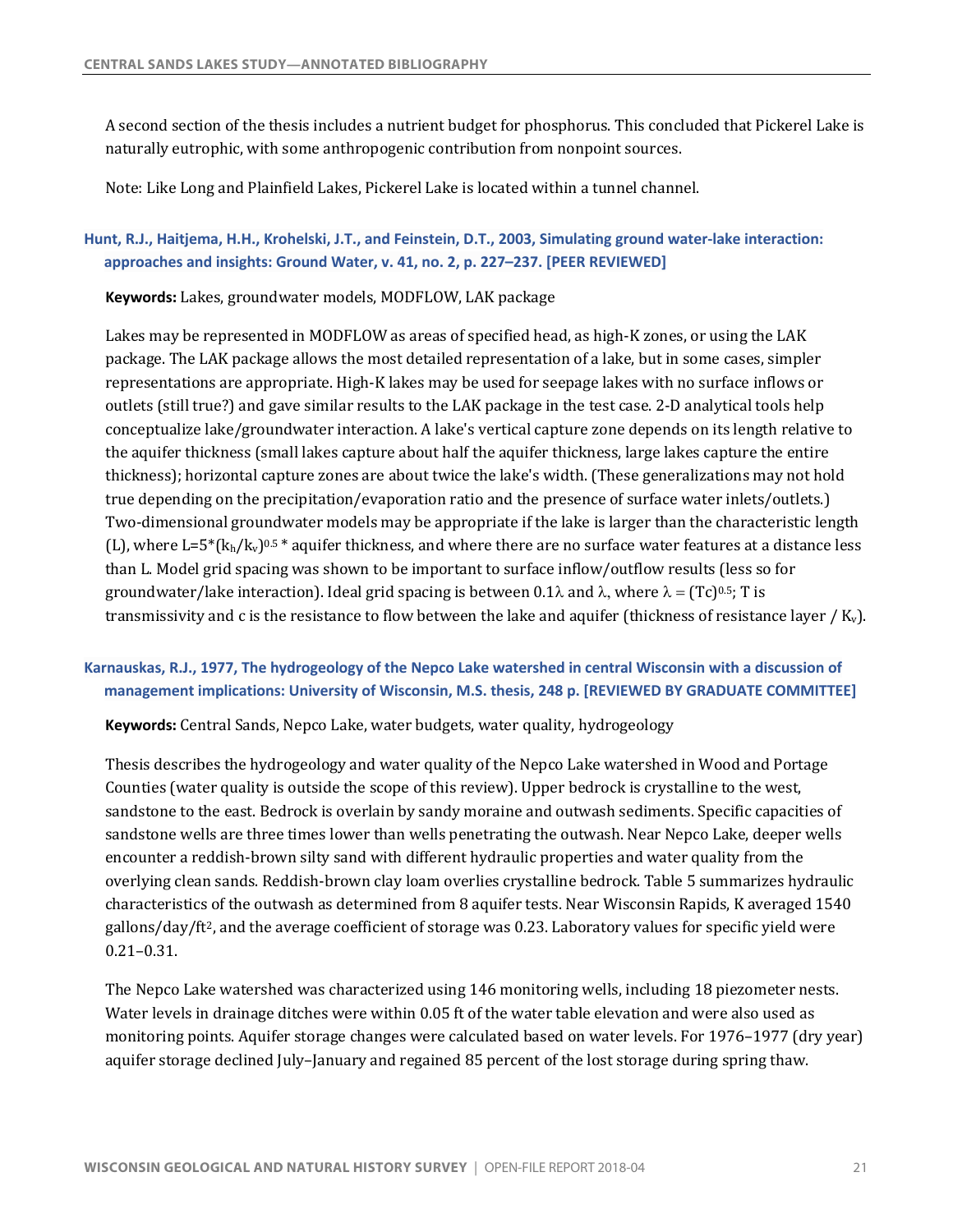Monthly hydrologic budgets were calculated for the 1976–1977 water year. Direct groundwater inputs made up only 0.8–4 percent of the lakes budget but was an important component of surface inflow to the lake. For example, Fourmile Creek [Buena Vista] is a groundwater discharge area and gained 4.5–8 MGD (8.4–14.9 cfs) of flow between Wazeecha Lake and Nepco Lake.

The effects of current and future development land use on groundwater levels, stream flows, and water impacted, water quality was likely to be locally affected in areas of urban and agricultural development, and that streamflow reduction was likely to be a result of additional groundwater pumping. quality were assessed. Karnauskas concluded that groundwater availability was unlikely to be significantly

# **Krabbenhoft, D.P., Bowser, C.J., Anderson, M.P., and Valley, J.W., 1990, Estimating groundwater exchange with lakes 1. The stable isotope mass balance method: Water Resources Research, v. 26, no. 10, p. 2445–2453. [PEER REVIEWED]**

**Keywords:** Lakes, stable isotopes, water budget

Stable isotopes of oxygen were used to evaluate the groundwater inflow component of a lake water budget in northern Wisconsin. Lake water is enriched in heavier oxygen (<sup>18</sup>O) and hydrogen (<sup>2</sup>H) isotopes due to preferential evaporation of the lighter isotopes. A network of shallow and deep piezometers and seepage meters were sampled, together with lake water. Lake samples were taken during periods when the lake was well mixed (fall). Lake water exhibited the heaviest isotope ratios, while upgradient deep groundwater isotopes were the lightest (values close to average precipitation). Isotopes taken from deep groundwater downgradient of the lake reflected mixing of lake water and groundwater (see fig. 2). [Note: This type of analysis would likely be helpful to identify groundwater withdrawal/lake interactions in the CSLS field study.] Isotope ratios in shallow groundwater were fairly constant at sampling points all around the lake.

The annual groundwater inflow amount was calculated (eq. 4) using the inflow/outflow rate and isotopic composition of precipitation, surface inflow and evaporation, and the isotopic composition of the lake. Lake evaporation was estimated using nearby pan evaporation data, and precipitation was derived from nearby weather stations. Because the lake had no surface water inlet or outlet and runoff was minimal, groundwater outflow was calculated as the residual of the water budget. Evaporation was the largest source of error in the water budget calculation. Inflow and outflow results agreed well with a numerical model calibrated to the observed  $\delta^{18}$ O distribution.

Note:  $\delta^{18}$ O is the deviation of the sample isotope ratio from the standard ratio, given in permille (explanation at

[http://www.iceandclimate.nbi.ku.dk/research/past\\_atmos/past\\_temperature\\_moisture/isotopes\\_delta\\_notation\)](http://www.iceandclimate.nbi.ku.dk/research/past_atmos/past_temperature_moisture/isotopes_delta_notation).

 **Lee, T.M., and Swancar, A., 1997, Influence of evaporation, ground water, and uncertainty in the hydrologic budget of Lake Lucerne, a seepage lake in Polk County, Florida: U.S. Geological Survey Water Supply Paper 2439, 61 p. [PEER REVIEWED]** 

 **Keywords**: Seepage lakes, water budget, evaporation, energy balance, flow net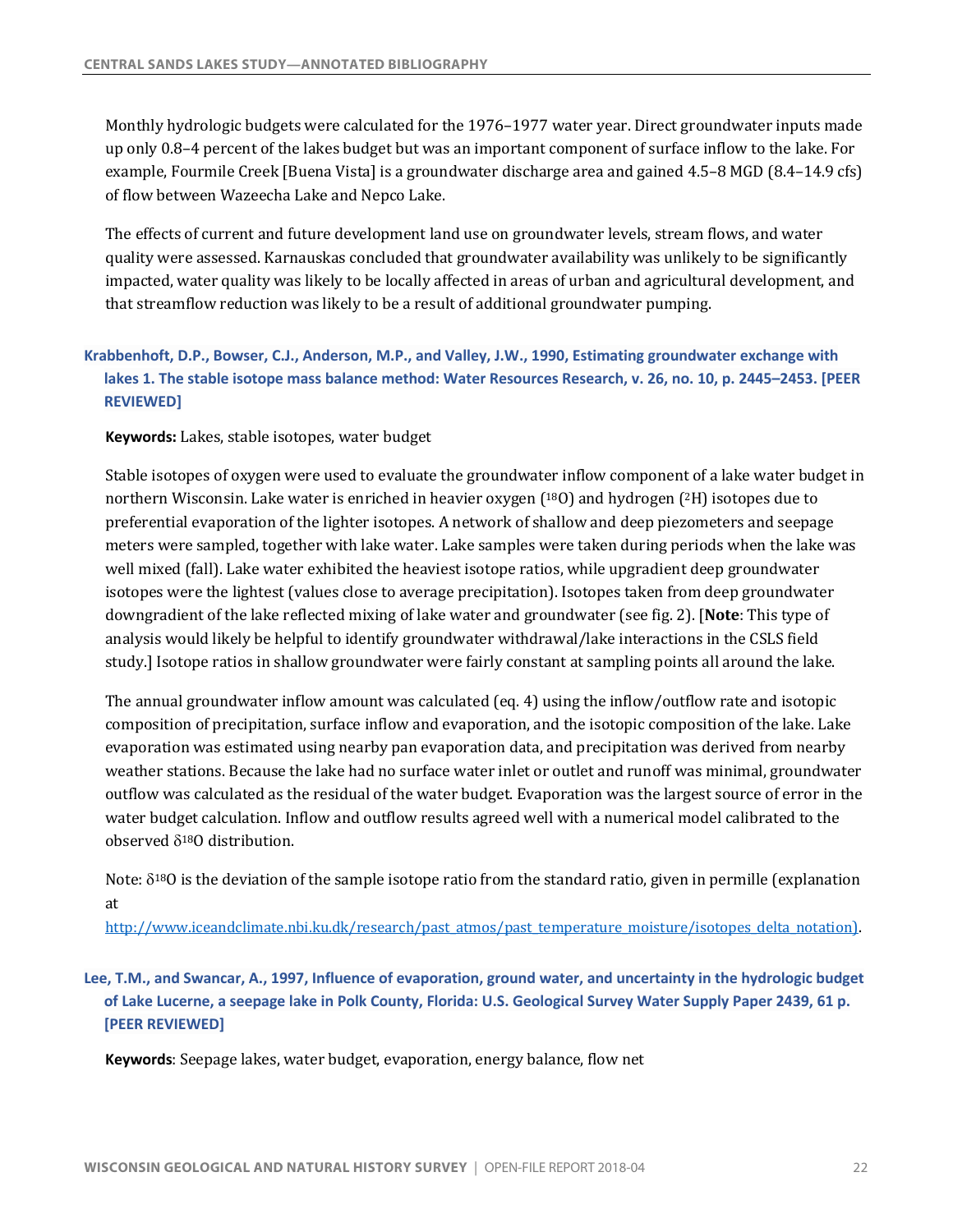A water budget was created for a central Florida seepage lake using energy budget methods. The lake is situated in a sand aquifer overlying the Upper Floridan (karst) aquifer and is the result of sinkhole collapse in the limestone. Groundwater flows to the lake from all sides and exits through the lake bottom (sinkhole appears to be a preferential flow path). There is typically a confining clay at the top of the carbonate aquifer. As with Central Sands seepage lakes, groundwater inflow and outflow and evaporation were the dominant components of the water budget.

An energy budget was constructed to determine daily evaporation rates. The rates determined from the energy budget varied from calculated pan evaporation rates by 10-35 percent.

Monthly groundwater inflow rates were determined using flow net methods. Water levels were collected from 36 monitoring wells. A single K value was used. The potential error of this method was calculated to be high due to uncertainties in hydraulic conductivity and transient effects. Leakage from the lake bottom was calculated from the hydrologic budget for a 3-week period and then estimated using a simplified flow net. An estimated 22 percent increase in lake leakage over natural conditions was attributed to nearby groundwater (possibly not a very accurate method, especially as the water budget was calculated during a dry year). Error analysis of the water budget results suggested that groundwater leakage and inflow rates were both underestimated; inflow rates were shown to be as much as  $2.2$  times the original calculation  $(23.6$  in. vs.  $10.5$ pumping for citrus irrigation. This estimate was based on average predevelopment water table heads in.)

A 2-D, steady-state groundwater model was used to evaluate the effects of heterogeneity on groundwater inflow and leakage. Results showed that breaks in the confining unit at the top of bedrock (vs. continuous clay) caused only the upper part of the aquifer to be captured by the lake, increased the percent of the lake area where leakage occurred, and decreased the area of inflow. The amount of anisotropy simulated strongly affected the amount of vertical leakage but had little impact on (mainly horizontal) inflow. The effect of decreasing the vertical conductivity of lake sediments was to redistribute leakage to higher conductivity areas, but total leakage did not change significantly.

# **Munter, J.A., and Anderson, M.P., 1981, The use of ground-water flow models for estimating lake seepage rates: Groundwater, v. 19, no. 6, p. 608–616. [PEER REVIEWED]**

**Keywords:** Central Sands, groundwater-surface water interactions, modeling

Numerical modeling of groundwater-lake interactions was developed for two Wisconsin lakes: Bass Lake, a seepage lake in St. Croix County and Nepco Lake, an impoundment in the Central Sands (Wood County). A steady-state 2-D profile model developed for Bass Lake highlighted the influence of the horizontal to vertical hydraulic conductivity ratio (Kh/Kv) on the magnitude and distribution of groundwater inflow and outflow. Smaller values of Kh/Kv resulted in smaller vertical gradients. Conversely, vertical gradients could be used to estimate Kh/Kv in model calibration. Kh/Kv also impacted the flow distribution to the lake, with low Kh/Kv resulting in near shore seepage and high Kh/Kv resulting in seepage occurring much farther offshore. Finegrained sediments in the littoral zone were are shown to impact seepage rates much more than similar sediments located offshore. At Nepco Lake, 2-D and 3-D models were used in an attempt to recreate observed conditions. Downward gradients were observed at all parts of the lake due to the effects of the earthen dam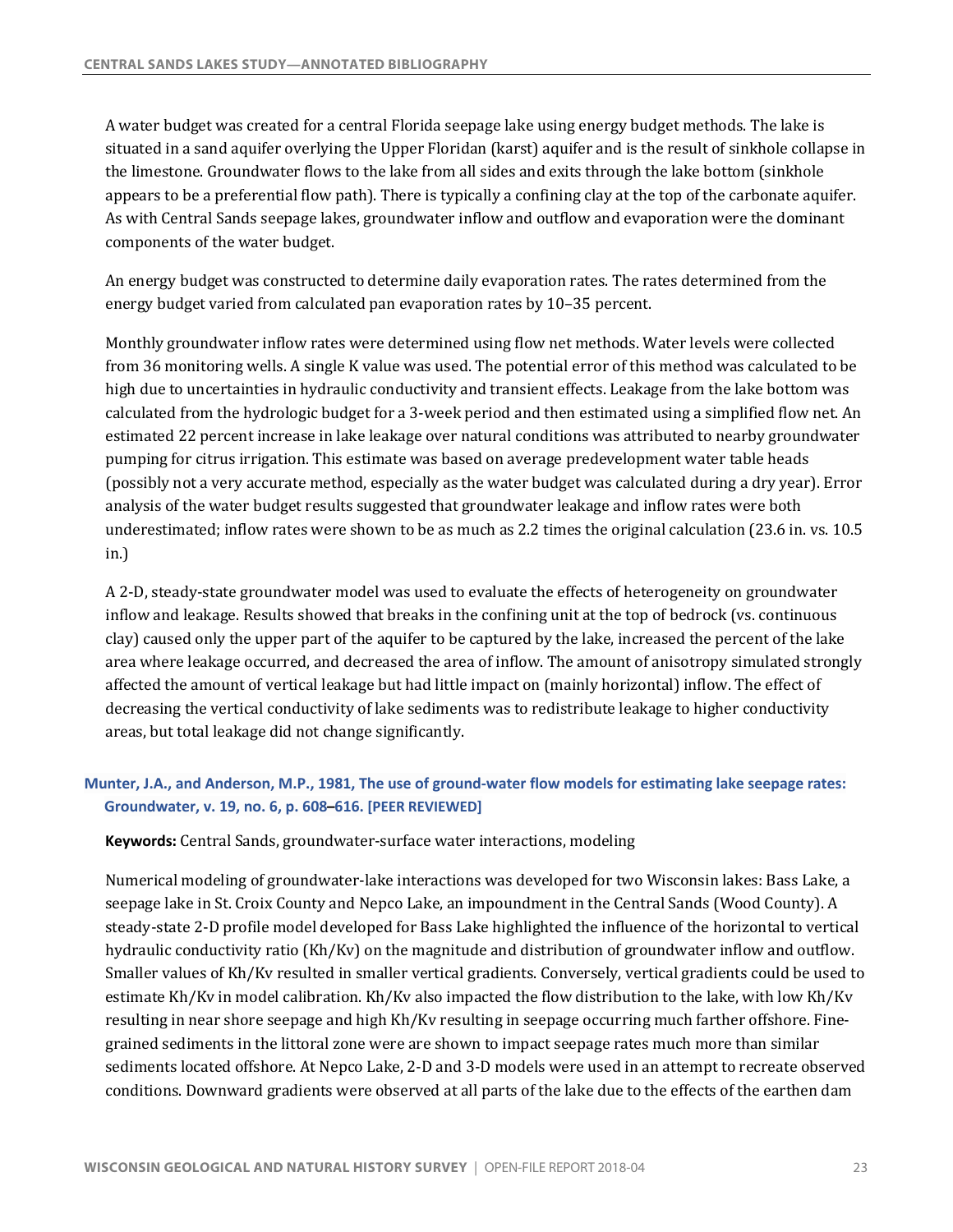impounding the lake. The 2-D profile model was unable to recreate field conditions, while the 3-D model, which included neighboring stream geometry, was able to simulate observed heads and stream flow.

# **Parkhurst, R.S., Winter, T.C., Rosenberry, D.O., and Sturrock, A.M., 1998, Evaporation from a small prairie wetland in the Cottonwood Lake Area, North Dakota—an energy-budget study: Wetlands, v. 18, no. 2, p. 272–287. [PEER REVIEWED]**

**Keywords:** Evaporation, energy-budget, water budget, wetlands

An energy-budget study determined evaporation rates from a prairie wetland in central North Dakota. Prairie wetlands are small, shallow surface water bodies; the study wetland had an area of 2 ha (5 acres) and a maximum depth of 1 m. The lake was instrumented with thermistors above and below the water level and in the underlying sediments Weather data were also collected. Of the components of the energy budget (equation 1), long-wave radiation into and out of the lake contributed the greatest energy flux. Groundwaterrelated heat fluxes were calculated using the segment method (see Rosenberry and others, 2008, chap. 2). Groundwater fluxes were found to be small (low-K tills) and had very little effect on overall evaporation. A key finding of the study was that evaporation rates from small water bodies are extremely responsive to solar radiation (as compared to lake temperature for larger water bodies) and will therefore reflect the degree of cloudiness for a given time period. Because of this, evaporation rates did not show a consistent increasedecrease pattern over the open-water season.

 Note: Some findings of this study may be relevant to Plainfield Lake, although groundwater flux is likely a more important factor at Plainfield Lake. Also note that the Parkhurst study was of a shallow lake in North Dakota, where evaporation exceeds annual precipitation, while in Wisconsin the reverse may be true. The study does not address transpiration.

# **Possin, B.N., 1972, The hydrogeology of Mirror and Shadow Lakes in Waupaca, Wisconsin: University of Wisconsin, M.S. thesis, 83 p. [REVIEWED BY GRADUATE COMMITTEE]**

 **Keywords:** Central Sands, lake water budget, hydrogeology, water quality

This thesis studies the hydrogeology and nutrient loading of Mirror and Shadow Lakes in Waupaca County. The lakes form a chain with an outlet to the Crystal River but no surface inflow. They are located in a pitted outwash plain (stratified sand) underlain by glacial till. Forty-five monitoring wells, including four piezometer nests, were used to characterize groundwater flow into and out of the lake. Possin notes that additional piezometer nests would have been desirable to characterize vertical groundwater movement. Inflow and outflow areas varied seasonally. Marl and peat act to seal the lakes from groundwater flow. At Mirror Lake, about half of the groundwater flowing toward the lake is calculated to flow beneath or around rather than through it. A hydrologic budget was constructed, using simplifying assumptions where data gaps existed, and lake volume replacement rates were calculated. Groundwater flow was estimated to make up 20-40 percent of the lakes' inflow and 2-16 percent of their outflow.

A second section of the thesis includes a nutrient budget for phosphorus and nitrogen, which were present at problematic levels. The study concluded that storm sewer diversion and aeration could be used to reduce phosphorus levels.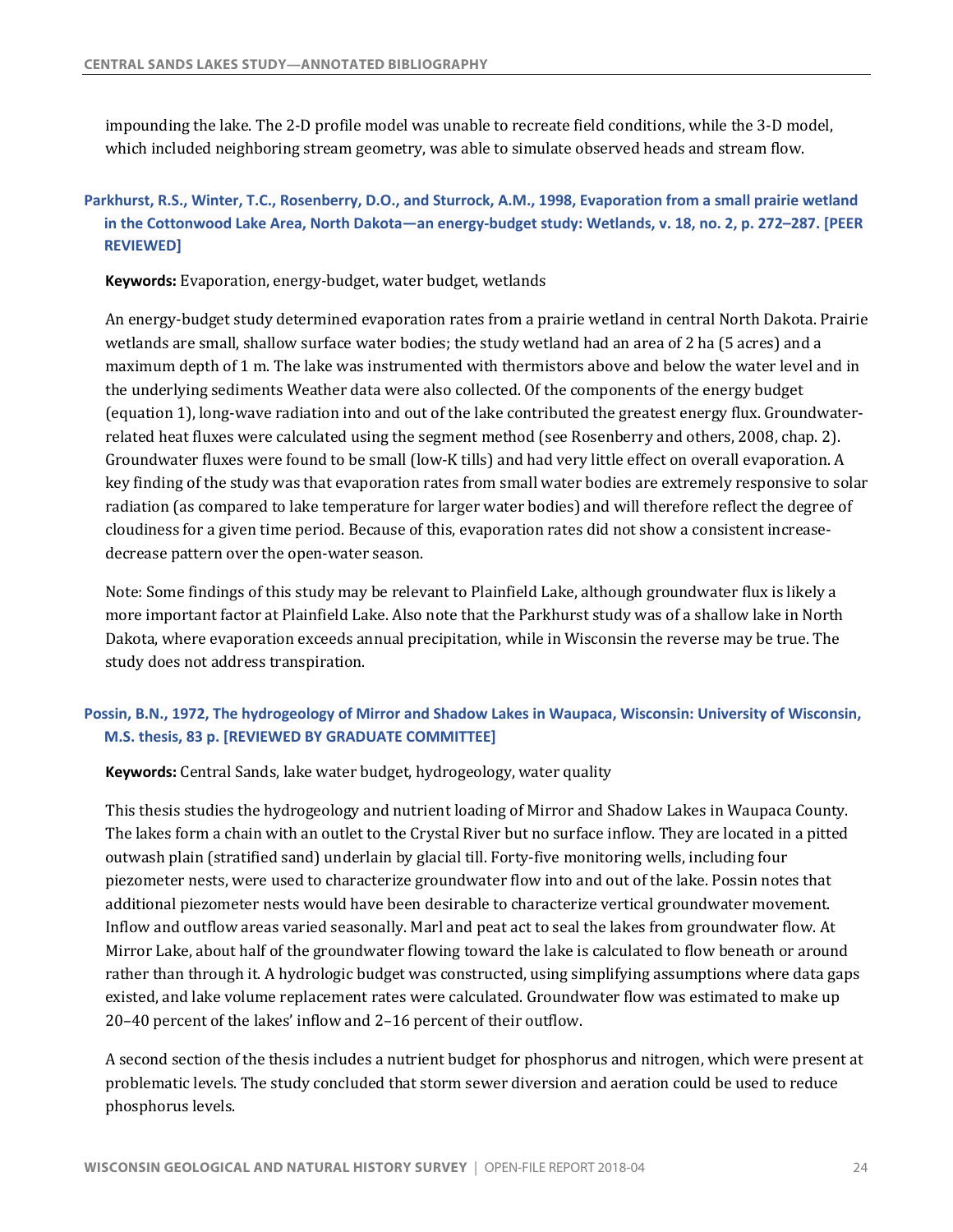# <span id="page-26-0"></span> **Rosenberry, D.O., Briggs, M.A., Delin, G., and Hare, D.K., 2016, Combined use of thermal methods and seepage meters to efficiently locate, quantify, and monitor focused groundwater discharge to a sand-bed stream: Water Resources Research, v. 52, p. 4486–4503, doi: 10.1002/2016WR018808. [PEER REVIEWED]**

#### **Keywords:** Temperature profiling, groundwater-surface water interaction, methods, seepage

 Groundwater discharge points in a stream were located and assessed using fiber-optic distributed temperature sensing (FO-DTS), seepage meters, and vertical temperature profiling. The stream substrate was relatively uniform glacial outwash sand and gravel, yet groundwater inflow was not homogeneous. FO-DTS cables deployed along the stream bed successfully located areas of focused groundwater upwelling the majority of the time (confirmed by seepage meter results). Relatively fast streamflow and hyporheic advection did not offset the cold temperature anomalies downstream from areas of high seepage. Groundwater inflow was separately estimated using the diurnal vertical temperature profile in the stream bed (VFLUX2 model); results agreed very well with seepage meter results in the same location and did not appear to respond strongly to precipitation events. The model is sensitive to streambed thermal diffusivity, especially in areas of upward flow, and a site-specific value is needed for this parameter.

Notes: The methods described here could also be applicable to seepage lakes. A relatively uniform bed is needed to obtain good-quality of the results, as the cable needs to rest directly on the bed.

### **Rosenberry, D.O., and LaBaugh, J.W., 2008, Field techniques for estimating water fluxes between surface water and ground water: U.S. Geological Survey Techniques and Methods 4–D2, 128 p. [PEER REVIEWED]**

**Keywords**: Groundwater-surface water interactions, field techniques, temperature

Chapter 1: Provides an overview of concepts in groundwater-surface water interactions and briefly describes where the techniques have been used in various types of settings. Methods described include: rainfall-runoff models, stream discharge measurements, numerical groundwater flow modeling, measurement of hydraulic properties using wells, infrared imagery analysis, dye and tracer tests (including solute tracers, naturally occurring chemical tracers, and stable isotopes), temperature profiling (surface probes and vertical profiles), specific conductance probes, electrical resistivity profiling, mini-piezometers, seepage meters, and biological various methods of qualitative and quantitative assessments techniques. Also provides examples of studies indicators of groundwater inflow.

Chapter 2: Describes methods, applicability (table 4), and common pitfalls for three methods of quantifying groundwater-surface water flows: (1) use of monitoring well data with the Darcy equation to calculate flow, (2) hydraulic gradient measurement using mini-piezometers, and (3) direct flow measurement using seepage meters. **Darcy approach:** Two methods are described to calculate whole-lake flows: the segmented approach and flow-net analysis. In each case, results improve with a higher number of monitoring points (wells). A homogeneous, isotropic aquifer under steady-state conditions is assumed. Uncertainties in K and b (thickness of aquifer for which water enters the lake) are the greatest sources for error in these methods. Mini**piezometers:** Hydraulic potentiomanometers (or mini-piezometers) can identify gradients into and out of surface waters by simultaneously measuring lake and shallow groundwater levels. Typical construction of the device and some variants are described. This device works best in sediments that are fine sand or coarser. Transects parallel and perpendicular to the shoreline can identify special variability in gradients, and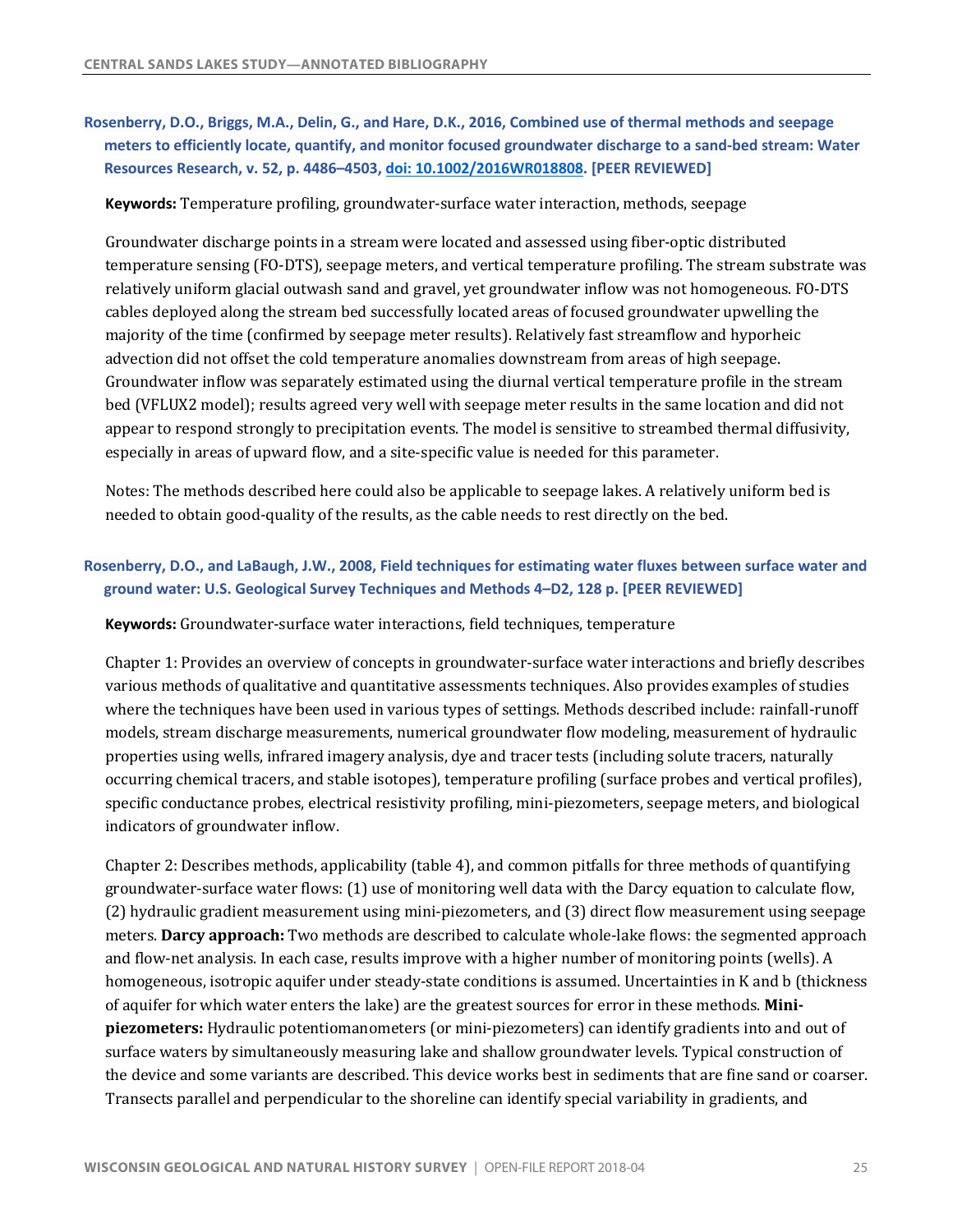inserting the probe to different depths can test vertical hydraulic head distribution. Potential sources of  measurement error are identified. **Seepage meters:** Seepage meters provide a direct measurement of inflow or outflow. They may also be used in combination with mini-piezometers to obtain a local value for K. The chapter describes the seepage meter apparatus and offers tips and troubleshooting suggestions to obtain more accurate seepage measurements. Sources of error such as improper attachment of tubing and bags, timing and accuracy of measurements are discussed.

Chapter 3: Describes methods typically used in karst settings—not relevant to the CSLS.

Chapter 4: Describes the use of temperature as a tracer of groundwater movement in stream beds. Temperature can be a useful tracer because it is a "robust" property to monitor and does not require lab analysis. Heat is transferred in the subsurface by conduction, convection, and advection. Advection dominates where near-saturated conditions exist but other transfer methods should not be ignored for fluxes less than 8 x 10<sup>-8</sup> m/s (clay-textured beds, low hydraulic gradients). Higher groundwater inflow rates result in increased are given for using temperature to determine hydraulic conductivity and groundwater fluxes. Measurement techniques and proper monitoring point placement, and the potential issues with direct and indirect measurements are discussed. Indirect measurements (wells) are shown to give good temperature results. lag time and decreased temperature extremes in the bed relative to surface temperatures patterns. Equations

# **Sacks, L.A., Lee, T.M., and Swancar, A., 2014, The suitability of a simplified isotope-balance approach to quantify transient groundwater-lake interactions over a decade with climatic extremes: Journal of Hydrology, v. 519, p. 3042–3053. [PEER REVIEWED]**

**Keywords:** Lakes, stable isotopes, water budget, transient

Oxygen isotopes were used to assess temporal changes in groundwater flow into a central Florida lake over a 10-year period. A biannual time-step was used, and results were compared to an existing water budget for the lake (Lee and Swancar, 1997). Groundwater inflow was calculated for each period using the method described in Krabbenhoft and others (1990). The resulting groundwater inflow estimates varied over time, and more than half of the isotope-based estimates fell within the previously computed water budget's margin of error. During periods of very high precipitation (e.g., years with multiple hurricanes) or severe drought, isotope-derived groundwater inflow results did not match groundwater inflow calculated by the water budget. The calculation assumed the isotopic composition of precipitation and atmospheric moisture to be constant, while they actually varied due to the climate extremes. [This effect may be less dramatic in Wisconsin given Midwestern weather patterns—no hurricanes.] Groundwater inflow results were most sensitive to uncertainties in relative humidity, evaporation, and the isotopic composition of lake water.

# **Stauffer, R.E., 1985, Use of solute tracers released by weathering to estimate groundwater inflow to seepage lakes: Environmental Science and Technology, v. 19, no. 5, p. 405–411. [PEER REVIEWED]**

**Keywords:** Lakes, water budget, water chemistry, Wisconsin, Central Sands, groundwater

Stauffer estimated the average groundwater inflow to seepage lakes, including nine lakes in the Central Sands region, using relative magnesium (Mg) concentrations in groundwater and lake water. Several potential chemical tracers were considered (including calcium, magnesium, and silicon), and magnesium was chosen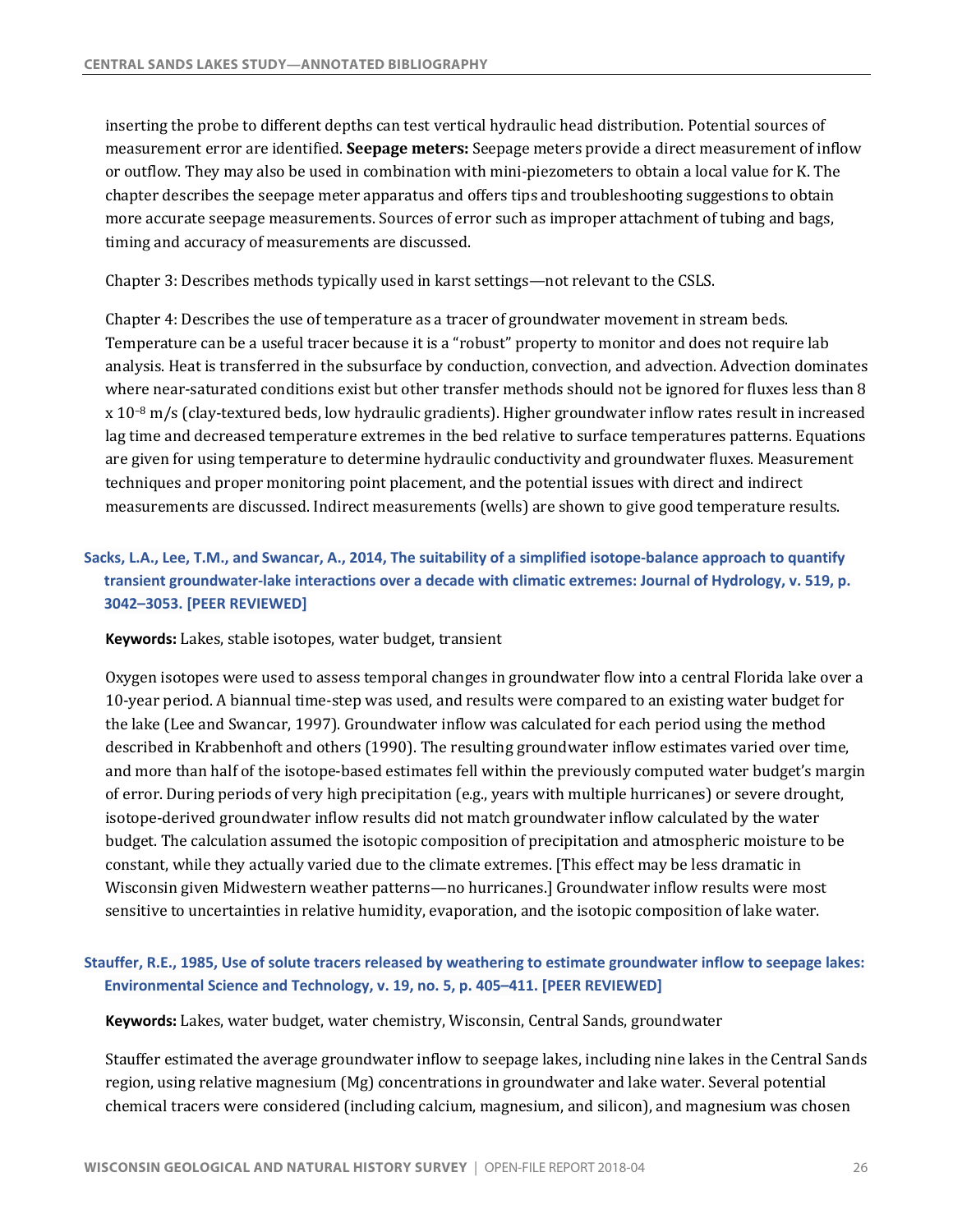<span id="page-28-0"></span>as the most conservative/ least reactive. After substitutions and assumptions, the equation for steady state groundwater inflow is given as  $Q_i = (X_p C_o - PC_p) / (C_i - C_o)$ , where  $Q_i$  is the groundwater inflow,  $X_p$  is the excess precipitation (precipitation – evaporation), P is direct precipitation,  $C_p$  is the tracer concentration in precipitation,  $C_0$  is the concentration in lake water, and  $C_i$  is the concentration in groundwater. Annual average precipitation and evaporation were estimated from regional values. Baseflow chemistry in nearby streams was used as a proxy for groundwater concentrations. Two water chemistry samples were taken from the majority of the study lakes. Improved estimates of evaporation, precipitation, additional lake water samples, and direct groundwater sampling would improve results of this method. Concurrent use of multiple tracers to confirm results would also be helpful.

Note: (1) Wood Lake, east of Pleasant Lake, was one of the lakes evaluated in this study. The calculated steady state groundwater inflow was  $0.5$  m/yr. (2) The variables in the equations in this paper are not always clearly defined.

# **Watras, C.J., Read, J.S., Holman, K.D., Liu, Z. Song, Y.-Y., Watras, A.J., Morgan, S., and Stanley, E.H., 2014, Decadal oscillation of lakes and aquifers in the upper Great Lakes region of North America: Hydroclimatic implications: Geophysical Research Letters, v. 41, no. 2, p. 456–462. [PEER REVIEWED]**

**Keywords:** Lakes, water levels, Wisconsin

This report evaluates water level trends in lake level and groundwater level data in northern Wisconsin. A atmospheric water flux (precipitation – evaporation) and to stage-dependent outflows. In 1998, a declining water level trend was observed, overprinting the ongoing 13-year cycle. The long-term trends are observed at multiple scales: in small northern Wisconsin lakes, in groundwater, and in the Great Lakes. The appearance of these patterns in such hydrologically different settings indicates large-scale drivers. Watras and others suggest a possible relationship to North Pacific atmospheric oscillations. consistent 13-year water level oscillation is observed from 1940 to 1998. The oscillation is related to

 Note: Lake level trends observed in Northern Wisconsin by Watras and others appear to correlate to some of the groundwater-surface water level changes observed in Central Wisconsin in the past few decades. Causative relationships are yet to be determined.

# **Winter, T.C., 1995, Hydrological processes and the water budget of lakes,** *in* **Lerman, A., Imboden, D.M., and Gat, J.R., eds., Physics and chemistry of lakes: Springer, Berlin, Heidelberg, p. 37–62. [PEER REVIEWED]**

**Keywords**: Lakes, water budgets, groundwater-surface water interactions

Provides an overview of lake hydrology and water budget components (precipitation, overland runoff, measurement/calculation methods are briefly discussed, with potential difficulties. groundwater inflow, evaporation, groundwater outflow, surface water outflow). Available

Local precipitation measurement is important to ensure accuracy of the lake budget. Evaporation is most accurately determined by an energy budget, but this may be prohibitively expensive. Eleven empirical evaporation methods were assessed by comparison to energy budget results: the Penman, DeBruin-Keijman and Priestly-Taylor methods gave the most comparable results. In one study, wind speed measurements in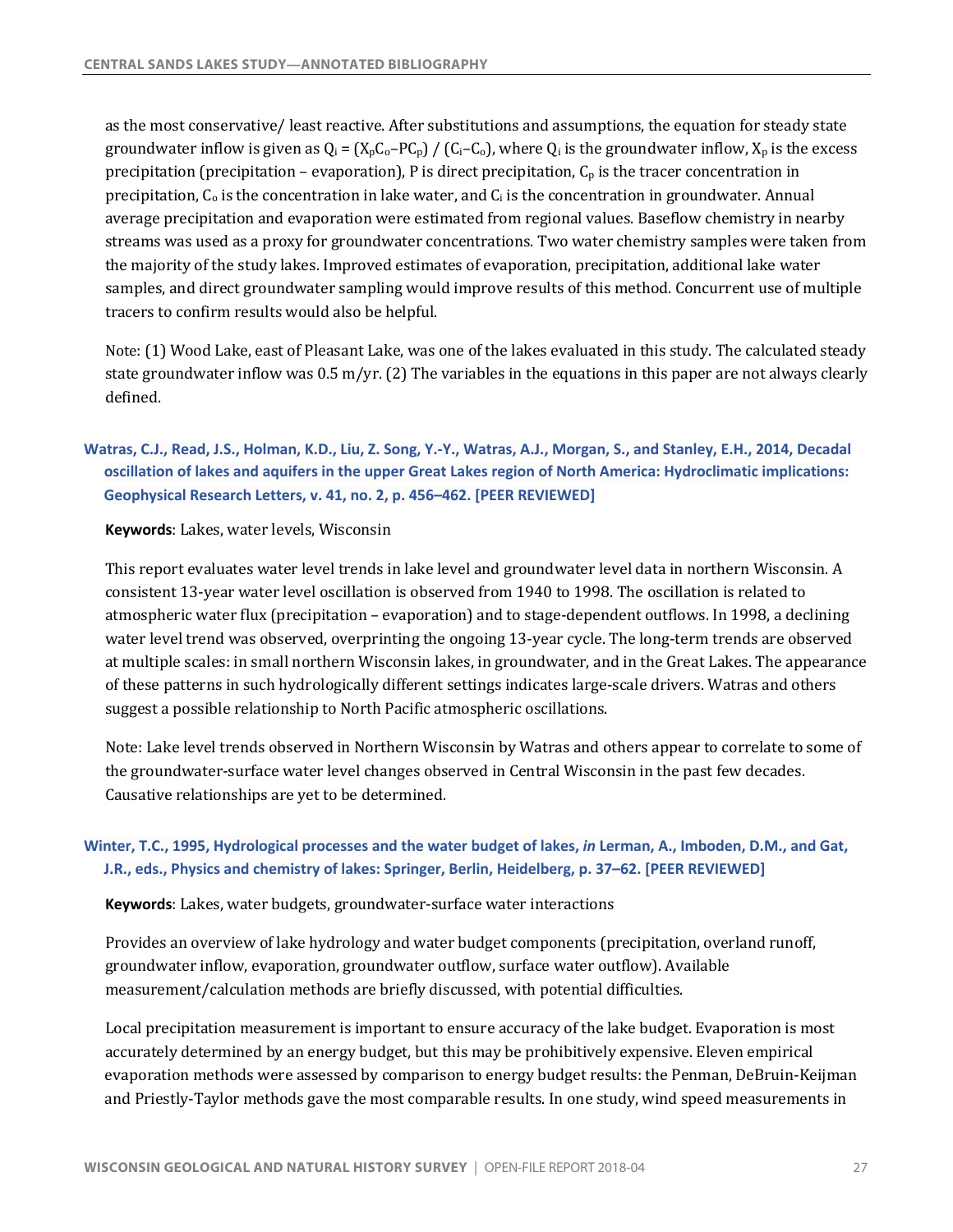<span id="page-29-0"></span>the lake center varied from shoreline measurements by 20–40 percent. The chapter reviews concepts in discussed at length, including the effect of anisotropy and transient changes in water table level, which can lead to flow reversals on the up- and down-gradient side of flow-through lakes. Winter emphasizes the importance of a whole-watershed conceptual approach to assessing lake/groundwater interactions, as monitoring networks are discrete in space and time and are unlikely to capture all important aspects of the runoff production and surface water flow measurement. Lake interactions with the groundwater system are system.

Note: (1) Relevant to the Plainfield/Long Lake area, "for lakes enclosed by a groundwater divide, areas of seepage from a lake can occur offshore that would not be detectable with any number of water-table wells placed within the lake's groundwater watershed."  $(p. 51)$  (2) Numerical modeling tools available have changed somewhat since 1995.

### LITTLE PLOVER RIVER (LPR)

**Bradbury, K.R., Fienen, M.N., Kniffin, M.L., Krause, J.J., Westenbroek, S.M., Leaf, A.T., and Barlow, P.M., 2017, A groundwater flow model for the Little Plover River basin in Wisconsin's Central Sands: Wisconsin Geological and Natural History Survey Bulletin 111, 82 p., <https://wgnhs.uwex.edu/pubs/b111>/. [PEER REVIEWED]** 

 **Keywords**: Central Sands, Little Plover River, MODFLOW, groundwater model

Report summarizes the work done to model groundwater and surface water flow in the Little Plover River (LPR) basin in the northern part of the Central Sands (central Portage County). It includes a brief description of water quantity issues and regional hydrogeology and describes methods to determine geologic layering, water use, groundwater levels (head targets), streamflows (flux targets), hydraulic conductivity, and recharge. A significant portion of the report is devoted to recharge estimation methods using the soil-water balance model. The report also provides details of model construction (grid and layering, boundary conditions, parameterization and calibration, time steps for transient model). Many aspects of CSLS model construction and execution are expected be similar to those used in the LPR study.

The report presents stream depletion results for various groundwater pumping scenarios under steady state and transient conditions. Model results show the stream to be well-connected to groundwater and to be influenced by groundwater pumping. Optimization modeling was used to test management scenarios such as removal of pumping wells near the stream.

# **Bradbury, K.R., Fehling, A.C., and Parsen, M.J., 2017, A groundwater flow model for the Little Plover River basin in Wisconsin's Central Sands—user's manual: Wisconsin Geological and Natural History Survey Bulletin 111– Supplement, 30 p. [PEER REVIEWED]**

 **Keywords**: Central Sands, Little Plover River, MODFLOW, groundwater model

The user's manual gives instructions for running the LPR model in steady state and transient mode and for running scenarios.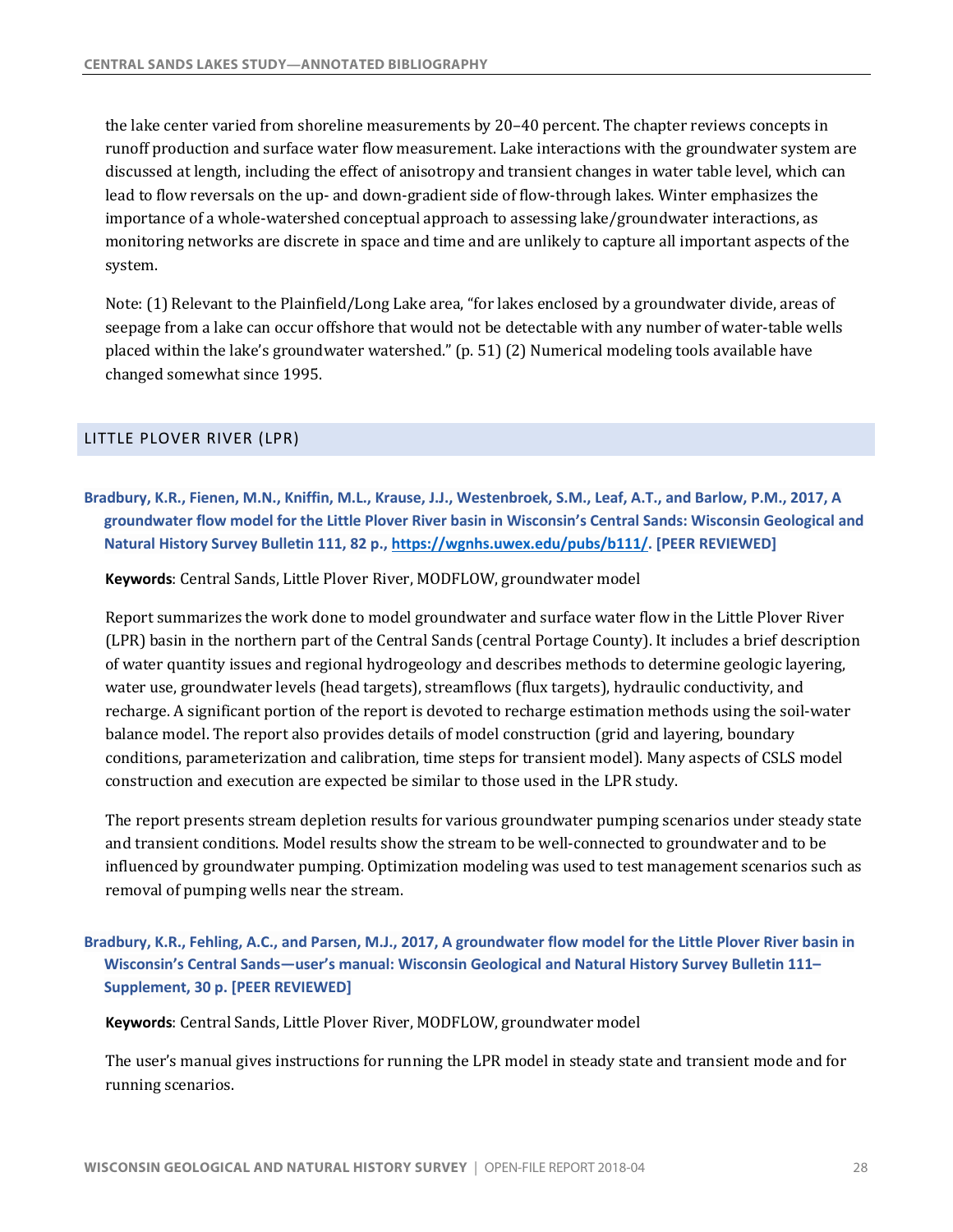# **Browne, B. A., and Guldan, N.M., 2005, Understanding long-term baseflow water quality trends using a synoptic survey of the ground water–surface water interface, central Wisconsin: Journal of Environmental Quality, v. 34, no. 3, p. 825–835. [PEER REVIEWED]**

**Keywords**: Central Sands, Little Plover River, groundwater age, nitrate, recharge

This study established relationships between groundwater recharge date and nitrate concentration. Minipiezometers (n=145) were installed to a depth of 60 cm in the LPR thalweg and sampled for components falling head test at each sample site, and groundwater seepage was calculated using Darcy's law. The Little Plover River gains flow from groundwater in most of its ditched headwater area, loses flow in its midsection, and gains significant flow in the downstream reach approaching the Wisconsin River (fig. 2). Calculated discharge amounts were summed and agreed well with measured stream flows (fig. 3); this was attributed to isotropic conditions, low variability of K, and the large number of sample points. CFC concentrations were used to derive recharge ages for water at each sample point. Recharge ages ranged from 50 to 0 years, with a weighted mean of 23.7± 7 years. Age data were used to reconstruct nitrate concentrations in groundwater through the period 1950–2000, and future concentrations were predicted under three input scenarios. including chlorofluorocarbons (CFCs), nitrate, and  $N_2$ . Hydraulic conductivity was estimated using a Hvorslev

# **Clancy, K., Kraft, G.J., and Mechenich, D.J., 2009, Knowledge development for groundwater withdrawal management around the Little Plover River, Portage County Wisconsin, A report to the Wisconsin Department of Natural Resources: Center for Watershed Science and Education, College of Natural Resources, University of Wisconsin–Stevens Point, 50 p. [Report to WDNR—NOT PEER REVIEWED]**

 **Keywords:** Central Sands, Little Plover River, precipitation, statistical analysis, groundwater model, high capacity wells

Assessment of Little Plover River following the early 2000s dry-ups. Uses statistical methods and numerical modeling to assess flow depletion in the LPR. Describes LPR historical flow record, the history of groundwater withdrawals in the LPR basin, and past precipitation records. Assesses pumping diversion amounts associated with the Village of Plover municipal wells, industrial uses, irrigation wells, etc. Statistical tests indicate decreased flow starting in the early 1970s. Transient groundwater modeling indicates 3-5 cfs of flow depletion from the LPR related to groundwater pumping.

Note: Data from this study were used to inform the Little Plover River groundwater model (Bradbury and others, 2017).

# **Fienen, M.N., Bradbury, K.R., Kniffin, M., and Barlow, P.M., 2018, Depletion mapping and constrained optimization to support managing groundwater extraction: Groundwater, v.56, no. 1, p. 18–31. [PEER REVIEWED]**

 **Keywords:** Central Sands, Little Plover River, groundwater model, management tools

The Little Plover River groundwater model (Bradbury and others, 2017) was developed in the context of a changing regulatory landscape and the potential need for withdrawal management tools. A Public Rights Flow has been set for the LPR and was used as a target flow when investigating management options. The contributing area for the LPR was mapped at steady state under non-pumping and 2013 pumping conditions,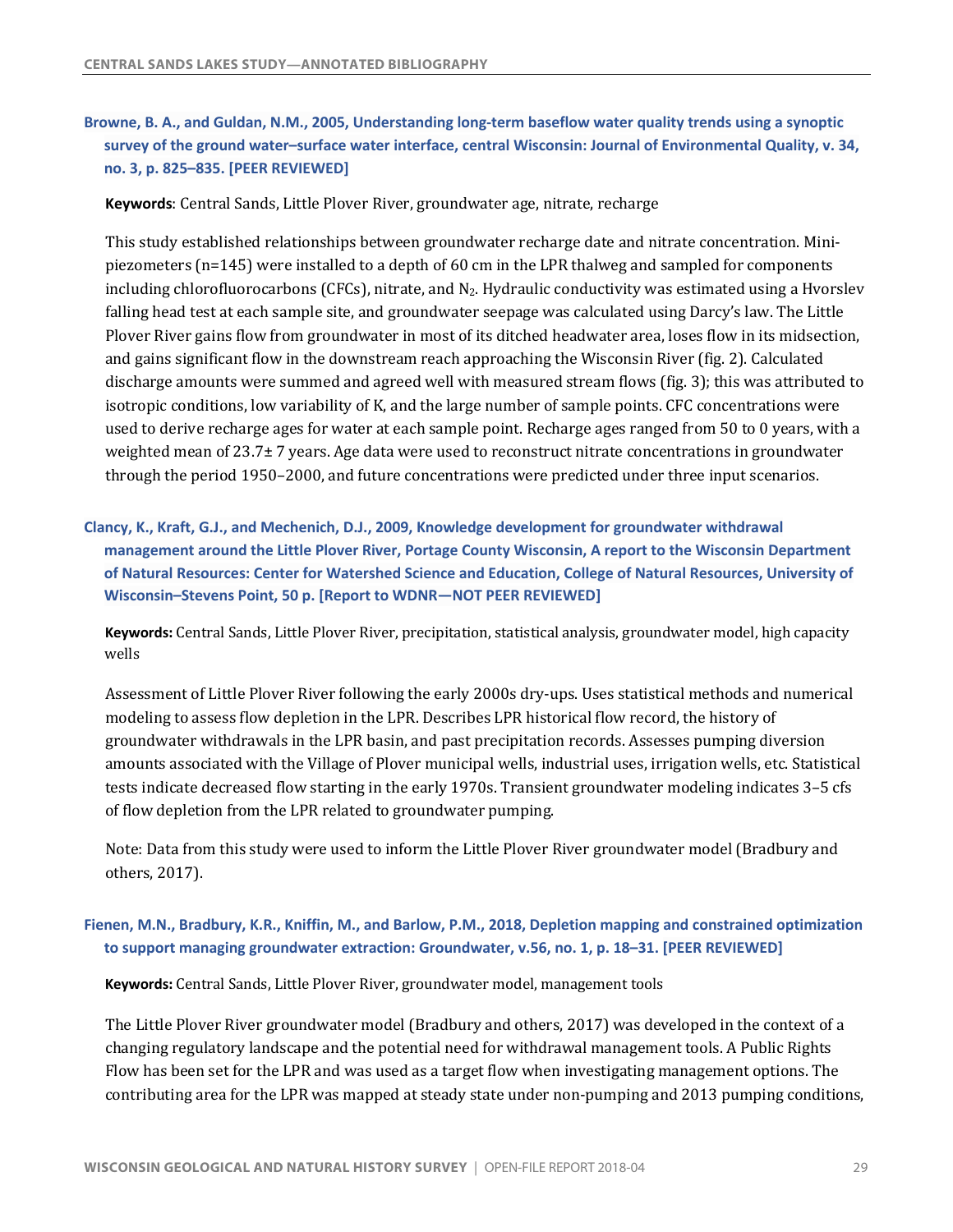<span id="page-31-0"></span>as were the contributing areas for nearby high capacity wells. Stream depletion is the result of three mechanisms: direct capture from the stream, interception of groundwater that would otherwise have flowed into the stream, and diversion of water to other water bodies due to alterations in the flow field. The depletion potential of nearby wells was assessed, and some wells outside the stream's contributing area were found to have high depletion potential. The most influential factor on depletion potential was distance from the stream. Turning off pumping in the 12 wells with the highest depletion potential brought streamflows near the target flow. Management options were explored using optimization modeling in MODFLOW-GWM. Wells were grouped by location and depletion potential into 20 or 50 groups, and pumping was decreased to reach the target flow in the LPR. Table 1 summarizes the total reductions in pumping modeled under several different scenarios, including a scenario in which the maximum pumping reduction was limited to 35 percent and one in which wells were allowed to shut off completely. One limitation of the analysis, described in the paper, is that recharge rates were not able to be tied to changing pumping rates. In the context of irrigated agriculture, these two values are interdependent and will affect real impact amounts.

# **Weeks, E.P., Erickson, D.W., and Holt, C.L.R., Jr., 1965, Hydrology of the Little Plover River Basin Portage County, Wisconsin and the effects of water resource development: U.S. Geological Survey Water-Supply Paper 1811, 78 p., 6 plates [PEER REVIEWED]**

**Keywords**: Central Sands, Little Plover River, stream flow, high capacity wells

Weeks and others conducted an in-depth study of hydrology and surface water/groundwater interactions in the Little Plover River basin. The hydrogeology of the basin is described. Aquifer and stream bed parameters and water budget components were derived from field studies, where possible. The study assessed the impacts of groundwater withdrawals on streamflow by measuring flow at several locations while pumping a well 300 feet from the stream. Significant amounts of depletion were observed during the test. The paper discusses potential impacts of increased pumping on stream flow, temperature, and fish populations. The Little Plover River pump test video was a product of this study and shows field techniques and results.

#### RECHARGE ESTIMATION

### **Bradbury, K.R., 1991, Tritium as an indicator of ground-water age in central Wisconsin: Ground Water, v. 29, no. 3 p. 398–404. [PEER REVIEWED]**

 **Keywords:** Central Sands, aquifer properties, recharge

This data is used and discussed further in Bradbury and others (1992). Groundwater travel times calculated paper notes that groundwater travel times in the moraine areas are longer than elsewhere, even though this is a recharge area. This could indicate that moraine sediments experience slower infiltration than outwash using tritium concentrations are on average longer in discharge areas and shorter in recharge areas. The plain sediments, although both are mainly composed of sand and gravel.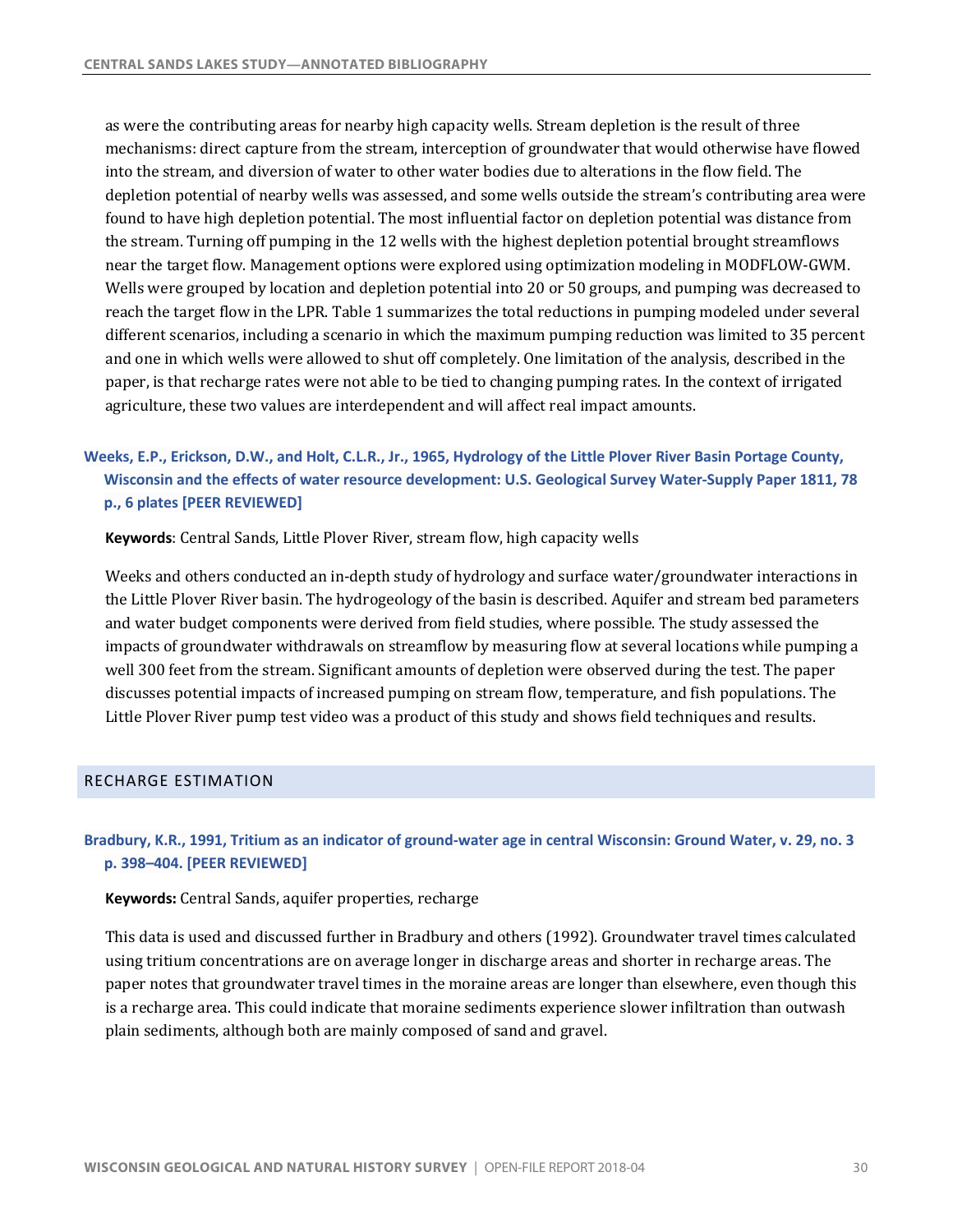**Bradbury, K.R., Faustini, J.M., and Stoertz, M.W., 1992, Groundwater flow systems and recharge in the Buena Vista Basin, Portage and Wood Counties, Wisconsin: Wisconsin Geological and Natural History Survey Information Circular 72, 31 p.,<https://wgnhs.uwex.edu/pubs/ic72>/. [PEER REVIEWED]** 

 **Keywords:** Central Sands, aquifer properties, recharge, groundwater model

Report describes the hydrogeology and groundwater recharge of the Buena Vista Basin in the northern Central Sands. The sand and gravel aquifer in underlain by Precambrian crystalline bedrock in the north part of the basin and by Cambrian sandstone in the south. Sediments are generally sand and gravel, including on the moraines. Continuous clays are found only in the southwest corner of the basin. On the east end of the basin, the groundwater divide occurs between the Hancock and Almond moraines. Hydraulic conductivity in the sand and gravel aquifer on the order of  $10^{-4}$  m/s based on a variety of aquifer tests (table 1). Results of individual slug tests conducted for this study are listed in an appendix.

Water level measurements from piezometer nest, tritium sampling and simple numerical groundwater modeling were used to determine recharge and discharge areas in the basin. Results of the different methods were generally in agreement, with the strongest recharge areas near the east, north and south basin divides and discharge areas in the lower reaches of streams and in wetland areas at the base of the moraine. (Results from tritium sampling showed longer flow paths in discharge areas than recharge areas, although there samples did have a large standard deviation.) Flow paths are short (5 km) relative to the length of the basin (30 km).

# **Gebert, W.A., Walker, J.F., and Kennedy, J.L., 2011, Estimating 1970–99 average annual groundwater recharge in Wisconsin using streamflow data: U.S. Geological Survey Open-File Report 2009–1210, 14 p. plus appendixes, [https://pubs.usgs.gov/ofr/2009/1210/](https://pubs.usgs.gov/ofr/2009/1210). [PEER REVIEWED]**

 **Keywords:** Baseflow, streams, recharge, Wisconsin

Stream baseflow was calculated for continuous-record and partial-record stations covering  $\sim$ 72 percent of the state of Wisconsin for the period of 1970–1999. Baseflow is approximately equal to recharge when calculated for 123 continuous gaging stations; this was divided by the surface watershed area to determine inches of recharge per year. For partial record sites, available flow measurements were related to nearby gage data either graphically or using a regression equation to determine annual average baseflow. Baseflow and recharge estimates are tabulated for numerous small watersheds within the CSLS area (Central Wisconsin River Basin and Fox-Wolf River Basin, appendices 7 and 8). Results were generally reasonable, averaged over a long period. The baseflow index (annual baseflow volume / annual runoff volume) was except where the areas of the surface and groundwater basins were poorly matched.

 **Hart, D.J., and Schoephoester, P.R., 2014, Groundwater recharge in Menominee, Shawano, Waupaca, and Waushara Counties, Wisconsin, estimated by a GIS-based water-balance model: Wisconsin Geological and Natural History Survey Open-File Report 2014-02, 22 p., [https://wgnhs.uwex.edu/pubs/wofr201402/](https://wgnhs.uwex.edu/pubs/wofr201402). [PEER REVIEWED]** 

 **Keywords:** Recharge, Waushara County, soil-water balance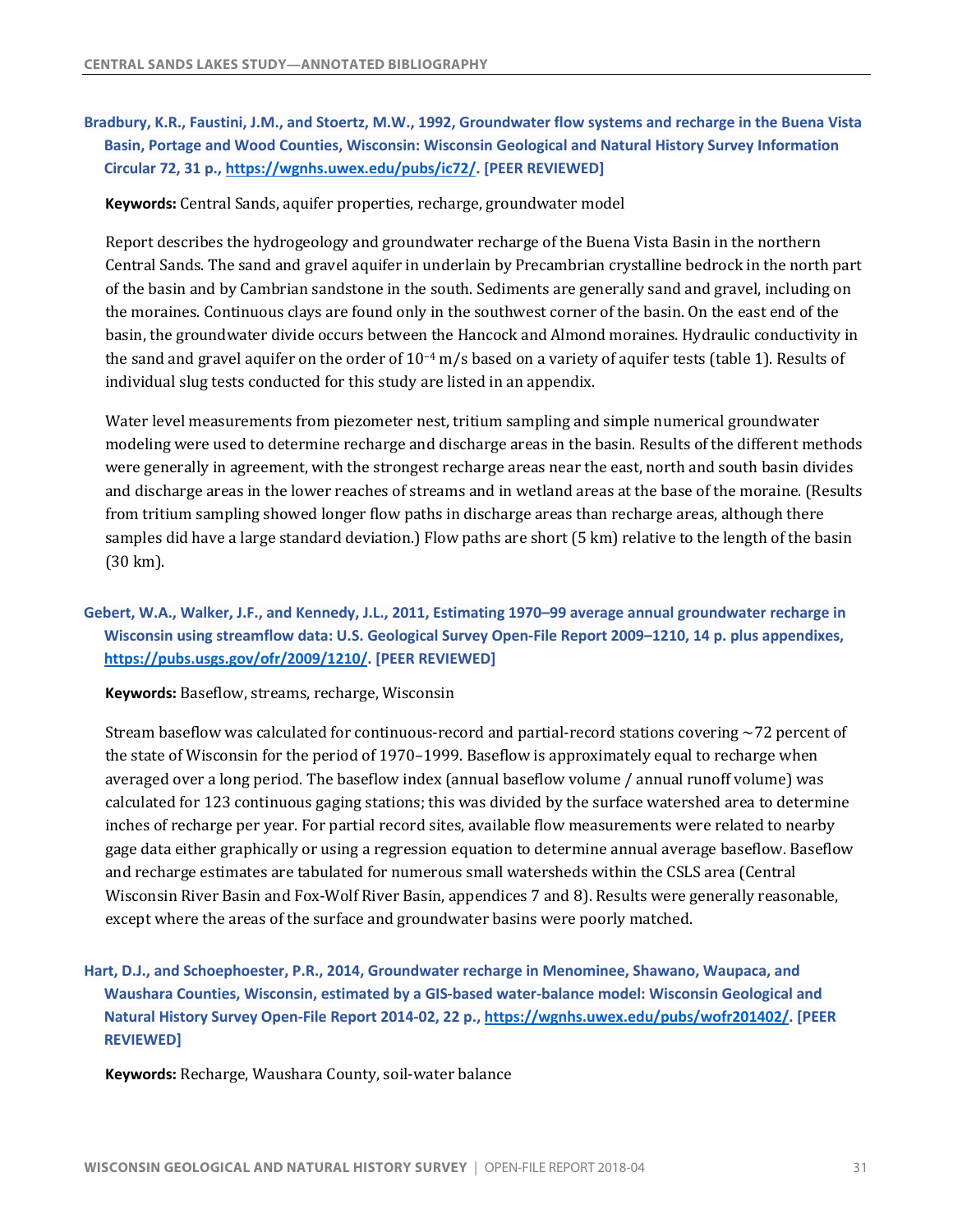A regional recharge model was constructed for a four-county area in east-central Wisconsin using the soilwater balance (SWB) model. Recharge varies spatially with land use, soils, geology, and topography and temporally with seasonal and climatic variations. These factors (except geology) are inputs to the SWB model. SWB operates on a grid and is governed by the equation: Recharge = precipitation – interception – runoff – evapotranspiration – (total soil moisture – antecedent soil moisture). Western Waushara County, where the CSLS is focused, is characterized by low-runoff soils, low available water storage, and a mix of agricultural and open/forested land use. The SWB model has several limitations: it does not account for precipitation intensity, recharge in closed depressions can be unrealistically elevated, snowmelt timing was difficult to estimate, K is assumed to be horizontally and vertically homogeneous for hydrologic soil groups, evapotranspiration (ET) values are dependent on rooting depth assumptions, and shallow water tables within the root zone underestimate ET.

Recharge rates correlate with geology (high recharge in outwash areas, low recharge in areas of fine glacial lake sediments). Springs were associated with high-recharge, hilly areas. Western Waushara County was modeled to be a high-recharge area  $(>12-15$  in/yr). Waushara also has the highest concentration of large springs in the four-county area modeled. In 2005, irrigation rates were estimated to be 14 percent of recharge rates for Waushara County. The impact of irrigation on net recharge was estimated cause between 3.2 and 5.9 in/yr of recharge reduction. (Estimates used generic crop ET rates that did not vary through the growing season likely overestimating impacts from irrigation.)

# **Radatz. A., Lowery, B., Bland, W., Naber, M., and Weisenberger, D., 2010, Disappearing lakes: groundwater levels in central Wisconsin,** *in* **Proceedings of the 2010 Wisconsin Crop Management Conference, v. 49, p. 126–131. [NOT PEER REVIEWED]**

**Keywords**: Central Sands, recharge, groundwater monitoring, high capacity wells

Brief discussion of groundwater monitoring data results for wells on several different land use types in the Central Sands (irrigated and non-irrigated agriculture, prairie with trees (pine) and grassland). Water levels and precipitation data were monitored continuously at 8 wells for an  $18$ -month period (2008–2009). Observations included: agricultural fields did not allow winter infiltration, pine forest had high interception rates and did not show groundwater responses to rain events, water levels beneath irrigated fields dropped more quickly than the prairie site. Discussion also considered landscape position, concluding that irrigated crops high in the landscape could cause more reduction in recharge versus dry land crops or natural root zone and available to plants (not always the case). landscapes than would those in discharge areas. This assumes that the water table in discharge areas is in the

 Note: No information about well construction is provided in this paper.

# **Stoertz, M.W., 1985, Evaluation of groundwater recharge in the Central Sand Plain of Wisconsin: University of Wisconsin–Madison, M.S. thesis, 159 p. [REVIEWED BY GRADUATE COMMITTEE]**

 **Keywords:** Recharge, Central Sands, numerical model

Temporal and spatial recharge patterns in the Buena Vista Basin of the Central Sands were investigated using field instrumentation at two sites and a steady-state 2-D groundwater model. Vertical gradients and soil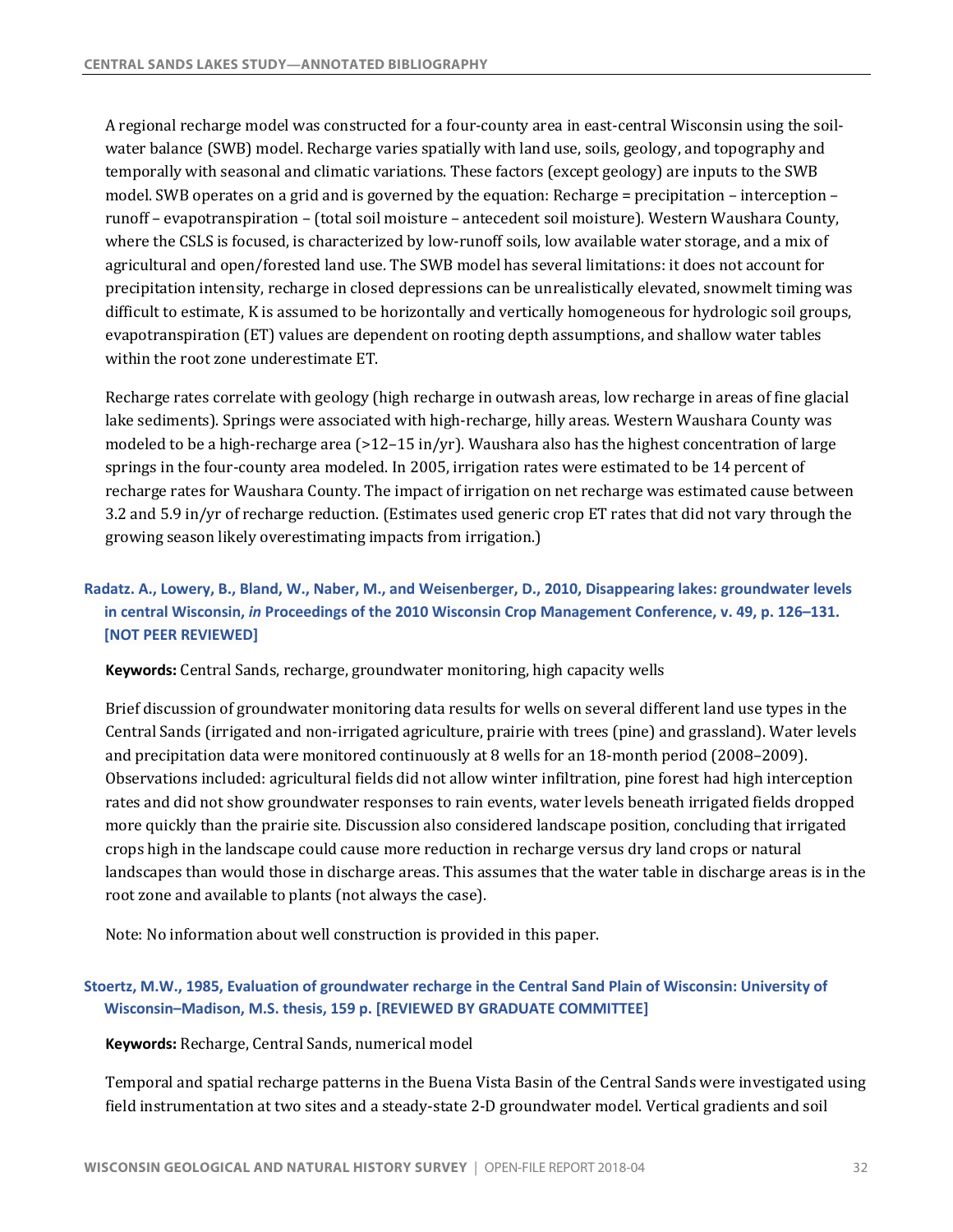moisture profiles were used to characterize groundwater movement in the vadose and saturated zones. Horizons of slightly finer grain size/lower conductivity than the typical well-sorted sands were found to be important factors in moisture retention and the timing of groundwater recharge. A 0.5-m silt layer 7.3 m below ground surface (New Rome) at the discharge site caused a significant dampening and time delay in the effect of individual rainfall events on groundwater levels.

Stoertz also examined seasonal recharge patterns. Following a late December thaw and rainfall event, an increase in soil moisture was observed in frozen soil, suggesting that infiltration can happen during the winter, depending on the amount of moisture (as ice) blocking soil pores. Summer recharge patterns were different at the two field sites: at the site with shallow groundwater (defined as the water table at 2 m below ground surface) rainfall events continued to result in water table rise throughout the summer, while at the site with deep groundwater (defined as water table at 10 m below ground surface) the water table declined from mid-July through fall. Groundwater modeling showed recharge and discharge areas in the Buena Vista to one another. Basin to be laterally and longitudinally variable, with strong recharge and discharge locations often adjacent

Note: K values from grain-size and permeameter tests for the field sites are shown in table 1 and 2. K values are one the order of  $10^{-4}$  to  $10^{-5}$  m/s.

# **Stoertz, M.W., 1989, A new method for mapping groundwater recharge areas and for zoning recharge areas for an inverse model: University of Wisconsin, Ph.D. thesis, 178 p. [REVIEWED BY GRADUATE COMMITTEE]**

 **Keywords:** Recharge, Central Sands, numerical model

Inverse analytical element modeling was used to map recharge zonation in the Buena Vista Basin of the Central Sands. A 2-D mass balance method in MODFLOW was used to derive recharge zonation, which was ground-truthed against a previously derived recharged map. Results were more sensitive to fluxes (i.e., stream discharge) than to hydraulic conductivity, which ranged from 7.2 x  $10^{-4}$  m/s (south, west) to 9.6 x  $10^{-4}$  m/s (northeast); K only varied by 25 percent throughout the test area. Maps of soil association, soil drainage, surficial geology, and depth to water were compared to the mass-balance recharge distribution. Although some aspects of recharge and discharge areas could be identified, none of these features alone was reflective of the overall recharge/discharge pattern.

# **Stoertz, M.W., Anderson, M.P., and Bradbury, K.R., 1991, Field investigations and numerical studies of groundwater recharge through unsaturated sand: a methodology applied to central Wisconsin: Wisconsin Geological and Natural History Survey Information Circular 71, 52 p., [https://wgnhs.uwex.edu/pubs/ic71/](https://wgnhs.uwex.edu/pubs/ic71). [PEER REVIEWED]**

 **Keywords:** Recharge, unsaturated zone, Central Sands, model

Field methods and computer modeling were used to estimate deep drainage (as a recharge surrogate) through bare sandy soils in the Buena Vista area, Wisconsin Central Sands. The soil profile at the study site was mainly sand, except for a 0.5 m silty layer at a depth of 7.3 m. Depth to crystalline bedrock was estimated to be 19 m. Water movement through the unsaturated zone is controlled by soil properties (including hydraulic conductivity and inhomogeneities), soil moisture content, and soil tension. These were measured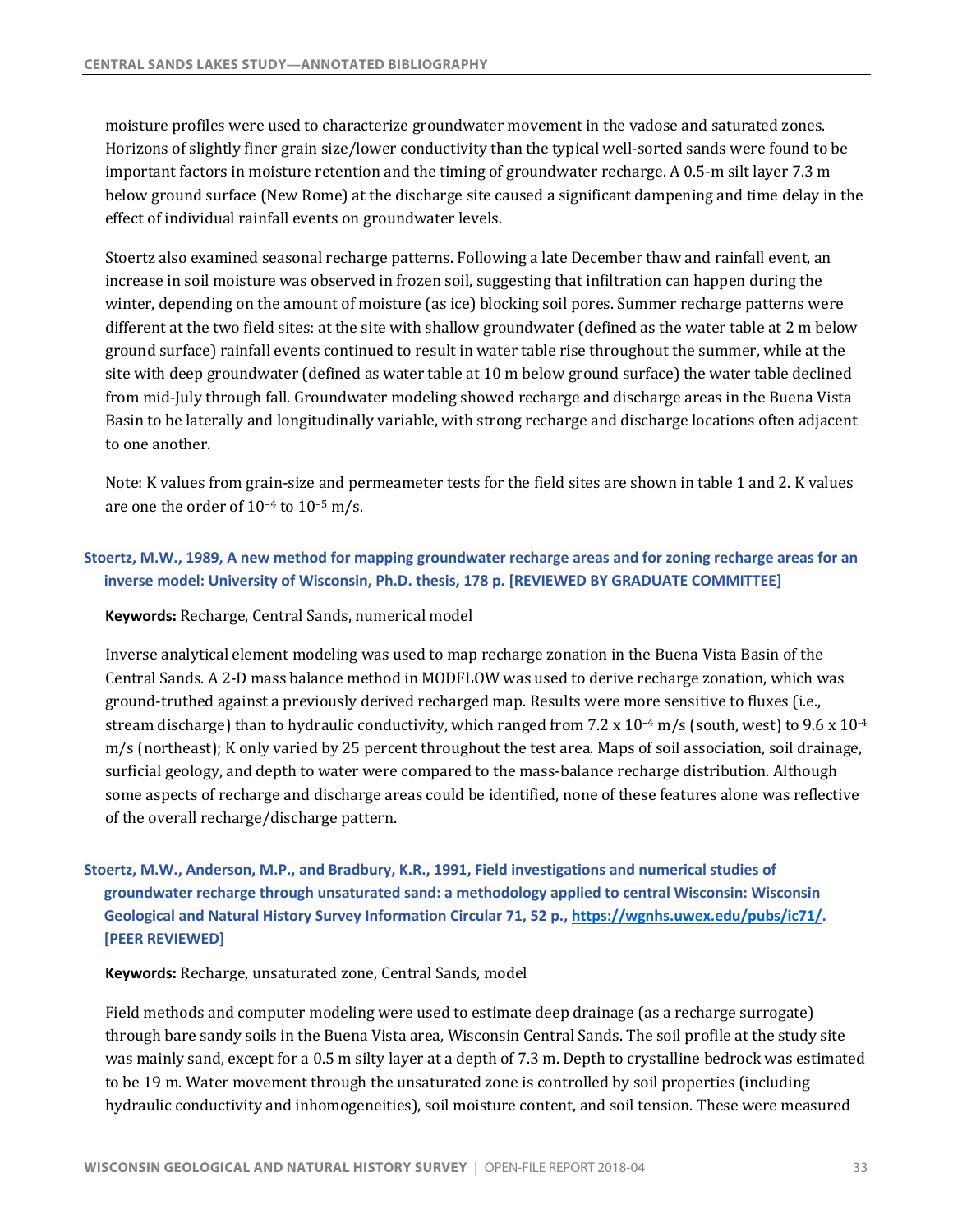<span id="page-35-0"></span>by an instantaneous profile test, tensiometer, and neutron scatter logging, respectively. During the instantaneous profile test, soils drained rapidly (with the exception of the fine-grained layer), within 72 hours. A numerical model was constructed to simulate water movement through a homogeneous soil profile. Changes in water table depth, drainage lag times, and the effects of storm intensity were evaluated. Soil drainage times for simulated storms were significantly longer than indicated by the instantaneous profile test (7-20 days for sandy soil). The calculations used in this study neglected hysteresis effects and lateral movement of water, which are likely be important factors in deep drainage. One study conclusion was that unsaturated zone perspective due to the high data needs and potentially unrealistic simplifying assumptions recharge estimation could be more efficiently estimated using a groundwater perspective rather than an of unsaturated zone calculations used here.

### **Stoertz, M.W., and Bradbury, K.R., 1989, Mapping recharge areas using a ground-water flow model—a case study: Ground Water, v. 27, no. 2, p. 220–228. [PEER REVIEWED]**

 **Keywords:** Recharge, Central Sands, numerical model

This paper estimates groundwater recharge and discharge patterns in the Buena Vista Basin using a 2-D groundwater model. Cell-by-cell fluxes were calculated while the water table surface was held constant. Differences between cell inflow and outflow were interpreted as groundwater recharge or discharge. Recharge/discharge patterns generally agreed with field-mapped zones. Recharge areas occurred on the east end of the basin and north and south of the stream on the west end. Discharge areas occurred near streams and in the marshy area west of the moraine. The model grid was not fine enough to accurately represent the ditched area or other basin details. The magnitude of recharge was sensitive to K values and grid size, and the absolute magnitudes of recharge are probably not very accurate. The basin K value was estimated to be  $3x10^{-3}$  ft/s based on aquifer test data and fitting recharge results (loosely) to stream discharges.

### STREAMS

(See also Little Plover River section)

### **Bolha, D., 2015, Water quality assessment report for headwater streams in the Eastern Central Sands area in Central Wisconsin, December 2015 report: WDNR, 20 p. [NOT PEER REVIEWED]**

 **Keywords:** Central Sands, streams, water quality, habitat

Fish and macroinvertebrate populations, qualitative habitat data, and water temperatures were sampled in 2014 at sixteen headwater streams in the Central Sands. Sampling locations included Chaffee and Tagatz Creeks near Pleasant Lake, the South Branch of Wedde Creek, and Schmudlack Creek. Average and maximum monthly temperatures are reported. Natural communities were assessed.

### **Gebert, W.A., 1982, Low-flow characteristics of streams in the central Wisconsin River basin: Wisconsin, U.S. Geological Survey Open-File Report 81-495, 99 p., 2 plates. [PEER REVIEWED]**

 **Keywords:** Streamflow, baseflow, regressions, streams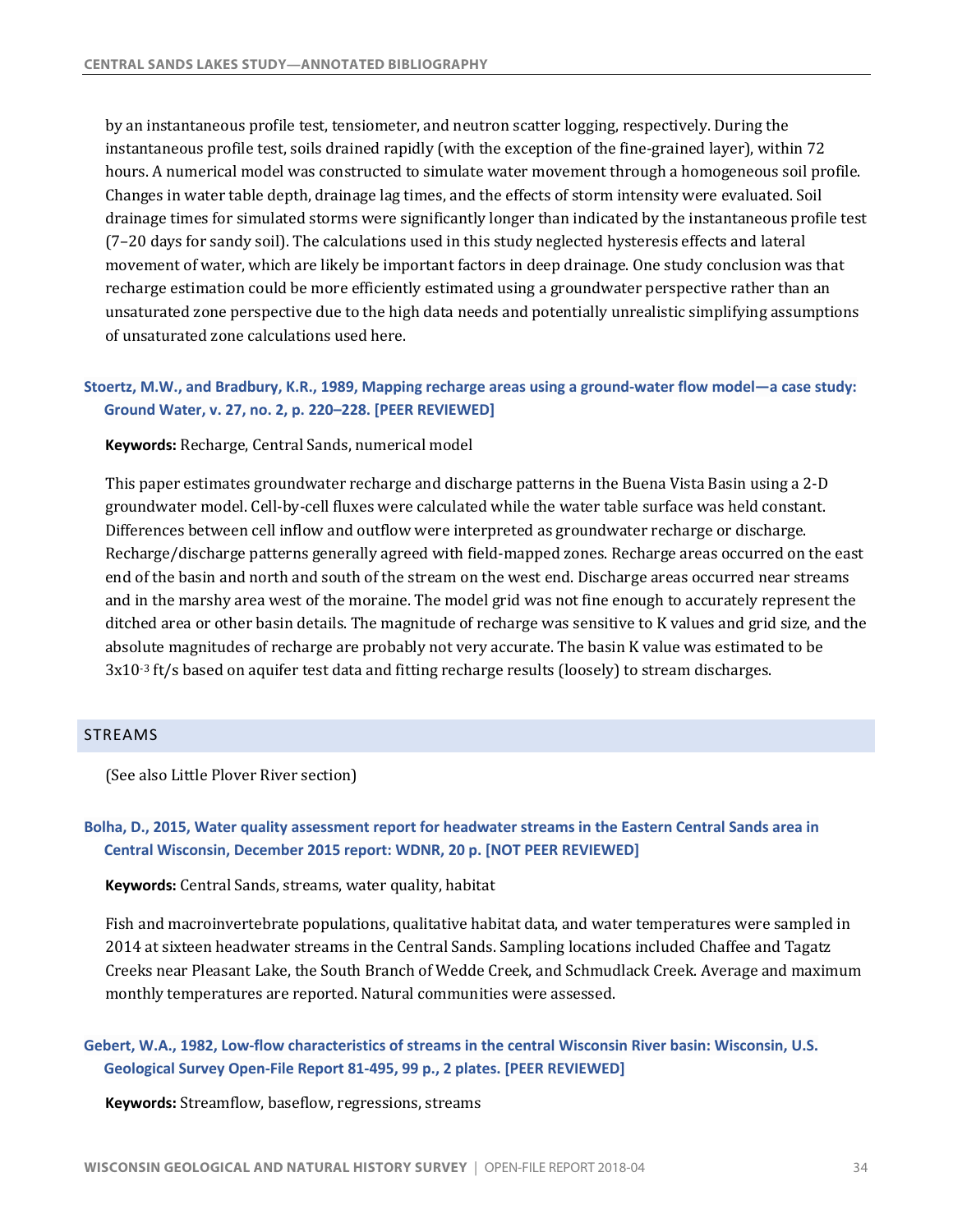Presents low-flow calculations for the Wisconsin River basin, including the Central Sands region. Pages 7-11 provide a good summary of different commonly used low flow statistics and how they are defined. Low-flow characteristics were determined directly from available data for gage stations with >10 years of monitoring (standard error 17 percent). Low flow characteristics at partial-record stations (locations with 8-20 baseflow measurements) and miscellaneous sites (3–8 measurements) were determined by establishing a linear relationship with a nearby gage site. Standard error for partial record sites was 22 percent; standard error for miscellaneous site was 32 percent. Flow at ungaged sites was determined using multiple-regression analysis; flows were found to be most dependent on drainage area, hydraulic conductivity, soil-infiltration capacity, forest cover, baseflow index (a ratio including baseflow per drainage area), and drift thickness. Regression equations are presented for the four regions studied. In the Central Sand Plain, low flow was found to be mainly dependent on drainage area and baseflow index.

# **Gebert, W.A., Garn, H.S., and Rose, W.J., 2016, Changes in streamflow characteristics in Wisconsin as related to precipitation and land use: U.S. Geological Survey Scientific Investigations Report 2015-5140, 25 p. [PEER REVIEWED]**

 **Keywords:** Streamflow, climate, land use, Wisconsin

Streamflow characteristics were compared for 15 long-term gaging stations in Wisconsin for the periods 1915–1968 and 1969–2008. Observed low flows were higher during the more recent time period in streams with dominantly agricultural land use. Forested stream low flows also increased slightly. Peak flows decreased in many streams throughout the state. These changes coincided with increased annual precipitation and changes in the monthly distribution of precipitation. The study attributes baseflow increases in agricultural streams to changes in agricultural land use practices and increased precipitation.

Notes: (1) One of the streams whose streamflow characteristics were analyzed for this study is the Fox River at Berlin, whose watershed overlaps the CSLS area. (2) Watersheds are divided into agricultural and forested categories for the purposed of this study, and changes are attributed to the different land uses. However, the two groups of sites are also geographically divided (agricultural in the south, forested in the north), so regional climate differences may also account for the differences between the two groups.

# **Gebert, W.A., Radloff, M.J., Considine, E.J., and Kennedy, J.L., 2007, Use of streamflow data to estimate base flow / ground-water recharge for Wisconsin: Journal of the American Water Resources Association, v. 43, no. 1, p. 220– 236. [PEER REVIEWED]**

#### **Keywords:** Streamflow, baseflow, regression, streams, recharge

This study investigates baseflow values and trends for gaged Wisconsin streams and used multiple regression analysis to develop regression equations for partial-record and other ungauged streams in Wisconsin. Baseflow and recharge were assumed to be identical for this study, and surface watersheds were used as a surrogate for groundwatersheds. Increasing baseflow trends were observed for the period 1970– 1999 in most streams in agricultural areas (southern two-thirds of Wisconsin). Total flow (baseflow + runoff) typically exhibited no trend during the period. Calculated average annual baseflows for 118 Wisconsin streams are shown (fig. 4). Regression equations for baseflow had a minimum standard error of 9.5 percent.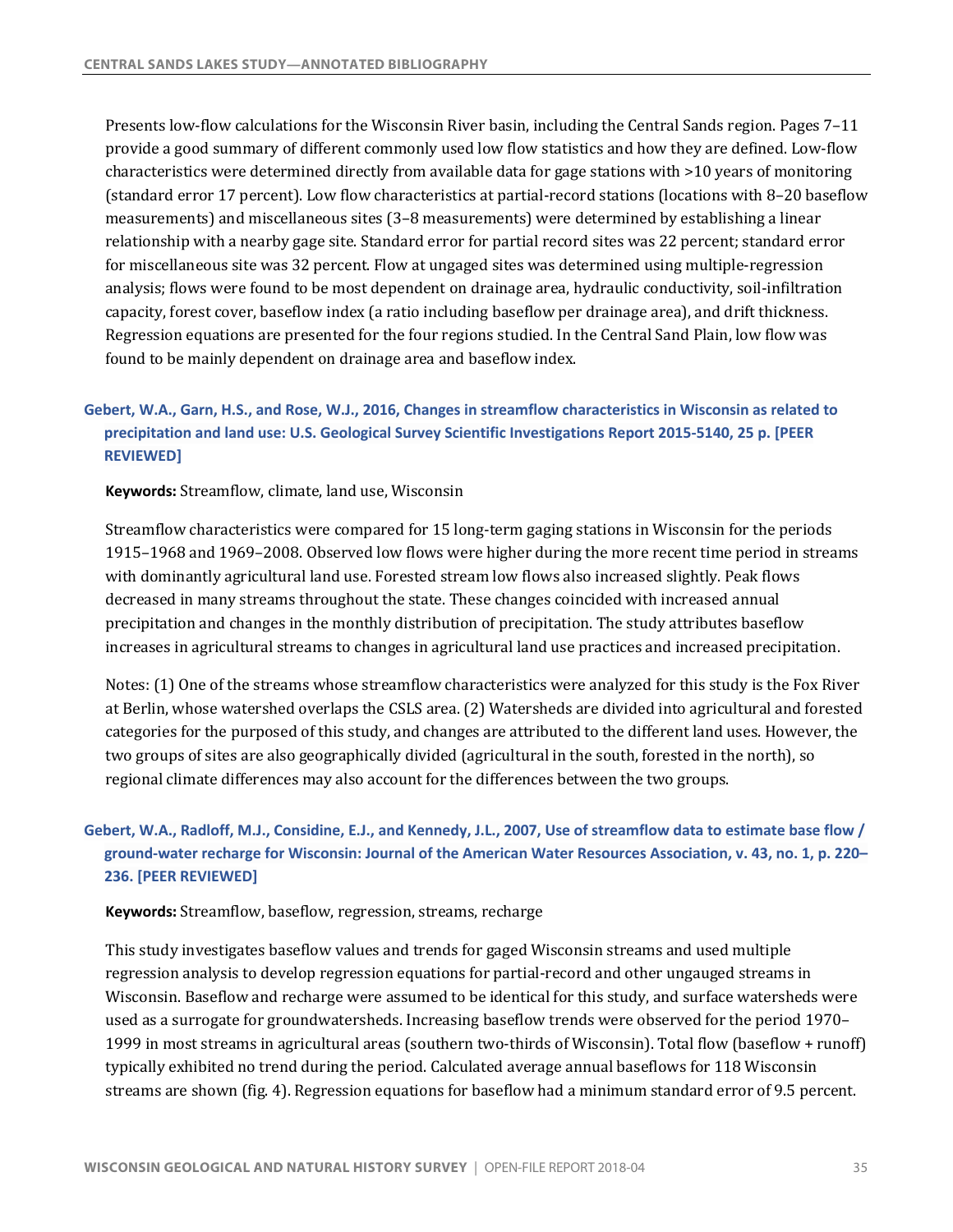<span id="page-37-0"></span>The most influential factors for determining streamflow were baseflow factor  $(Q90/watershed~area)$ , drainage area, and soil infiltration. Base showed more spatial variability for small watersheds than large watersheds. In some cases, discrepancies between surface water and groundwater drainage areas resulted in unreasonable baseflow results.

 **Kraft, G.J., Clancy, K., and Mechenich, D.J., 2008, A survey of baseflow discharges in the western Fox-Wolf Watershed: Center for Watershed Science and Education, College of Natural Resources, University of Wisconsin– Stevens Point, 33 p. [Report to WDNR—NOT PEER REVIEWED]** 

 **Keywords:** Central Sands, stream flow, baseflow, Fox-Wolf Watershed

Survey of low-flow characteristics of streams in the Fox-Wolf Watershed (eastern Central Sands). Study used existing data from USGS gages and USGS spot measurements and also collected additional data, monitoring baseflow at 304 headwater sites in 2005–2006. These water years were slightly dryer than average. USGS and Kraft and others spot measurements generally agreed well. These and other UWSP flow measurements may be used for the CSLS model to inform flux targets. Based on the  $Q_{50}$  of the larger gage station sites in the watershed, stream baseflow averaged 0.83 cfs/mi<sup>2</sup>, for an average groundwater recharge rate of 11.2 in.

### STUDY LAKES

### HISTORICAL DATA AVAILABLE FOR PLAINFIELD LAKE

 Bathymetry Map: July 2, 1941 (WPA Lake Survey Project)

 USGS Gage 05401067 operated 5/20/1978–11/27/1979

#### LONG LAKE STUDIES

### **Cason, C., and Chikowski, A., 2004, Long Lake comprehensive survey results: Aquatic Biologists, Inc., 58 p. plus appendices (118 p. total). [NOT PEER REVIEWED]**

**Keywords:** Long Lake, lake studies, Central Sands, water quantity, water quality

This planning study addresses water quantity, water quality, and nuisance algae blooms. The study included the creation of a lake bathymetry map based on 80 survey points, installation and water level monitoring of 18 shallow piezometers, and an estimate of lake area. A water budget was also completed but lacks details of how each piece was calculated. Some parts of the report indicate that the writers did not have a good understanding of groundwater movement. The study also included fish and aquatic life surveys, water chemistry sampling, and creation of temperature profiles.

### **Kniffin, M., 2014, A hydrogeological investigation of Long Lake–Oasis, Waushara County, Wisconsin, a report prepared for the National Conservation Resource Service: CIG Grant Report, 22 p. [NOT PEER REVIEWED]**

 **Keywords:** Long Lake, lake studies, Central Sands, GPR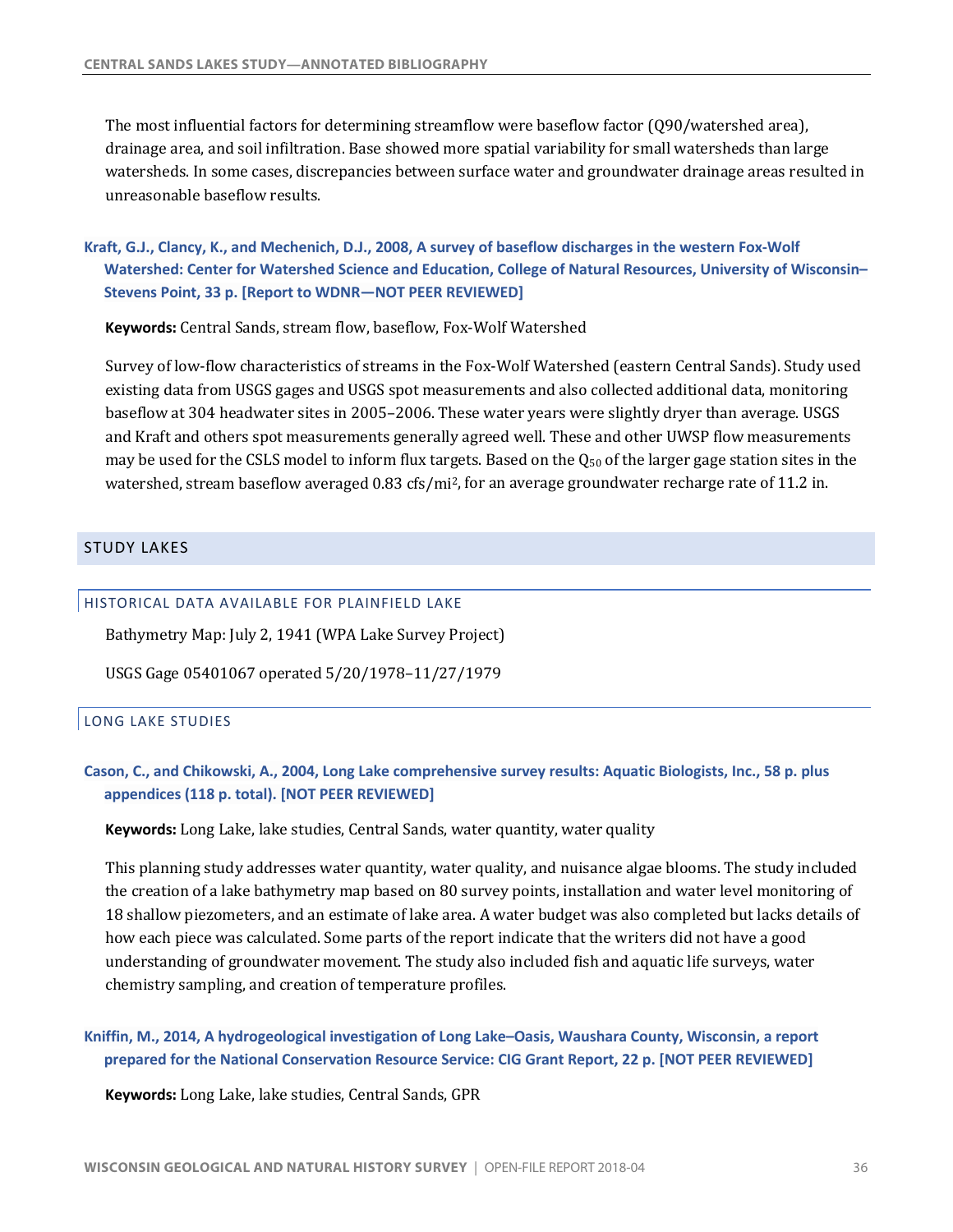This study examined the geology and groundwater movement near Long Lake. Existing well logs were located and assessed for coarse/fine grained materials. Field work included sediment coring in the lake bed, installation and monitoring of piezometers north, south, east and west of the lake, and a ground-penetrating radar (GPR) transect along the west shore. Water levels in wells were collected on six dates in 2012-2014; most nests had downward vertical gradients and no upward gradients were observed during the study. Sediment cores and GPR results showed that fine sediments (silt and clay) are common within the tunnel channel but do not appear to be laterally continuous. Well construction reports within the tunnel channel also tend to include fine-grained sediment (figs. 8 and 9).

Notes: The report does not include a map of the GPR transect location, table of measured water levels, or detailed boring logs. If these items are available, they would be useful for the CSLS. The report mentions that groundwater flowed to the southwest during the study, but a water table map is not provided.

# **Krueger, R., and Martens, R., 1980, Limnological study of Long Lake, Waushara County, November 1979 through October 1980: Crandon, Wisc., Northern Lake Service, Inc., 38 p. [NOT PEER REVIEWED]**

### **Keywords:** Long Lake, lake studies, Central Sands, water quantity, water quality

This report details results of a 12-month study, consisting of groundwater and in-lake data collection. Report concludes little connection between the lake and groundwater based on water levels in observation wells that were significantly below lake levels and miniscule amounts of observed seepage on the north side of the lake. The following data were collected and are included with the report:

- **Monthly water level measurements** for 11 wells: 3 USGS piezometer nests and 1 shallow USGS well, and 1 piezometer nest and 2 additional shallow wells installed for this study
- **Tables of monthly water chemistry** samples for the shallow wells
- **Boring logs** for the Northern wells on the western end of Long Lake
- **Seepage meter** data for two locations near the boat landing.
- **Monthly lake elevation** measurements and **chemistry data** (surface and bottom)
- **Monthly dissolved oxygen and temperature** profiles (difficult to read)
- **•** Contour maps of lake bathymetry and depth to hard bottom
- **•** Percent organic matter, nitrogen, and phosphorus from three **sediment cores**
- **Aquatic life** survey data

### HISTORICAL DATA AVAILABLE FOR LONG LAKE

Lake bathymetry 1941 (max depth 14 ft.)

Krueger and Martens (1980) includes a bathymetry map from 1979–1980 (max depth  $\sim$  5.5 ft)

USGS Gage 05401065 operated 11/5/1976-11/27/1979 on Long Lake (gage height)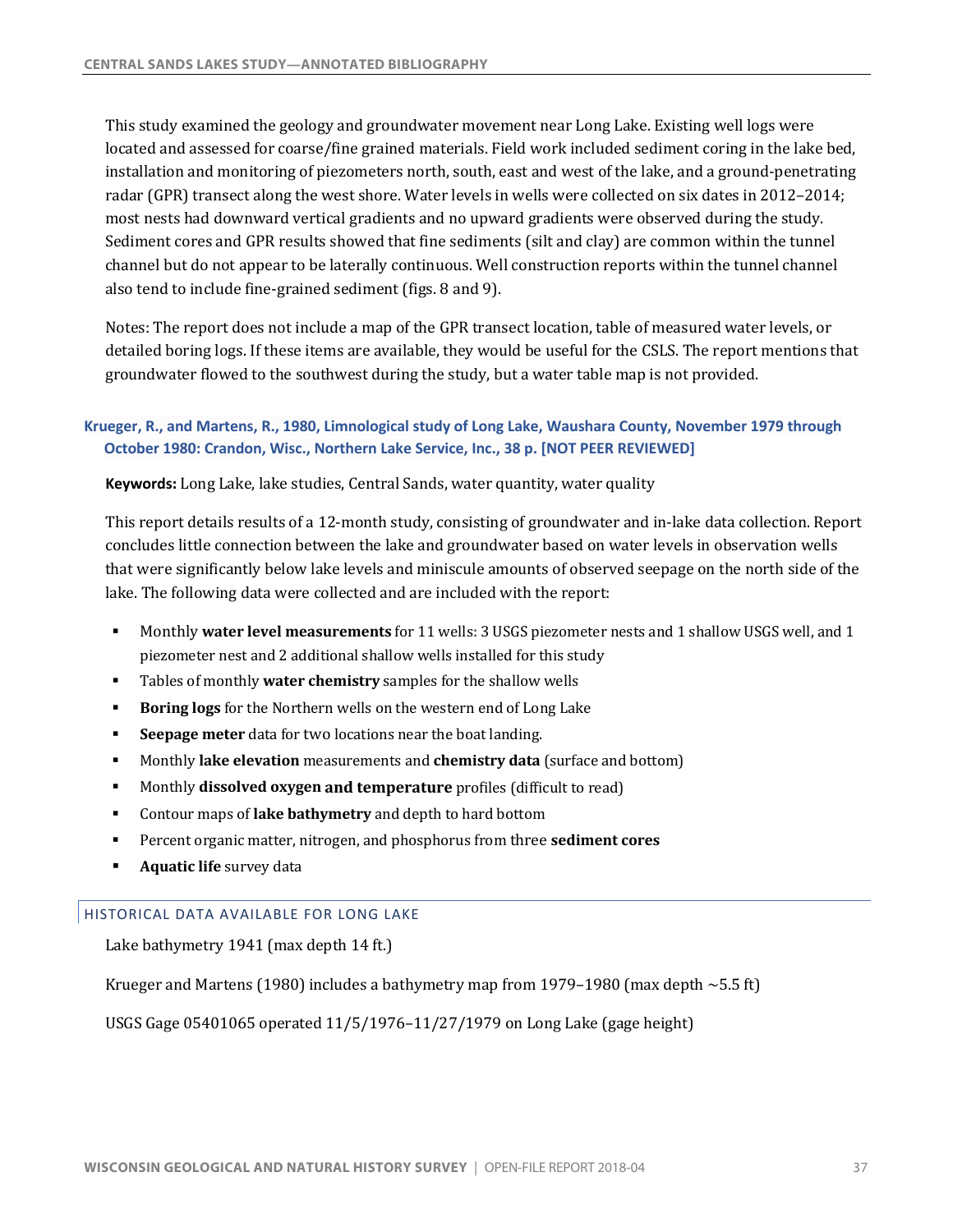#### <span id="page-39-0"></span>PLEASANT LAKE STUDIES

# **Butterfield, B., Hoyman, T., Heath, E., and Cibulka, D., 2014, Pleasant Lake supplemental lake management planning project, Waushara County, Wisconsin, Onterra, LLC: Report to Pleasant Lake Management District and Wisconsin Dept. of Natural Resources, 51 p. plus appendices. [NOT PEER REVIEWED]**

 **Keywords**: Central Sands, Pleasant Lake, water quality, water quantity, lake study

This planning document reports the results of a study of Pleasant Lake. Includes surveys of aquatic plants and between littoral area and water level is shown in figure 2.3-1 and map 5. Assessment work included the creation of a bathymetric map. Appendices include a survey of littoral areas and associated wetland habitat in Turtle Bay and two other small wetland areas (including indicators of groundwater inflow) and lake user survey results. littoral habitat, fish populations, and invasive species distribution. Substrate is assessed. A relationship

### **University of Wisconsin–Stevens Point Center for Watershed Science and Education, 2015, Pleasant Lake, Waushara County, Wisconsin, lake management plan, 61 p. plus appendices (total 261 p.) [NOT PEER REVIEWED]**

**Keywords**: Central Sands, Pleasant Lake, water quality, water quantity, lake study

Planning document describing studies of Pleasant Lake, Waushara County. Topics include watershed land use, lake water quantity and quality, habitat for aquatic flora and fauna, fish community, native and invasive species, shoreland ecosystems, and human use.

Note: Additional information for Pleasant Lake that may be useful includes wetland assessments, fish surveys, etc. conducted in connection with the Richfield Dairy Contested Case Hearing. Written hearing testimony may also be valuable in some cases.

#### HISTORICAL DATA AVAILABLE FOR PLEASANT LAKE

July 1964: Wisconsin Conservation Department Bathymetric map

2013: Onterra bathymetric map (acoustic survey) reported in Onterra, 2014, Pleasant Lake Supplemental Lake Management Planning Project, Waushara County, Wisconsin, July 2014 (mentioned p. 4)

#### TUNNEL CHANNELS AND VALLEYS

 Notes: There is disagreement on the formation mechanisms of tunnel channels and valleys. Differences between valley characteristics in different regions suggest that different mechanisms may have had different relative importance in their formation. In the CSLS area, tunnel channels have outlets at the terminal moraine and outwash fans containing very coarse material (boulders up to several meters in size). These factors indicate that they were formed at the glacial maximum by high-energy flows. Catastrophic outflows of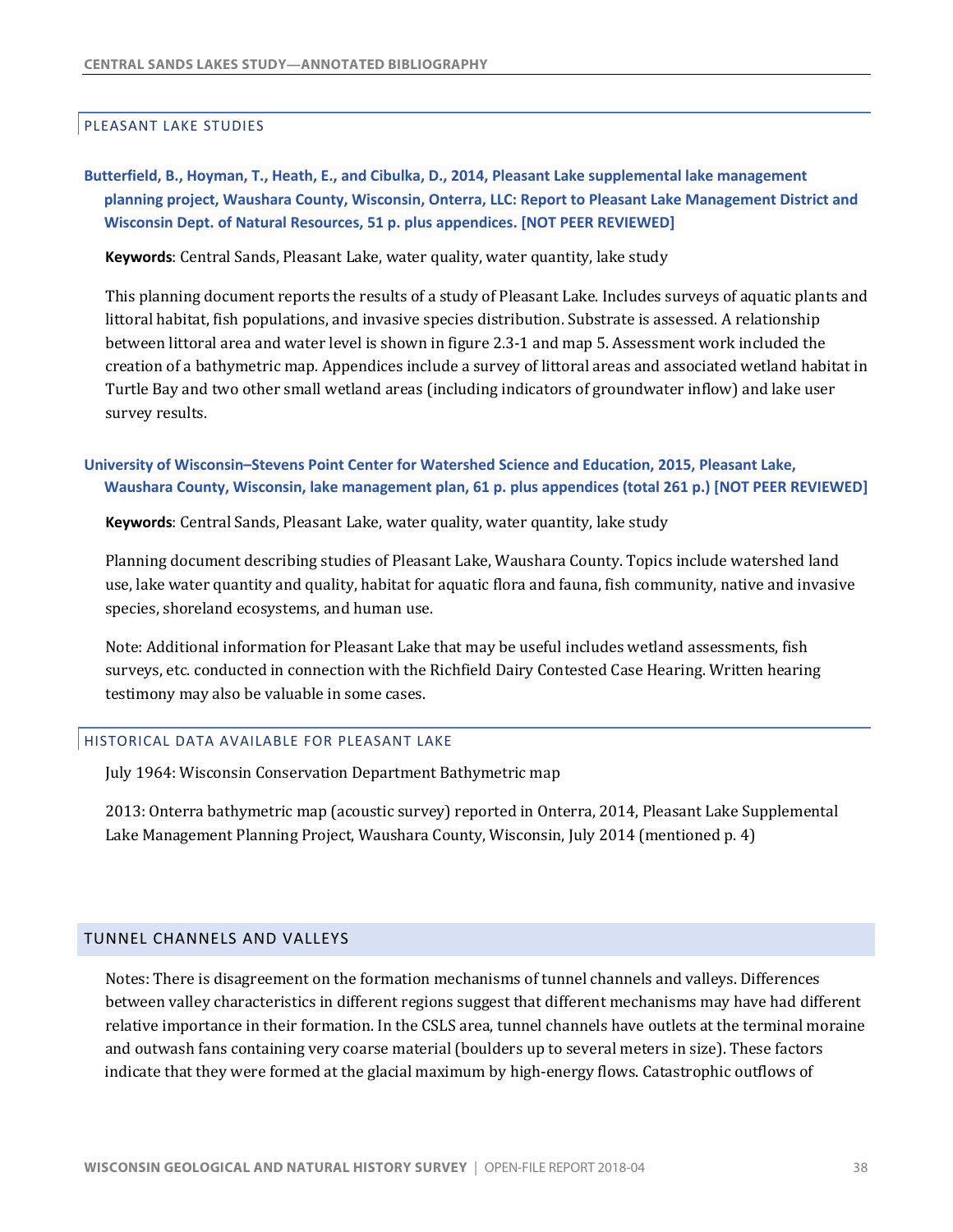subglacial meltwater impounded behind a frozen glacier bed offers a good explanation for observed morphology. The tunnels may have been pathways for single or multiple flood events.

Several studies indicate that after the last significant flow of water through Wisconsin tunnel channels, ice movement was probably sluggish or short-lived (receding glacier). This is supported by channels' termination at glacial maximum ice margins and by outwash fan configuration. Cross-cutting relationships between different generations of tunnel valleys, which have been observed in Michigan, northern Europe, and elsewhere are absent from the Central Sands tunnel channels.

Ice that collapsed into abandoned tunnel channels and was buried with sediment could have remained in place for hundreds to thousands of years (Attig and Rawling, 2017). The near-surface sediments overlying former tunnel channels are likely composed of collapsed sediments deposited after the tunnel channel was no longer active. Possible valley-fill sediments include:

- Collapsed till sandy in the Central Sands region
- Supraglacial lake sediments (lake(s) formed on ice surface over collapsed portion of tunnel) fine to coarse
- Outwash – coarse, sandy
- **•** Proglacial stream coarse  $+/-$  fine
- **•** Small proglacial lake fine to coarse

### **Atkinson, N., Andriashek, L.D., and Slattery, S.R., 2013, Morphological analysis and evolution of buried tunnel valleys in northeast Alberta, Canada: Quaternary Science Reviews, v. 65, p. 53–72. [PEER REVIEWED]**

 **Keywords:** Tunnel valleys, tunnel channels, glacial geology, sedimentology, morphology

Researchers studied infill sediments in six buried tunnel valleys in Alberta, Canada. Boring logs and descriptions of exposed sections in outcrop were used to create longitudinal and transverse cross sections of the valleys. The tunnel valleys are cut into underlying bedrock and exhibit undulating longitudinal profiles and high depth to width ratios. Coarse-grained sediment packages grading to sands and silts, interpreted as oblique channels filled with silty material. "Basal meltwater is inferred to have been released as episodic jökulhlaups beneath the ice sheet, which at times re-used existing valley systems, which were spatially and temporally stable features, and at other times incised new valleys." jökulhlaup deposits, were found to be interbedded with fine-grained tills. In some valleys, infill was cut by

Note: A more in-depth look at this paper may be warranted, as valley infill sediments are assessed in some detail.

## **Attig, J.W., Mickelson, D.M., and Clayton, L., 1989, Late Wisconsin landform distribution and glacier-bed conditions in Wisconsin: Sedimentary Geology, v. 62, no. 2–4, p. 399–405. [PEER REVIEWED]**

 **Keywords:** Tunnel channels, glacial geology, Wisconsin

The presence of ice wedges, lack of radiocarbon dates from trees between 26,000-13,000 years before frozen bed conditions. The width of the permafrost ranged from 5 km in southern Wisconsin to 20 km in the present, and thick sequences of glacial sediments along the glacial margins in Wisconsin indicate persistent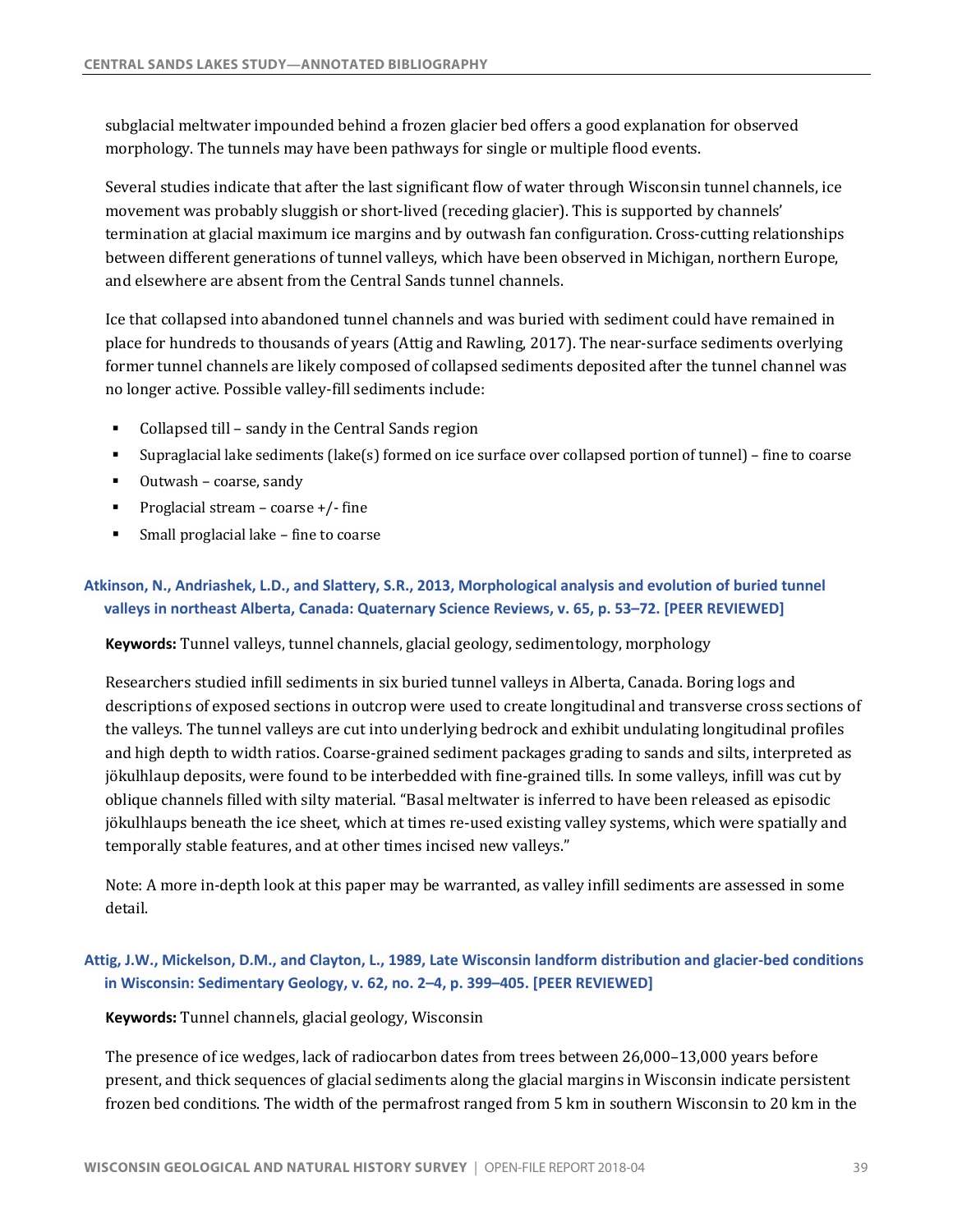<span id="page-41-0"></span>north. Typical Wisconsin tunnel channel dimensions are 0.5 km wide and up to 40 km long, and longitudinal profile often slope up to the ice margin. Tunnel channels catastrophically drained the interior, melted bed, portions of the glacier; interior areas are indicated by the presence of drumlins/eskers.

 **Clayton, L., Attig, J.W., and Mickelson, D.M., 1999, Tunnel channels formed in Wisconsin during the last glaciation,**  *in* **Mickelson, D.M. and Attig, J.W., eds., Glacial processes past and present: Boulder, Colorado, Geological Society of America Special Paper 337, p. 69–82. [PEER REVIEWED]** 

 **Keywords:** Tunnel channels, tunnel valleys, glacial geology, Plainfield, Wisconsin

This paper provides an overview of tunnel channel formation. Typical tunnel channel dimensions in central Wisconsin are 0.15–0.45 km wide, 2–7 km long, and 5–30 m deep. The Plainfield-Huron Tunnel Channel is used as an example channel (see fig. 6). Clayton and others contend that the tunnel channels of the Green Bay Lobe in Wisconsin were formed by periodic catastrophic releases of water from subglacial lakes flowing over a frozen bed. Because the tunnel channels terminate at the outermost moraine, they were formed during the glacial maximum. Tunnel channel features are contrasted with the spillways of proglacial lakes and with tunnel valleys, defined as a subglacial tunnel in which water did not fill the entire channel width (discounted for Wisconsin due to tunnel channel size and channel-like shape). Modern-day expression of the tunnel channels is attributed to collapse of infill sediments. Paper does not discuss the type or deposition of infill sediments.

# **Cutler, P.M., Colgan, P.M., and Mickelson, D.M., 2002, Sedimentologic evidence for outburst floods from the Laurentide Ice Sheet margin in Wisconsin, USA: implications for tunnel-channel formation: Quaternary International, v. 90, p. 23–40. [PEER REVIEWED]**

 **Keywords:** Tunnel channels, tunnel valleys, sedimentology, glacial geology, Wisconsin, outwash

Investigates outwash-fan sediments at the mouths of tunnel channels at three Wisconsin sites (none in the Central Sands). Sediments found at each site, including clast-supported facies with large boulders of up to 2 m, indicate a high-energy depositional environment. Outburst floods are posited as the most likely sediment source. The outbursts do not appear to have created the tunnels, but enlarged previously exists drainage pathways (as shown by underlying sediment). Previous work by Cutler and others suggested a large permafrost wedge existed at the glacial margin during the glacial maximum, and impounded subglacial meltwater is proposed as the most likely source of water for the outburst flood. At each field site, the highenergy flood was the last major depositional event on the outwash fan.

# **Gibling, M.R., 2006, Width and thickness of fluvial channel bodies and valley fills in the geological record: a literature compilation and classification: Journal of Sedimentary Research, v. 76, p. 731–770. [PEER REVIEWED]**

 **Keywords:** Tunnel valley, tunnel channel, fluvial sediments

Reviews geometry of various types of fluvial and valley fill structures/sediments. Subglacial tunnel valleys are typically narrow; their width to depth ratio is as low as 2.5 due to incision from catastrophic meltwater flows.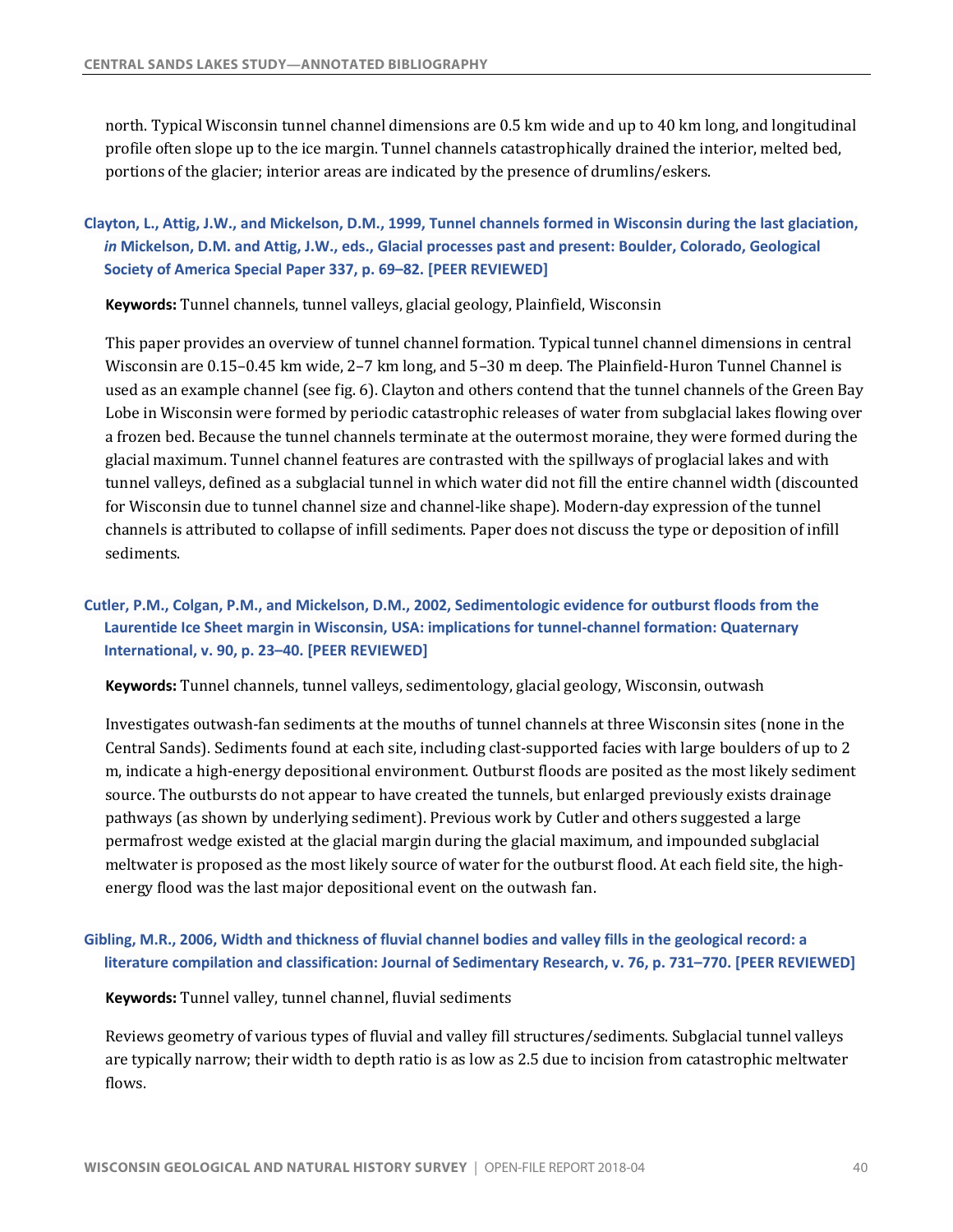# <span id="page-42-0"></span> **Hooke, R.LeB., and Jennings, C.E., 2006, On the formation of the tunnel channels of the southern Laurentide ice sheet: Quaternary Science Reviews, v. 25, 1364–1372. [PEER REVIEWED]**

 **Keywords:** Tunnel channel, tunnel valley, glacial geology

Authors subscribe to the theory of multiple catastrophic releases of subglacial meltwater impounded behind a permafrost wedge as the means of tunnel valley formation in Wisconsin and Minnesota. They also theorize that tunnel initiation was through piping (subsurface sediment failure and slumping). Others (see Kehew and others, 2012) dispute this mechanism based on lack of evidence for slumping at tunnel valley margins. Paper also mentions that the average spacing of tunnel valleys in central Wisconsin is 3.5 km.

 **Jorgensen, F., Sandersen, P.B.E., and Bakker, M., 2006, Buried valleys—nature and groundwater interests,** *in* **Kirsch, R., Rumpel, H., Scheer, W., and Wiederhold, H., eds., Groundwater resources in buried valleys: a challenge for geosciences: Hannover, Germany, Liebniz Institute for Applied Geosciences, p. 11–18. [PEER REVIEWED]** 

**Keywords**: buried valleys, tunnel channels, glacial geology

 Discusses the origin and groundwater implications (water supply and contaminant transport) of buried and direct glacial erosion. Valley formation was by catastrophic flow, fill with ice/debris, followed by glaciations and cross-cutting relationships (not found in the Central Sands tunnel channels). Valley floors are irregular [product of post-deposition ice collapse, preglacial topography, or both]. Hydraulic barriers within valleys are typically longitudinal. Valley infill is discussed as being variable and complex. Infill sediments were observed through seismic and electromagnetic surveys. valleys in northern Europe. Posits multiple modes of valley formation with both subglacial meltwater erosion meltwater flow through channels along the valley floor. Northern European buried valleys involve multiple

# **Kehew, A.E., and Kozlowski, A.L., 2007, Tunnel channels of the Saginaw Lobe, Michigan, USA, in Johannsson, P., and Sarala, P., eds., Applied Quaternary research in the central part of glaciated terrain: Geological Survey of Finland, Special Paper 46, p. 69–77. [PEER REVIEWED]**

 **Keywords:** Tunnel channels, glacial geology, Michigan

Provides an overview of controversies regarding tunnel channel formation. Describes five types of tunnel channels found in Michigan's southern peninsula. (Type I) large, unburied channels - well-defined modern valley, (Type II) channel overprinted by subsequent ice re-advance – partially buried modern valley present, cuts across later moraine (Type III) channel with extensive infilling not near moraine - little or no surface valley, identified by linear chain of lakes, (Type IV) tunnel channel in cross-cutting relationship with subsequent glacial features of a different glacial lobe, and Type (V) unburied or partially buried tunnel channels containing eskers. To create observed relationships, buried ice would need to remain in place for hundreds to thousands of years before melting/collapsing. Presence of eskers in some channels indicates that they remained open through a depositional phase following the erosional phase.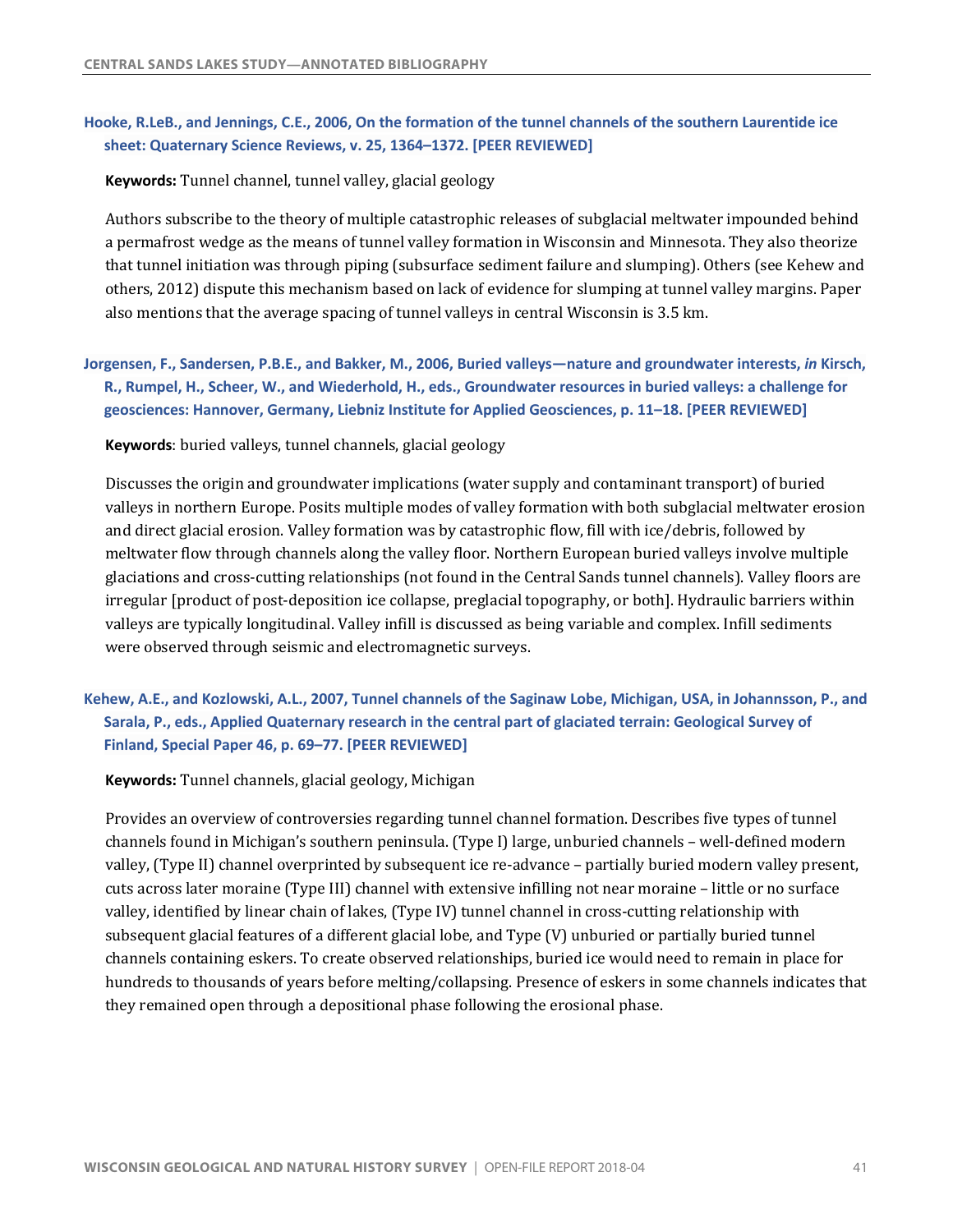# **Kehew, A.E., and Kozlowski, A.L., 2016, Tunnel channels of the Saginaw Lobe, Michigan, USA: Northfield, Minn., Carleton College, Science Education Resource Center Vignettes, <https://serc.carleton.edu/37573>. [NOT PEER REVIEWED]**

 **Keywords:** Tunnel channels, glacial geology, factsheet

Online factsheet discussing southern Michigan tunnel channels.

### **Kehew, A.E., Piotrowski, J.A., and Jørgensen, F., 2012, Tunnel valleys: Concepts and controversies—a review: Earth- Science Reviews, v. 113, no. 1–2, p. 33–58. [PEER REVIEWED]**

 **Keywords:** Tunnel valleys, tunnel channels, glacial geology

This lengthy review provides an overview of various genetic models for tunnel valley formation and discusses valley morphology with a focus on research in northern Europe and the southern margin of the North American Laurentide Ice Sheet. The paper summarizes the role of groundwater flow systems in draining glacial meltwater. Kehew and others also discuss recent advances in the identification and study of tunnel valleys using enhanced imaging techniques (TEM), numerical modeling, and field instrumentation to study subglacial hydrology and drainage patterns.

Subglacial flow features such as tunnel valleys form because groundwater flow alone cannot account for the entire volume of basal meltwater and maintain ice bed meltwater pore pressures below ice flotation levels. Proposed mechanisms for tunnel valley formation include (1) gradual formation by sediment deformation under steady state conditions with subsequent transport by meltwater to the ice margin, (2) time- transgressive formation along a retreating ice margin by (a) drainage of surface meltwater or (b) catastrophic release of impounded meltwater behind a marginal permafrost wedge, and (3) rapid erosion during widespread, catastrophic basal sheetflood events. Those who favor catastrophic drainage of impounded basal meltwater (as Clayton and others in Wisconsin) assume that valley width reflects the width of the flow. The discovery of hundreds of subglacial lakes beneath the Antarctic Ice Sheet provides support for a source of water for those advocating catastrophic formation for tunnel valleys.

Cross-cutting tunnel valleys have been linked to multiple glacial advances. In northern Europe, valleys and glaciations. Danish tunnel valley networks have been related to specific ice margins developed during ice glaciation. [Tunnel valleys/channels in central Wisconsin do not appear to exhibit these types of networks of valleys on land and on the sea bed, some totally buried, have been linked to three or more retreat. In Michigan, cross cutting tunnel valleys have been used to define re-advances during a single relationships.]

### **Mooers, H.D., 1989, On the formation of tunnel valleys of the Superior Lobe, central Minnesota: Quaternary Research, v. 32, p. 24–35. [PEER REVIEWED]**

 **Keywords:** Glacial geology, tunnel valleys, tunnel channels, Minnesota

 Tunnel valleys in central Minnesota exhibit some characteristics different from tunnel channels in central Wisconsin. Valleys terminate at several recessional ice margin positions in addition to the glacial maximum. Eskers within tunnel valleys are also more common. This paper takes the position that the tunnel valleys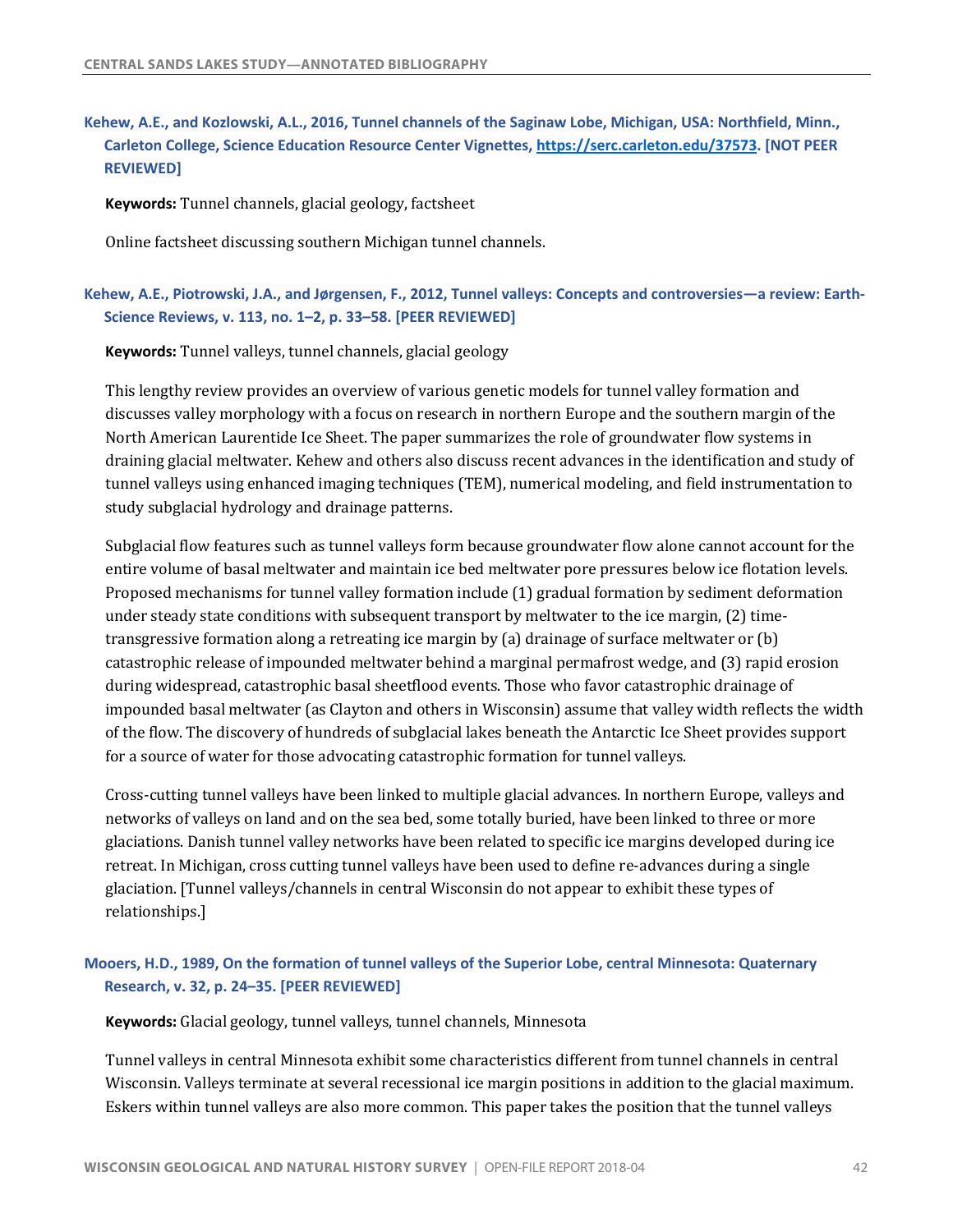were formed during ice retreat and that the main water source was seasonal meltwater from the glacier surface. Valley continuity is interpreted to be a result of headward migration of the drainage system as ice retreated.

#### **Ó Cofaigh, C., 1996, Tunnel valley genesis: Progress in Physical Geography, v. 20, no. 1, p 1–19. [PEER REVIEWED]**

 **Keywords:** Tunnel valleys, tunnel channels, glacial geology, review

Review of the various proposed methods of tunnel valley formation: subglacial sediment deformation, time transgressive formation close to the glacial margin, and catastrophic subglacial meltwater floods. The paper identifies strengths and weaknesses in each. In general, the conclusion is that it is likely that tunnel valleys form through a combination of processes, with different processes dominating in different systems.

### **Shaver, R.B., and Pusc, S.W., 1992, Hydraulic barriers in Pleistocene buried-valley aquifers: Ground Water, v. 30, no. 1, p. 21–28. [PEER REVIEWED]**

 **Keywords:** Glacial geology; tunnel valleys; tunnel channels, hydrogeology; flow barriers

Investigation of two types of flow barriers within buried valleys in North Dakota—longitudinal and transverse. Longitudinal barriers to groundwater flow consist of narrow, resistant ridges of bedrock or glacial drift. These types of barriers occur in buried valleys with anastamosing channel patterns. Transverse hydraulic barriers may occur as a result of a stream or spillway that forms at an oblique angle to the buried valley and down-cuts through the valley, depositing fine-grained sediments. The entire package may be subsequently buried during glacial re-advance. Both longitudinal and transverse hydraulic barriers are characterized by significant head changes across the barrier.

Notes: Longitudinal hydraulic barriers are unlikely given that the Central Sands tunnel channels are relatively narrow and straight. Transverse hydraulic barriers may exist within the Central Sands tunnel valleys, but would not be very relevant to lake studies, as the lakes and pumping wells are situated on the overlying aquifer sediments. (Both buried valley aquifers studied in this paper were aquifers under confined conditions.)